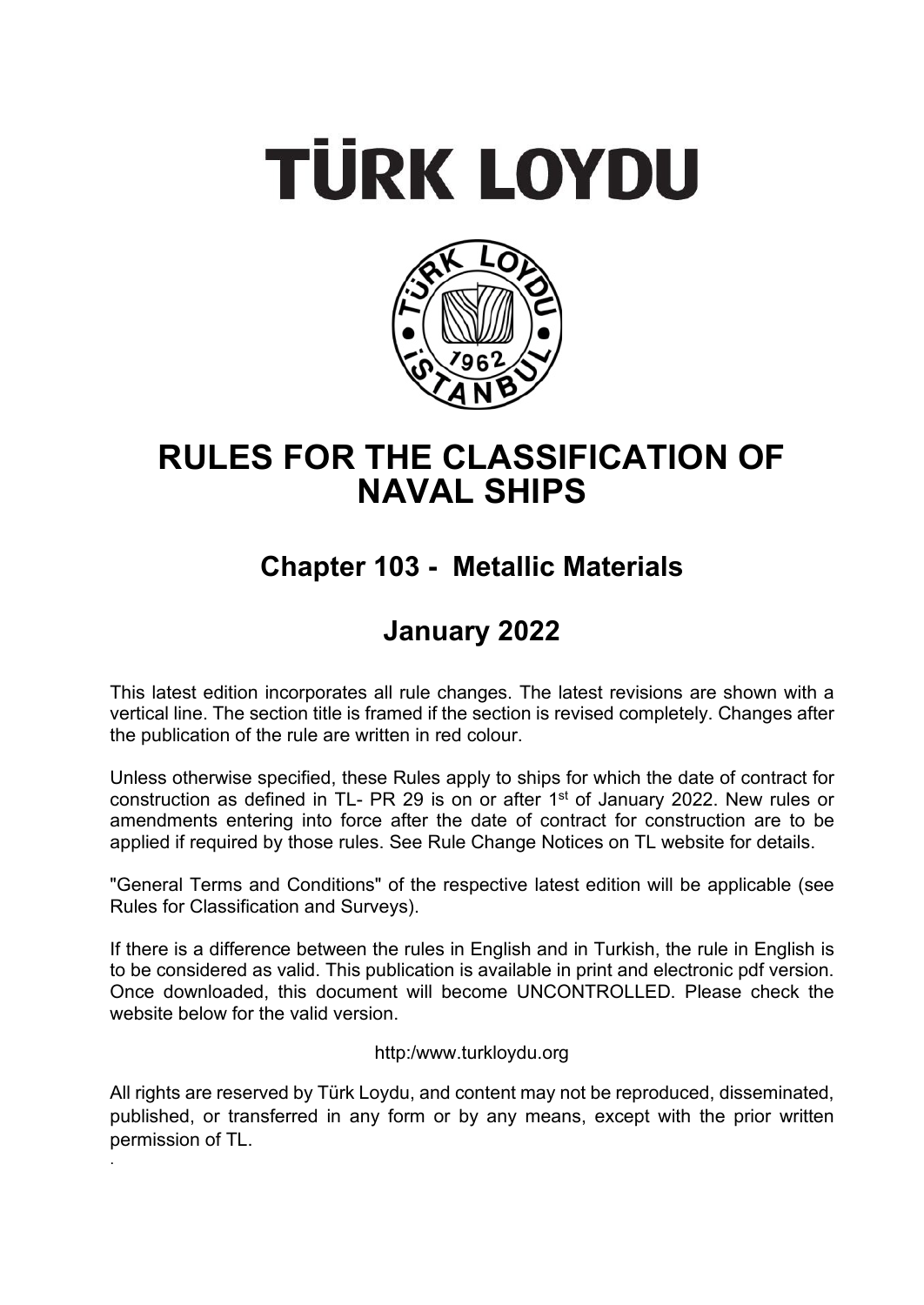## **TÜRK LOYDU**

## **Head Office** Postane Mah. Tersaneler Cad. No:26 Tuzla 34944 İSTANBUL / TÜRKİYE Tel : (90-216) 581 37 00

Fax : (90-216) 581 38 00

E-mail : info@turkloydu.org

http://www.turkloydu.org

## **Branch Offices**

| Ankara                     | Eskişehir Yolu Mustafa Kemal Mah. 2159. Sokak No: 6/4 Çankaya - ANKARA / TÜRKİYE<br>Tel<br>$: (90-312)$ 219 56 34 - 219 68 25<br>$: (90-312) 219 69 72$<br>Fax<br>E-mail<br>: an kara@turkloydu.org |
|----------------------------|-----------------------------------------------------------------------------------------------------------------------------------------------------------------------------------------------------|
| <i><u><b>izmir</b></u></i> | Atatürk Cad. No:378 K.4 D.402 Kavalalılar Apt. 35220 Alsancak - İZMİR / TÜRKİYE<br>Tel<br>$(90-232)$ 464 29 88<br>$: (90-232)$ 464 87 51<br>Fax<br>E-mail<br>$\therefore$ izmir@turkloydu.org       |
| Adana                      | Çınarlı Mah. Atatürk Cad. Aziz Naci İş Merkezi No:5 K.1 D.2 Seyhan - ADANA / TÜRKİYE<br>$(90-322)3633012$<br>Tel<br>$(90-322)3633019$<br>Fax<br><u>adana@turkloydu.org</u><br>E-mail                |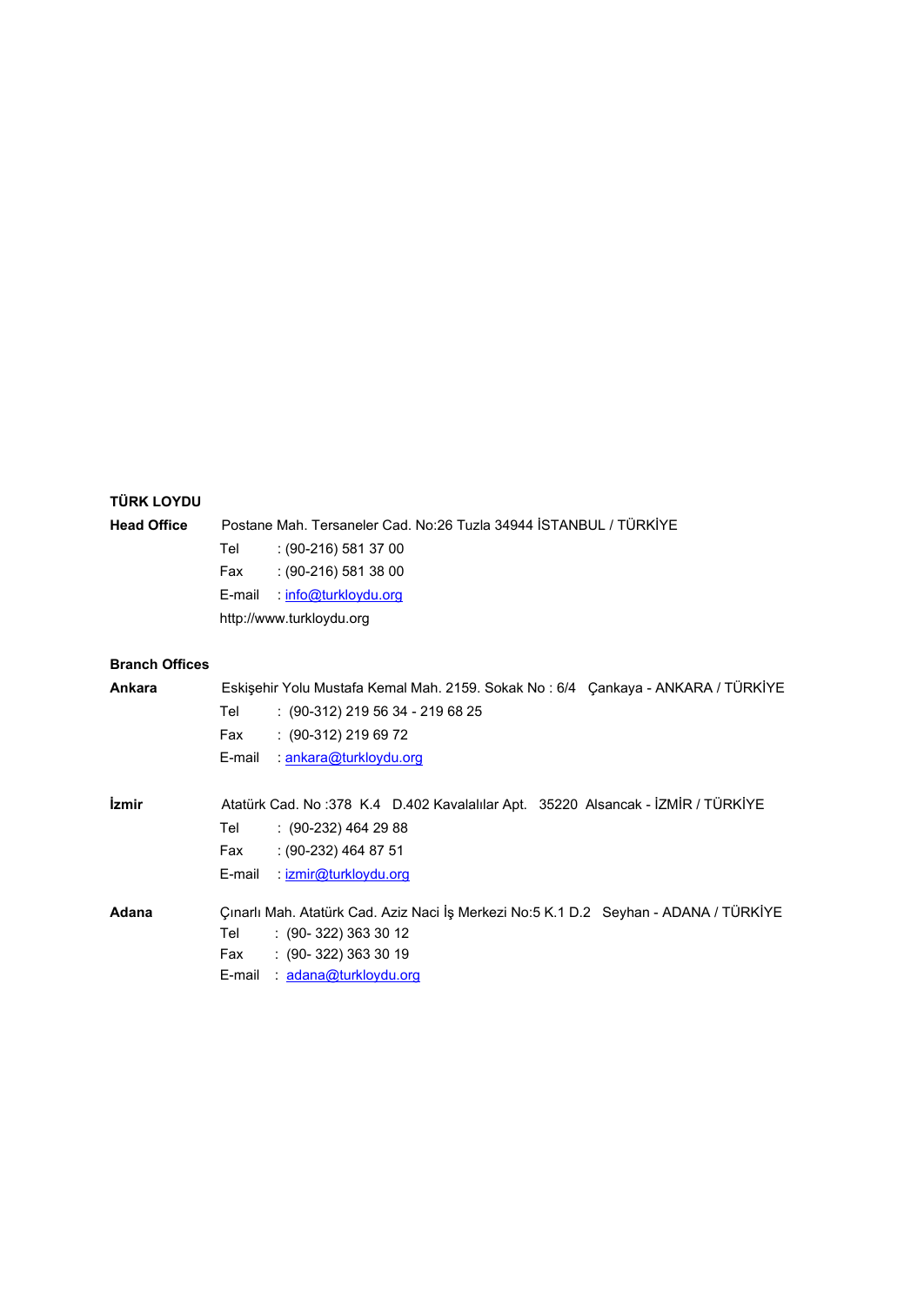| Section 1 General         |                                                                                                                                                  |  |
|---------------------------|--------------------------------------------------------------------------------------------------------------------------------------------------|--|
| А.                        | Scope                                                                                                                                            |  |
| В.                        |                                                                                                                                                  |  |
| C.                        |                                                                                                                                                  |  |
|                           | Section 2 Steel Plates, Strips, Sections and Bars                                                                                                |  |
| А.<br>В.                  | Liquid Quenched and Tempered Structural Steels [11] [12] [12] [12] [12] [22] [12] [2-2] [13] [13] [14] [15] [1                                   |  |
|                           |                                                                                                                                                  |  |
| <b>Section 3</b>          | <b>Steel Pipes</b>                                                                                                                               |  |
| А.                        |                                                                                                                                                  |  |
| В.                        |                                                                                                                                                  |  |
| <b>Section 4 Forgings</b> |                                                                                                                                                  |  |
| А.                        |                                                                                                                                                  |  |
| В.                        |                                                                                                                                                  |  |
|                           | <b>Section 5 Steel Castings</b>                                                                                                                  |  |
| А.                        |                                                                                                                                                  |  |
| В.                        |                                                                                                                                                  |  |
| Section 6                 | <b>Forgings of Wrought Copper Alloys</b>                                                                                                         |  |
| А.                        |                                                                                                                                                  |  |
| В.                        | Suitable Wrought Copper Alloys (1998) (1998) (1998) (1998) (1998) (1998) (1998) (1998) (1998) (1998) (1998) (1                                   |  |
| C.                        | Requirements to be met by Manufacturers maturities and contain the content of 2                                                                  |  |
| D.                        |                                                                                                                                                  |  |
| Е.                        |                                                                                                                                                  |  |
| F.                        | Requirements Applicable to the Material measuremanaminaminaminaminaminaminam6-3                                                                  |  |
| G.                        |                                                                                                                                                  |  |
| Н.                        | Retesting                                                                                                                                        |  |
| L                         |                                                                                                                                                  |  |
| J.                        |                                                                                                                                                  |  |
| <b>Section 7</b>          | <b>Titanium and Titanium Alloys</b>                                                                                                              |  |
| А.                        |                                                                                                                                                  |  |
| <b>Section 8</b>          | Non-Magnetizable Anchor Chain Cables and Accessories                                                                                             |  |
| А.                        |                                                                                                                                                  |  |
| В.                        |                                                                                                                                                  |  |
| C.                        | Construction and Manufacture (2008) 2008 (2018) 2018 2019 2018 2018 2018 2018 2018 2019 2018 2019 2019 2019 20                                   |  |
| D.                        |                                                                                                                                                  |  |
| Е.                        |                                                                                                                                                  |  |
| F.                        | Testing of Accessories manufactured and the control of Accessories manufactured and the state of Accessories manufactured and the state of $5-5$ |  |
|                           |                                                                                                                                                  |  |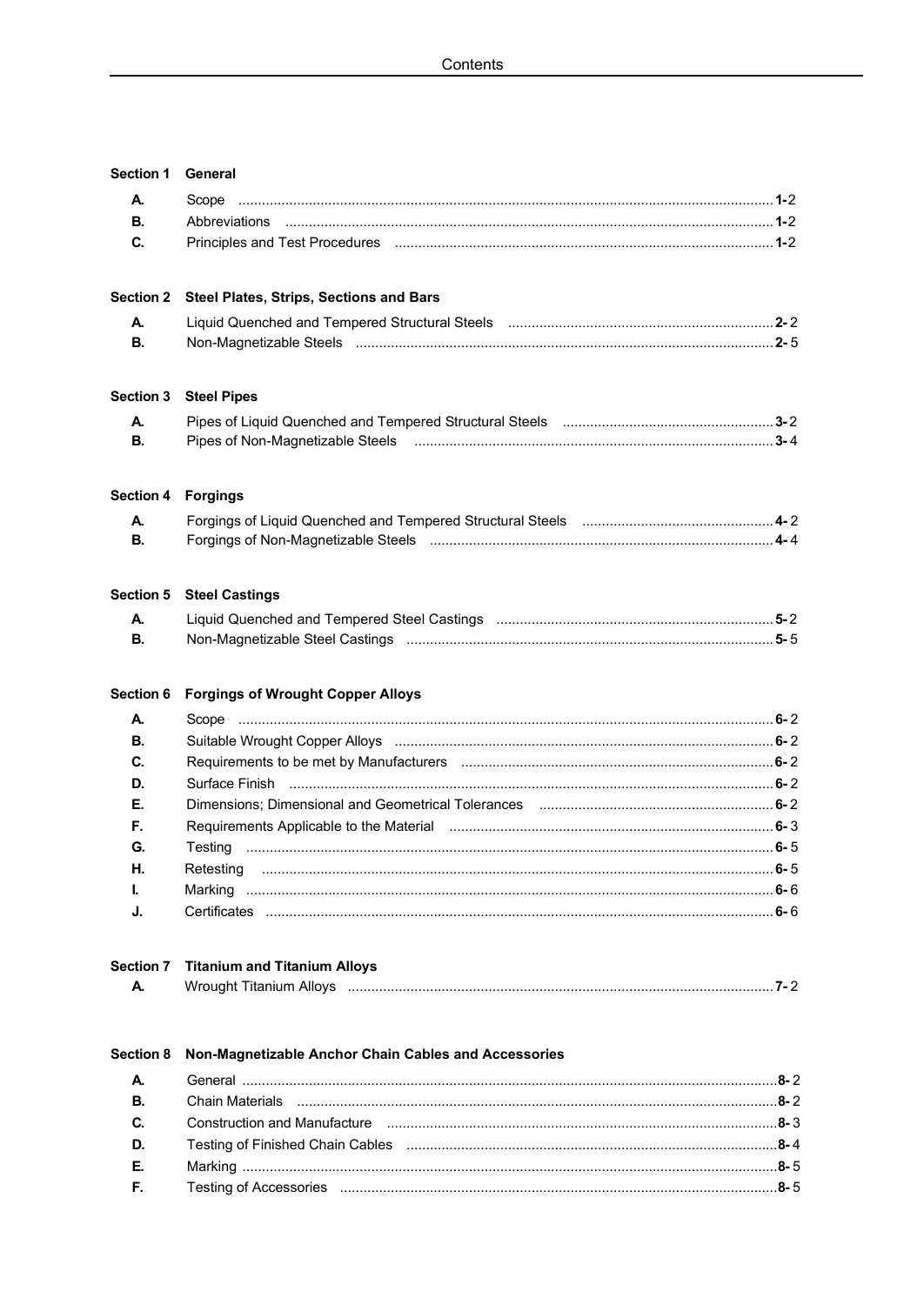## Section 9 Non-Magnetizable Anchors

| $C_{1}$ |  |
|---------|--|
|         |  |
| E.      |  |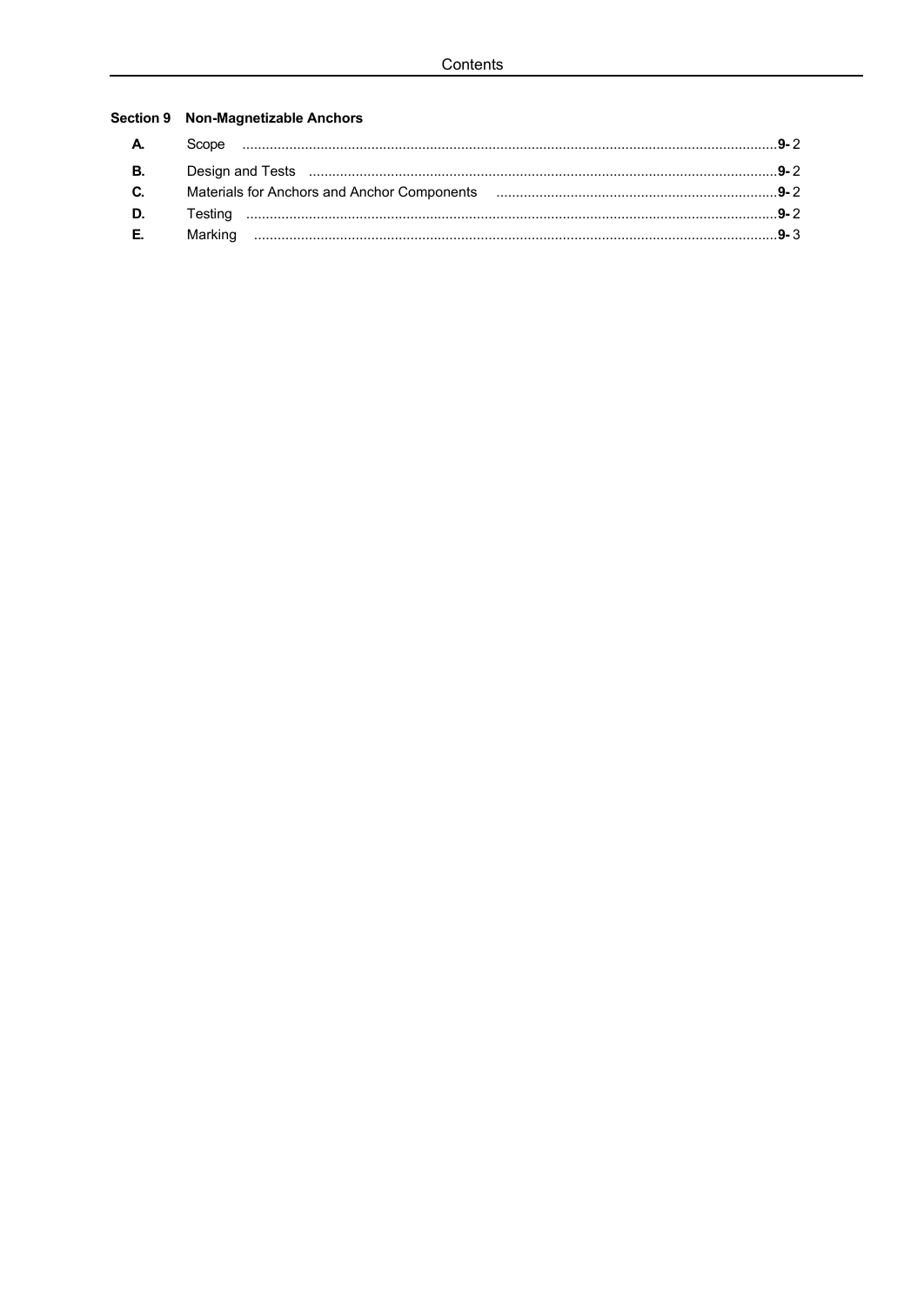## **GENERAL**

| А.             |                                 | Page |  |
|----------------|---------------------------------|------|--|
| В.             |                                 |      |  |
| $\mathbf{C}$ . |                                 |      |  |
|                | 1. Supplementary Submarine Test |      |  |

2. [Test of the Permeability](#page-5-4)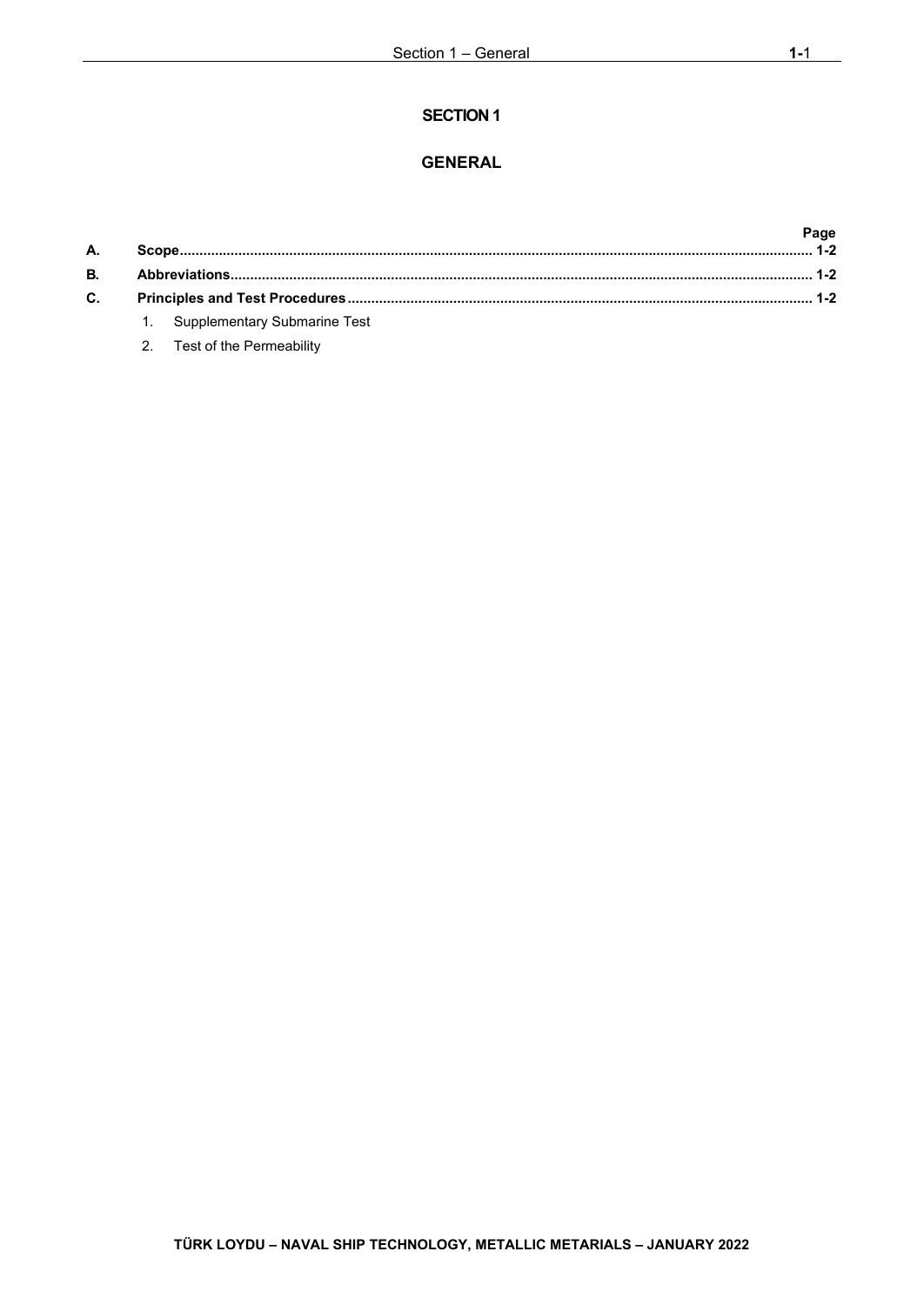## <span id="page-5-0"></span>**A. Scope**

These Rules of Türk Loydu (TL) represent a supplement to the Rules for Classification and Construction, Chapter 2 - Materials, referred to as the TL Material Rules in the following. The requirements mentioned therein shall be observed. This applies especially for the "Principles and Test Procedures" mentioned in Chapter 2 and the "General Rules" regarding the various materials and product shapes, as listed in Section 3 to 6 of Chapter 2

These Rules contain requirements for materials and their products which are primarily used for naval shipbuilding. However, they can also be applied to the utilization of such products in the civilian sector.

#### <span id="page-5-1"></span>**B. Abbreviations**

The following abbreviations are used in this Chapter:

| AD                                 | Arbeitsgemeinschaft Druckbehälter<br>(Working Group Pressure Vessels,<br>Germany)                                                     |
|------------------------------------|---------------------------------------------------------------------------------------------------------------------------------------|
| AOD                                | Decarburization<br>Argon<br>Oxygen<br>process                                                                                         |
| <b>ASTM</b>                        | American Society for Testing and<br>Materials, Conshohocken, USA                                                                      |
| <b>TL Material</b><br><b>Rules</b> | TL Rules for Classification and<br><b>Construction Chapter 2 - Materials</b>                                                          |
| MIL-S                              | Military Specification Department of<br>Defence, USA                                                                                  |
| <b>SEW</b>                         | Stahl-Eisen-Werkstoffblatt (Iron and<br>Steel Material Specifications) Verlag Stahleisen GmbH,<br>Postfach 105164, D-40042 Düsseldorf |
| TRD                                | Technische Regeln für Dampfkessel<br>(Technical Rules for Steam Boilers)                                                              |
| VG                                 | Verteidigungsgeräte Norm (German<br>Standard<br>for Military<br>Technology                                                            |

Systems)

| VOD  | Vacuum<br>process             | Oxygen                            | Decarburization |
|------|-------------------------------|-----------------------------------|-----------------|
| VODC | Vacuum<br>(converter) process | Oxygen                            | Decarburization |
| WI   | Werkstoff Leistungsblatt      | Performance Sheet of VG Standard) | (Material       |

#### <span id="page-5-2"></span>**C. Principles and Test Procedures**

The requirements set out in Chapter 2 of TL Material Rules apply.

The following supplementary provisions are also applicable:

With regard to Chapter 2, Section 1, D. "General Requirements Relating to the Manufacture and Properties of Materials" see 1. and with regard to Section 2 see 2.

#### <span id="page-5-3"></span>**1. Supplementary Submarine Test**

For materials that are used solely or in combination with other materials for the pressure hull in the con-struction of submarines, proof of suitability is required through the supplementary submarine test. By means of this test, it shall be verified that materials and their welds comply with the requirements in submarine construction, also with regard to the dynamic loads and the shock stresses which can arise during operation of a submarine. The test scope, the tests, the requirements and the test conditions will be specified by TL for each individual case and must be observed accordingly.

#### <span id="page-5-4"></span>**2. Test of the Permeability**

The relative permeability  $\mu_r$  in both the delivery condition and in the cold-formed state of the steel shall be determined using a volumetric measurement method (e.g. ASTM A 342) in accordance with VG 95578.

To determine the influence of cold-forming on the relative permeability, the samples shall be finished in the intended delivery condition of the steel by stretching.

In the case of non-magnetizable materials, the relative permeability μr shall not exceed the value of 1,01.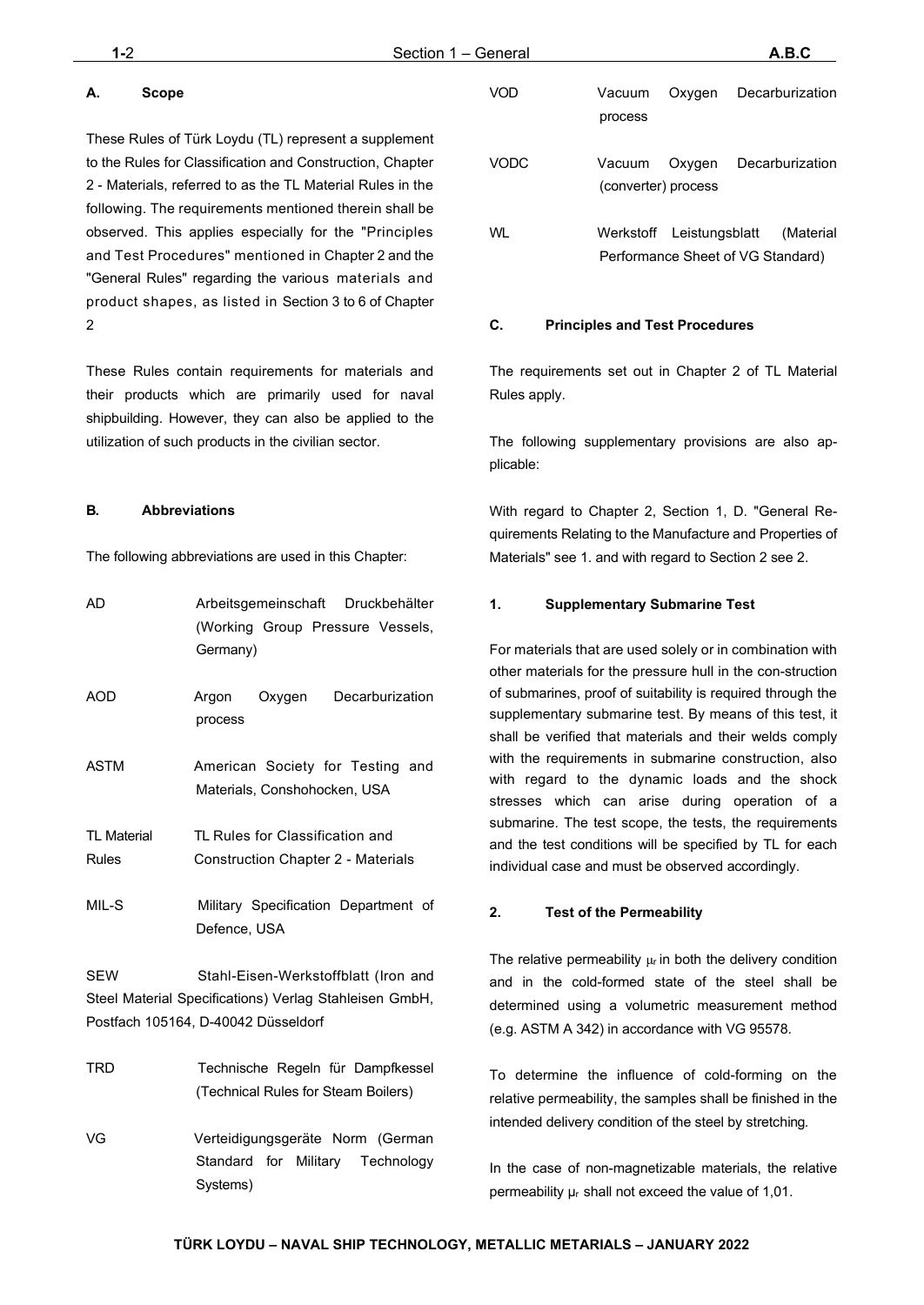## **STEEL PLATES, STRIPS, SECTIONS AND BARS**

| А. |                | Page<br>$2 - 2$                                |  |
|----|----------------|------------------------------------------------|--|
|    | 1.             | Scope                                          |  |
|    | 2.             | Approval                                       |  |
|    | 3.             | Requirements                                   |  |
|    | 4.             | Testing                                        |  |
|    | 5.             | Marking                                        |  |
| В. |                | $2 - 5$                                        |  |
|    | 1.             | Scope                                          |  |
|    | 2 <sub>1</sub> | <b>Materials</b>                               |  |
|    | 3.             | Condition of Supply and Heat Treatment         |  |
|    | 4.             | <b>Dimensional Tolerances</b>                  |  |
|    | 5.             | <b>General Condition of Products</b>           |  |
|    | 6.             | Requirements Applicable to Material Properties |  |
|    | 7.             | Testing and Scope of Tests                     |  |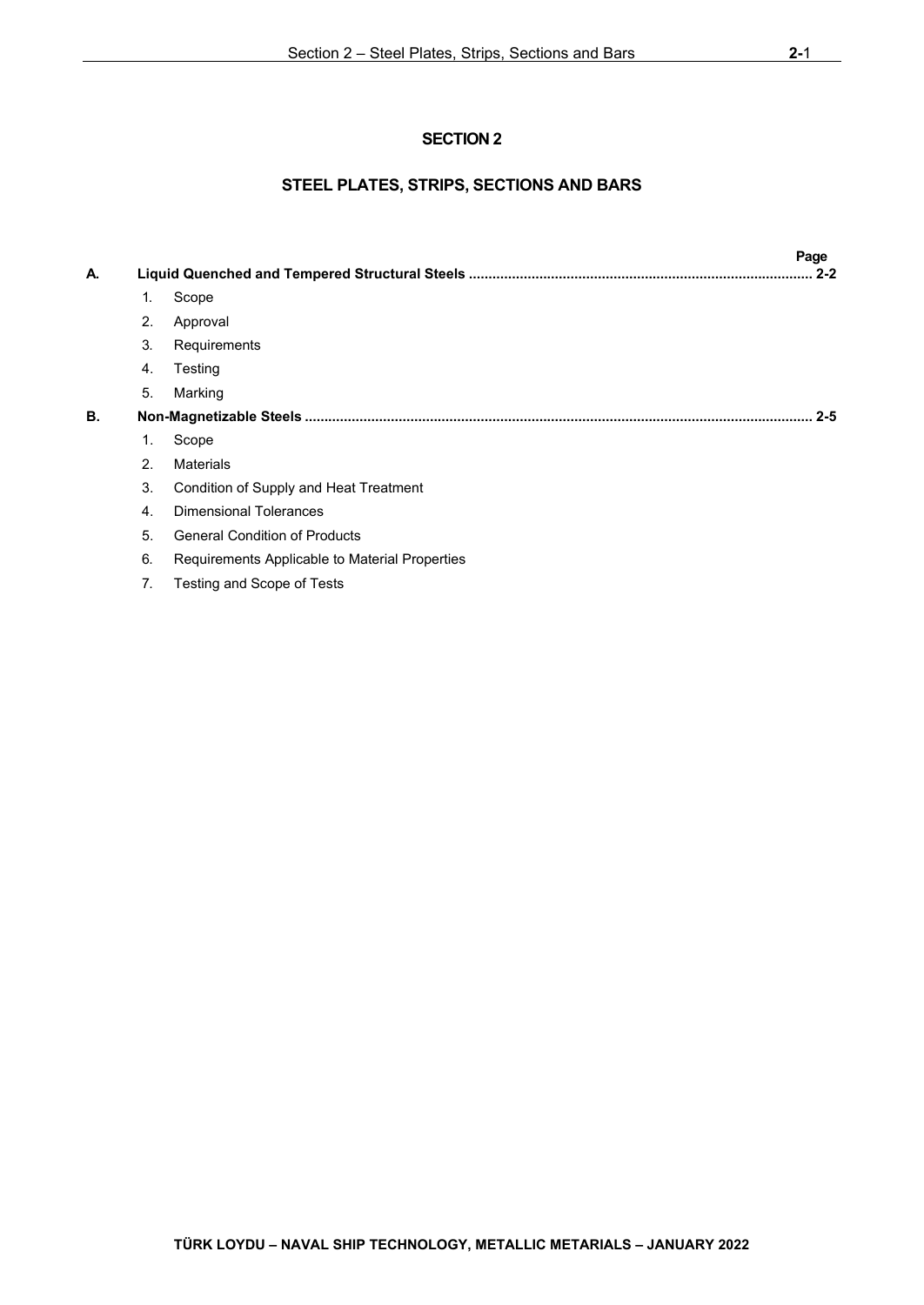## <span id="page-7-0"></span>**A. Liquid Quenched and Tempered Structural Steels**

### <span id="page-7-1"></span>**1. Scope**

These Rules are applicable to hot-rolled pressure hull and special plates up to a thickness of 150 mm, and to hot-formed or cold-formed bars and sections made of liquid quenched and tempered steels which are used for the construction of naval vessels and floating equipment. Rolled round bars intended for the manufacture of shafts, tie rods and bolts are subject to Section 4, A. The application of these Rules to products with larger thicknesses shall be specially agreed with TL.

Liquid quenched and tempered structural steels within the scope of these Rules include the grades TL-M550 (15NiCrMo10-6, WL 1.6780, HY-80), TL-M700 (16NiCrMo12-6, WL 1.6782, HY-100) and TL-M900 (HY-130) as well as equivalent liquid quenched and tempered structural steels. Pressure hull plates (DK) are flat products for the construction of ships' hulls and hull components that are subjected to diving pressure, and special plates (S) are flat products with limited excess weight.

Steels which diverge from these Rules, e.g. with regard to their nominal yield strength, their mechanical properties and their chemical composition, shall not be used without special approval from TL.

#### <span id="page-7-2"></span>**2. Approval**

The steels must be approved by TL. For this purpose, the steel manufacturer shall send TL a material specification containing the required information, such as chemical composition, manufacturing process, mechanical properties, condition of supply, as well as recommendations for welding, hot or cold forming, and heat treatment. TL reserve the right to require initial approval testing.

The material manufacturer shall verify the weldability of each grade of steel by tests.

#### <span id="page-7-3"></span>**3. Requirements**

#### **3.1 Steelmaking process**

The steels shall be manufactured in works approved by TL using the AOD, VOD or VODC process, or using another process approved by TL.

#### **3.2 Chemical composition**

The chemical composition shall satisfy the requirements stated in the authorized specification and in Table 2.1. The limit values specified there apply to the melt analysis.

Elements used for alloying and fine grain treatment shall be indicated in the manufacturer's specification.

To assess weldability, sensitivity to cold cracking may be calculated from the ladle analysis according to the following formula:

$$
P_{cm} = C + \frac{Si}{30} + \frac{Mn}{20} + \frac{Cu}{20} + \frac{Ni}{60} + \frac{Cr}{20} + \frac{Mo}{15} + \frac{V}{10} + 5B \left[\% \right]
$$

The maximum permitted value shall be agreed with TL and must be indicated in the authorized specification.

#### **3.3 Heat treatment**

The steels shall be supplied in the quenched and tempered condition. The minimum tempering temperature is 650°C for thicknesses up to 60 mm. and 635°C for greater thicknesses for TL-M550. For TL-M700 it is 580°C and for TL-M900 the minimum tempering temperature shall be in accordance with the manufacturers specification.

#### **3.4 Mechanical properties**

The requirements applicable to the mechanical properties and the impact energy shall conform to the data in Table 2.2.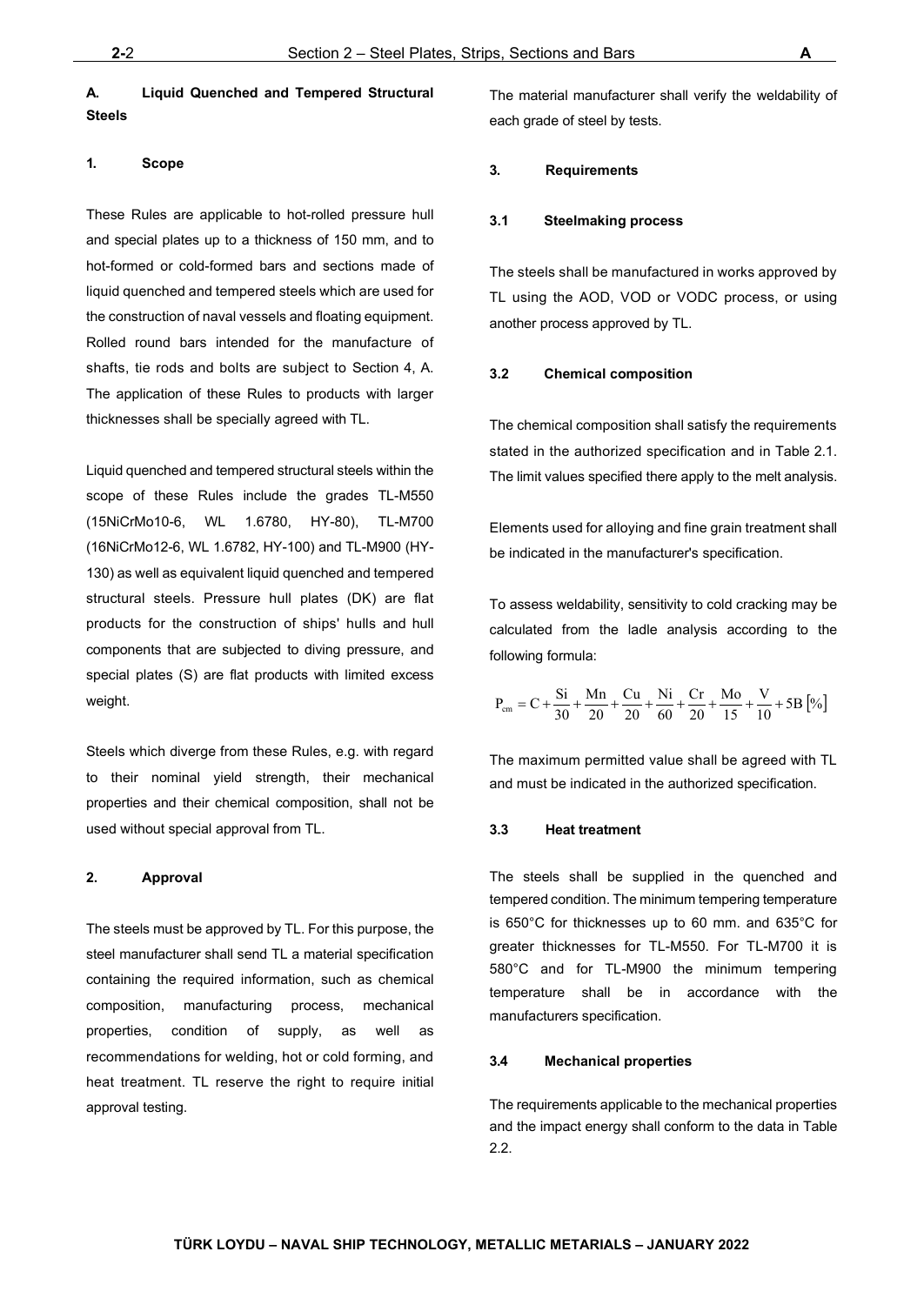### **3.5 General characteristics of products**

Chapter 2, Section 3, A.5. of TL Material Rules applies in this regard. In addition, it should be noted that:

- Procedures for repair welding and reporting

- If defects are removed by grinding, the thickness remaining underneath the ground area shall be within the thickness tolerance

thereon must be approved by TL.

| <b>Brief name</b> | TL grade                                                          |      | C                        | Si          | Mn   | P     | S     | Cr   | Mo   | Ni   | As    | Cu | Sb                                                               | Sn                    | Ti | $\vee$ |
|-------------------|-------------------------------------------------------------------|------|--------------------------|-------------|------|-------|-------|------|------|------|-------|----|------------------------------------------------------------------|-----------------------|----|--------|
| 15NiCrMo10-6      | <b>TL-M550</b>                                                    |      | Min. 0,12                | 0,15<br>(1) | 0,10 |       |       | 1,0  | 0,20 | 2,00 |       |    |                                                                  |                       |    |        |
|                   |                                                                   | Max  | 0,18                     | 0,35        | 0,40 | 0,015 | 0,008 | 1,80 | 0,60 | 3,25 | 0,025 |    | $0,25$ 0,025                                                     | $0,030$ $0,02$ $0,03$ |    |        |
| 16NiCrMo12-6      | <b>TL-M700</b>                                                    |      | Min. 0,12                | 0,15<br>(1) | 0,10 |       |       | 1,0  | 0,20 | 2,25 |       |    |                                                                  |                       |    |        |
|                   |                                                                   |      | Max 0,20                 | 0,35        | 0,40 | 0,015 | 0,008 | 1,80 | 0,60 | 3,50 | 0,025 |    | $\vert 0.25 \vert 0.025 \vert 0.030 \vert 0.02 \vert 0.03 \vert$ |                       |    |        |
|                   | <b>TL-M900</b>                                                    | Min. | $\overline{\phantom{a}}$ | 0,15<br>(1) | 0,60 |       |       | 0,40 | 0,30 | 4,75 |       |    |                                                                  |                       |    | 0,05   |
|                   |                                                                   |      | Max 0,12                 | 0,35        | 0,90 | 0,010 | 0,008 | 0,70 | 0,65 | 5,25 | 0,025 |    | $0,25$ 0,025                                                     | $0,030$ $0,02$ $0,10$ |    |        |
| (1)               | For vacuum-carbon deoxidization, $S_{lmin} = 0.05\%$ shall apply. |      |                          |             |      |       |       |      |      |      |       |    |                                                                  |                       |    |        |

| Table 2.1 | Chemical composition of liquid quenched and tempered steels (ladle analysis) |
|-----------|------------------------------------------------------------------------------|
|           |                                                                              |

|  | Table 2.2 | Mechanical and technological properties |
|--|-----------|-----------------------------------------|
|--|-----------|-----------------------------------------|

| Grade                                                              | Product<br>shape | 0,2% proof<br>stress $R_{p0,2}$ | Yield<br>strength<br>ratio<br>$R_{p0,2}/R_m$ | Tensile<br>strength R <sub>m</sub> | Reduction<br>in area Z | Elongation<br>A <sub>5</sub> |                    | Notched-bar impact<br>bending test |                          |
|--------------------------------------------------------------------|------------------|---------------------------------|----------------------------------------------|------------------------------------|------------------------|------------------------------|--------------------|------------------------------------|--------------------------|
|                                                                    |                  | $[N/mm^2]$                      |                                              | $[N/mm^2]$                         | [%]                    | [%]                          | Test temp.<br>[°C] | [J] long,<br>min.                  | KV<br>[J] trans,<br>min. |
|                                                                    | Plate            |                                 | $≤0,90$                                      |                                    |                        | $\geq$ 19                    | $-85$              |                                    | 50                       |
| <b>TL-M550</b>                                                     | Steel bar        | 550 - 690                       | $≤0,92$                                      | $\geq$ 650                         | $\geq 55$ (l) >        | $\geq$ 20 (l)                |                    | 68                                 | 40                       |
|                                                                    |                  |                                 |                                              |                                    | 50(q)                  | $\geq$ 18(q)                 |                    |                                    |                          |
|                                                                    | Section          |                                 |                                              |                                    | $\geq 60$              |                              | $-20$              |                                    | 95                       |
|                                                                    | Plate            |                                 | $≤0,90$                                      |                                    |                        | $\geq$ 17                    | $-85$              | 70                                 | 70                       |
|                                                                    | Steel bar        | 685 - 835                       | $≤0,92$                                      | $\geq 760$                         | $\geq 50$ (l)          | $\geq$ 18(1)                 |                    | 68                                 | 40                       |
| <b>TL-M700</b>                                                     |                  |                                 |                                              |                                    | $\geq 45(q)$           | $≥16$ (q)                    |                    |                                    |                          |
|                                                                    | Section          |                                 |                                              |                                    | $\geq 55$              |                              | $-20$              |                                    | 95                       |
| <b>TL-M900</b>                                                     | Plate            | 900-1035                        |                                              |                                    |                        | $\geq$ 11                    | $-20$              |                                    | 55                       |
| (1)<br>in longitudinal direction<br>in transverse direction<br>(q) |                  |                                 |                                              |                                    |                        |                              |                    |                                    |                          |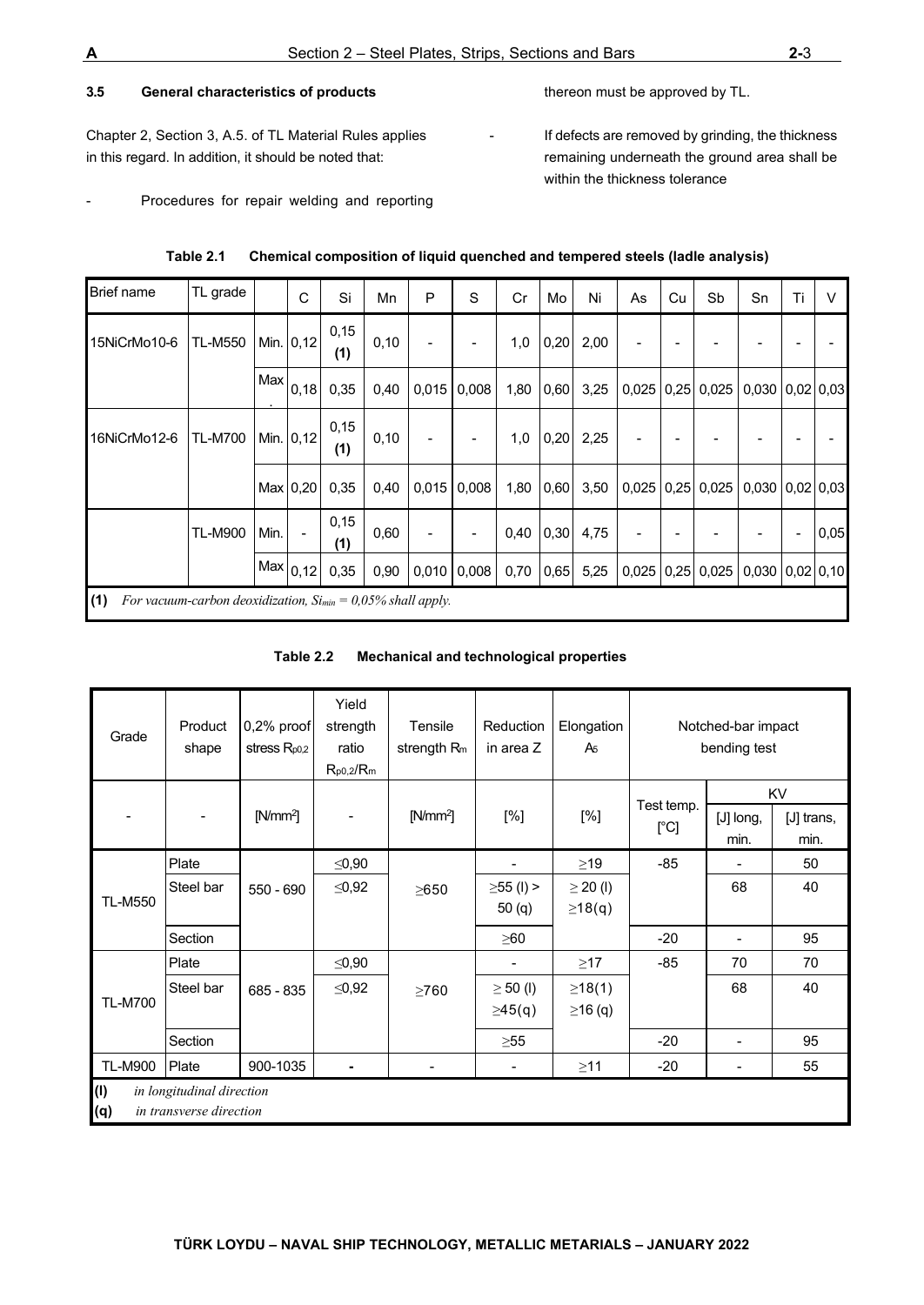## **3.6 Dimensions; dimensional and geometrical tolerances**

Chapter 2, Section 3, A.6. of TL Material Rules applies with the following addition:

For the minus tolerance applicable to the nominal thickness of pressure hull plates, the data according to class C, and for special plates according to class A in Table 1.1 shall apply. In the case of special plates, the average thickness increase is additionally restricted by a limited maximum weight as per Table 6 of EN10029.

#### <span id="page-9-0"></span>**4. Testing**

#### **4.1 Testing of chemical composition**

The manufacturer shall determine the composition of every heat and shall issue the relevant certificate.

#### **4.2 Tensile testing**

From every piece heat-treated in a unit, at least one tensile test specimen shall be taken and tested. If plates are heat-treated by continuous processes, special arrangements may be made with regard to the number of tests required and the making of the test specimens.

In the case of pressure hull plates, a tensile test specimen shall be taken for each rolled length.

Test specimens shall be cut with their longitudinal axes transverse to the final direction of rolling, except in the case of sections and wide flats < 600 mm in width, where longitudinal test specimens shall be taken. For other product forms, the tensile test specimens may be taken in either the longitudinal or the transverse direction as agreed with TL. Normally, flat tensile test specimens shall be used. The tensile-test specimens may be taken from the full or the half product thickness; however, one surface side of the product must be maintained. For thicknesses above 30 mm, round tensile test specimens may be used, the axis of which must lie at a distance of 1/4 of the product thickness from the surface.

#### **4.3 Notched-bar impact bending test**

From every piece heat-treated in a unit, or from each rolling length in the case of pressure hull plates, at least one set of three Charpy V-notch impact test specimens in accordance with Chapter 2, Section 2, E.2 shall be taken and tested. For continuous heat-treated plates, special consideration may be given to the number and location of test specimens required.

Unless otherwise accepted by TL, the V-notch impact test specimens for plates and wide flats  $\geq 600$  mm shall be taken with their axes transverse to the main rolling direction. For other product forms, the impact tests shall be in the longitudinal direction. The specimens' axes must be positioned at a distance of 1/4 of the product thickness from the surface, or as near as possible to this position.

#### **4.4 Through thickness tensile test**

If required by TL, through thickness tensile tests shall be performed by using test specimens taken at right angles to the surface of the product in accordance with Chapter 2 Section 3, L, "Steels with Through Thickness Properties".

#### **4.5 Inspection of surface and dimensions**

The manufacturer shall inspect the condition of the surface and the dimensions of the product and shall then present the products to the TL Surveyor for inspection.

#### **4.6 Ultrasonic examination**

If necessary for the envisaged use of the material, the manufacturer shall perform ultrasonic examinations in accordance with Chapter 2 Section 3, A.8.6.

#### **4.7 Retests**

If one of the tensile tests fails to meet the requirements, two additional test specimens shall be taken from the same position of the piece and subjected to the test. The piece will be accepted if both additional tests are satisfactory.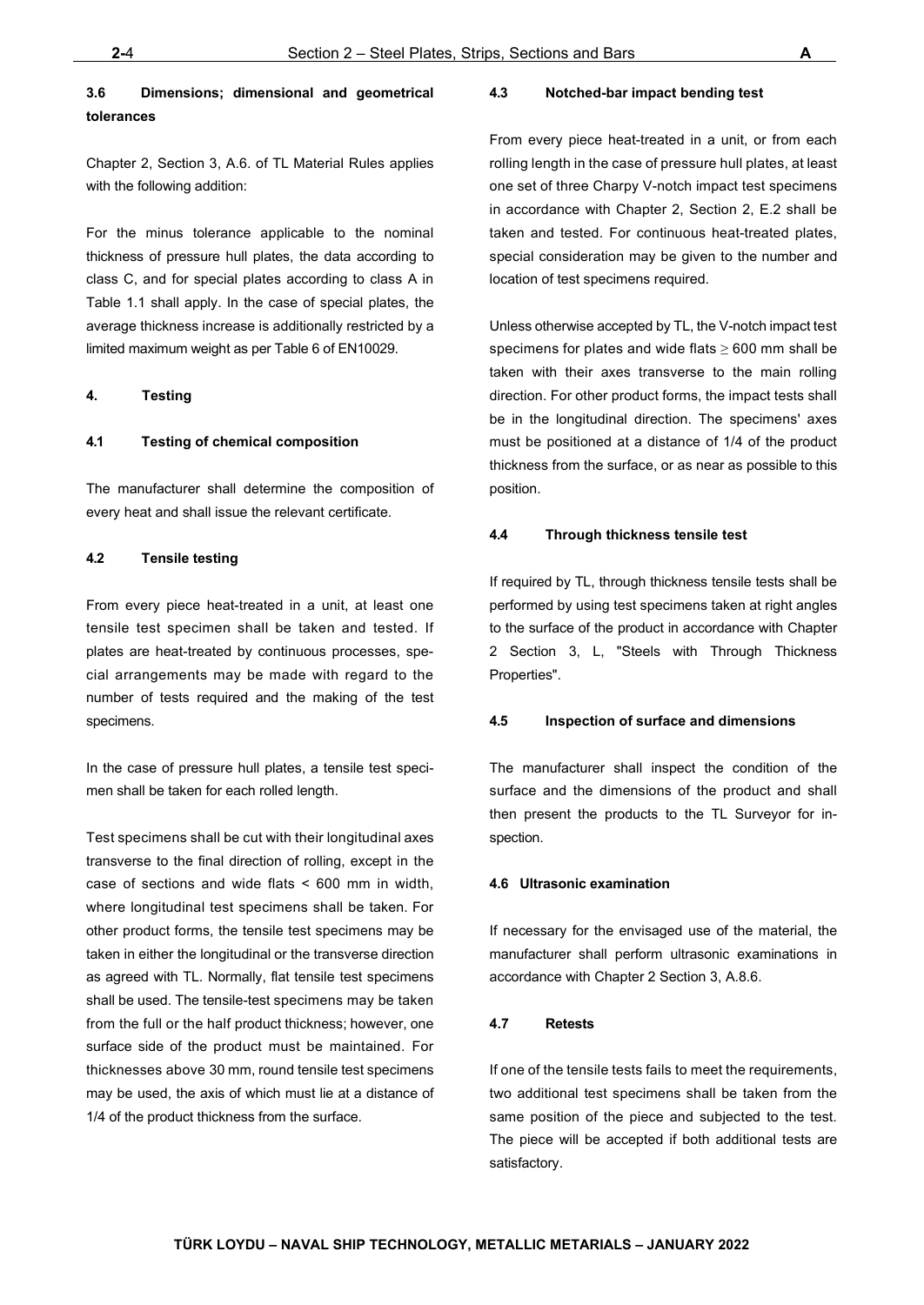When the average value of the impact test fails to meet the requirements or more than one value is below the required average value or when one value is below 70 % of the specified average value, the procedure described in Chapter 2 Section 2, H shall be followed.

#### <span id="page-10-0"></span>**5. Marking**

Every finished piece shall be clearly marked by the maker in at least one place with TL's stamp and the following particulars:

#### Manufacturer's mark

- Unified identification mark for the grade of steel (e.g. TL-M550) or manufacturer's trade name
- heat number, plate number or equivalent identification mark

The entire set of markings shall be encircled with paint or otherwise highlighted so as to be easily recognized.

#### <span id="page-10-1"></span>**B. Non-Magnetizable Steels**

#### <span id="page-10-2"></span>**1. Scope**

These Rules are applicable to flat products, including pressure hull plates and special plates as well as sections and bars, made of non-magnetizable steels that are used for the construction of naval ships or floating equipment. Rolled round bars intended for the manufacture of shafts, arbors, pins and similar parts are subject to Section 4, B. Pressure hull plates (DK) are flat products for the construction of ships' hulls and hull components that are subjected to diving pressure, and special plates (S) are flat products with limited excess weight.

#### <span id="page-10-3"></span>**2. Materials**

Non-magnetizable steels are steels according to SEW 390 or comparable grades with relative permeability μr< 1,01.

In addition plates, strips, bars and sections as per VG 81224 and VG 81237 can be utilized in accordance with the following material performance sheets (WL); see Tables 2.3 and 2.4:

| Table 2.3 Plates, strips and hollow sections |  |  |  |  |  |
|----------------------------------------------|--|--|--|--|--|
|----------------------------------------------|--|--|--|--|--|

| WI     | Part | Steel                  |
|--------|------|------------------------|
| 1.3914 |      | X2CrNiMnMoNNb21-15-7-3 |
| 1.3951 |      | X2CrNiMoN22-15         |
| 1.3952 |      | X2CrNiMoN18-14-3       |
| 1.3964 |      | X2CrNiMnMoNNb21-16-5-3 |
| 1.3974 |      | X2CrNiMnMoNNb23-17-6-3 |

#### **Table 2.4 Bars and sections**

| WI     | Part          | Steel                  |
|--------|---------------|------------------------|
| 1.3914 | $\mathcal{P}$ | X2CrNiMnMoNNb21-15-7-3 |
| 1.3951 | 2             | X2CrNiMoN22-15         |
| 1.3952 | 3             | X2CrNiMoN18-14-3       |
| 1.3964 | 2             | X2CrNiMnMoNNb21-16-5-3 |
| 1.3974 | 2             | X2CrNiMnMoNNb23-17-6-3 |

Steels which are intended for carrying liquefied gases, or for which a special chemical stability in relation to the cargo or operating fluids is required, must additionally comply with the requirements set out in Chapter 2 Section 3, F and G.

TL reserve the right to demand an approval test for the grade of steel in question.

#### <span id="page-10-4"></span>**3. Condition of Supply and Heat Treatment**

All products shall be presented in the heat-treated condition appropriate to the material, i.e. the steels must be solution-annealed and quenched. The steel grade X5NiCrTiMoV26-15 (1.3980) must be additionally artificially aged at 710 - 750 °C.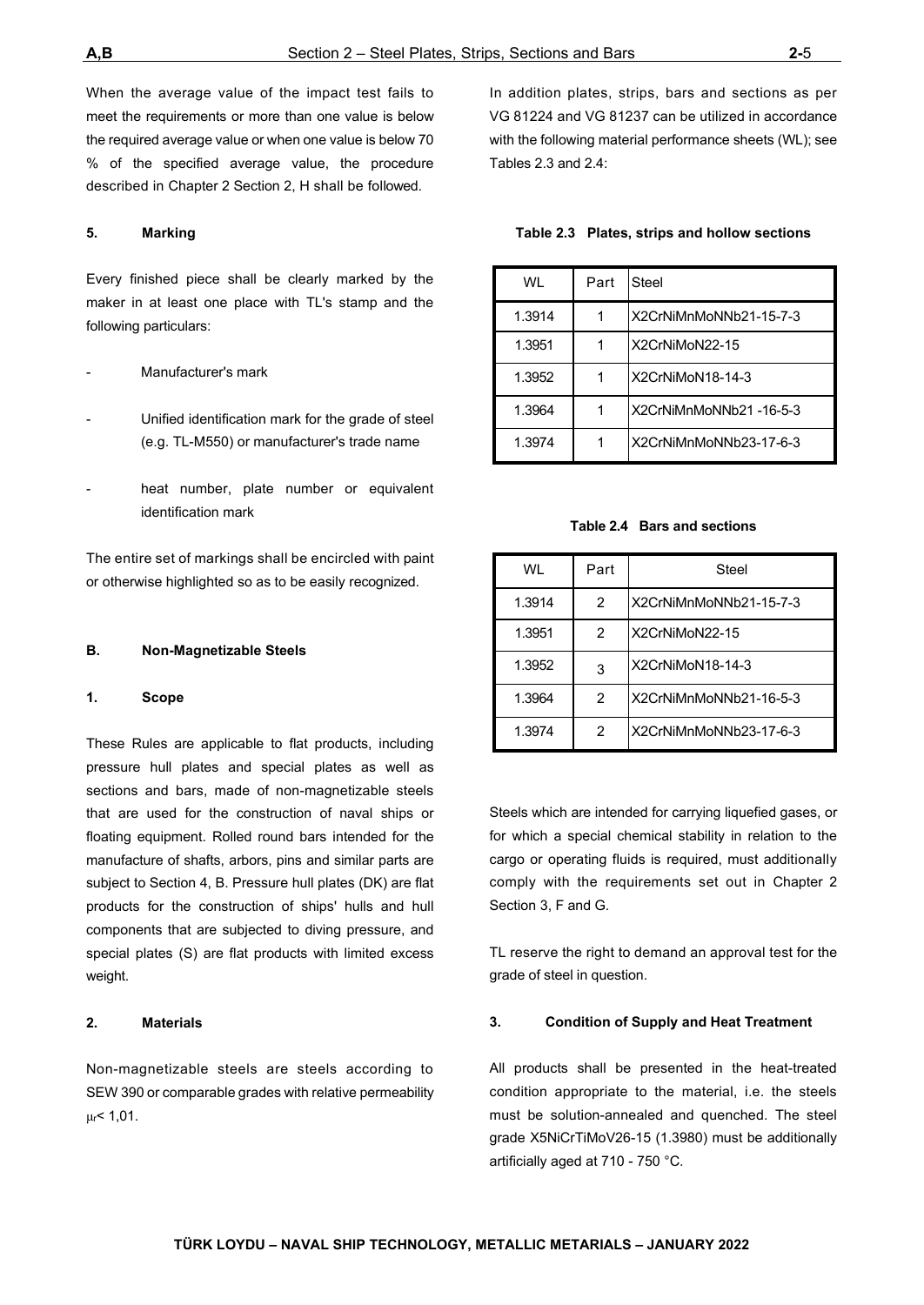#### <span id="page-11-0"></span>**4. Dimensional Tolerances**

Unless stipulated otherwise in the order specification, plates shall be supplied in accordance with Chapter 2 Section 3, A.6., Class B - Table 1.1 (permitted thickness tolerance - 0,3 mm). For the minus tolerance applicable to the nominal thickness of pressure hull plates, the data according to class C and for special plates according to class A shall apply. In the case of special plates, the average thickness increase is additionally restricted by a limited maximum weight as per Table 6 of EN 10029. For all other products, the values stated in the relevant standards shall apply.

#### <span id="page-11-1"></span>**5. General Condition of Products**

The provisions of Chapter 2 Section 3, A.5. shall apply. Surface defects may generally only be repaired by grinding.

In doing so, the relevant minus tolerance must not be exceeded at any point.

The rectification of surface defects by welding is not permissible.

The edges of the cut plates and strips shall be free of cracks.

For pressure hull plates, the permissible depth of rolled-in scale, depressions or other types of surface damage shall be limited to 0,20 mm, whereby the thickness at these points must not fall below the nominal thickness. Isolated depressions of up to 0,40 mm are permissible, provided that the thickness at these points does not fall below the nominal thickness and the sum of these flawed areas is not larger than 15 % of the total area of one side of the plate. The defects exceeding 0,20 mm in depth must be remedied by grinding, whereby it must be ensured that the nominal thickness is maintained and the transitions are smooth.

For the surface condition of cold-rolled products, the provisions set out in Iron and Steel Material Specification SEW 390 shall apply.

## <span id="page-11-2"></span>**6. Requirements Applicable to Material Properties**

#### **6.1 Chemical composition**

The limit values for the chemical composition stated in the standards or in the specifications approved by TL shall apply.

For welded structures which cannot be heat treated after welding and for which resistance to intercrystal-line corrosion is required, only stabilized austenitic steels or steels with carbon contents of  $C \leq 0.03$  % shall be used.

#### **6.2 Mechanical properties**

The requirements applicable to the mechanical properties which are stated in the recognized standard or the approved material specification shall be verified during testing. If not defined in a different way the minimum value of the 0,2 % compression yield point shall be equivalent to the value of the 0,2 % proof stress.

#### **6.3 Notch impact energy**

The requirements applicable to the impact energy which are stated in the recognized standard or the approved material specification shall be satisfied.

#### <span id="page-11-3"></span>**7. Testing and Scope of Tests**

The following tests shall be performed.

#### **7.1 Testing of chemical composition**

The manufacturer shall determine the chemical composition of each heat and issue the relevant certificate.

## **7.2 Testing of resistance to intercrystalline corrosion**

All products shall be tested for resistance to intercrystalline corrosion. For this purpose, at least 2 specimens shall be taken from each heat. The test shall be performed in accordance with DIN 50914 or ISO 3651-2 on specimens in the following condition:

Stabilized steels and steels with a carbon content ≤0,03%: sensitized (annealed at 700°C for 30 minutes and quenched in water)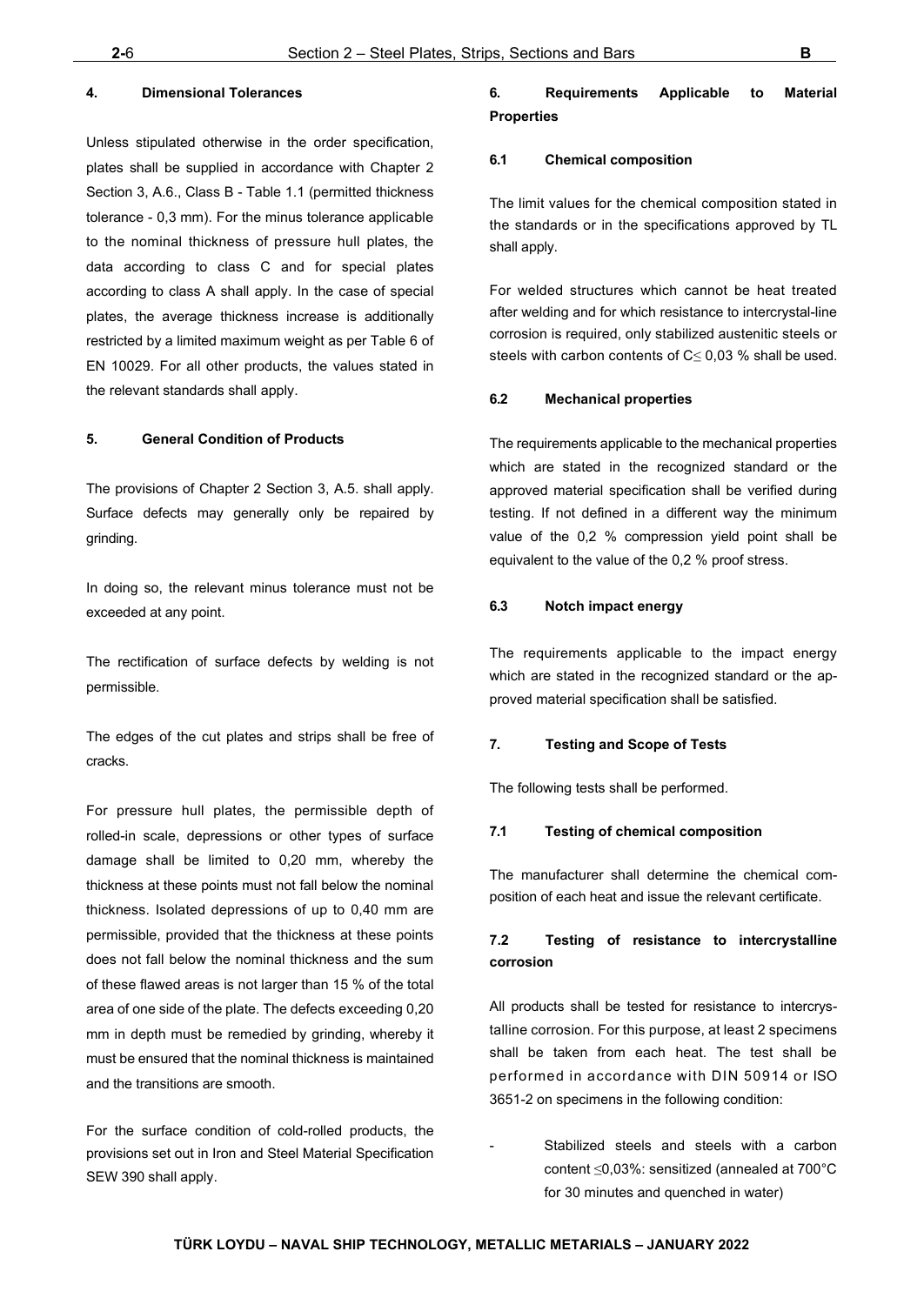All other steels: in the condition in which they are supplied

Because of the alloy content, no demands can be made on the steel grades 1.3805, 1.3817, 1.3818, 1.3949 and 1.3962 with regard to their resistance against intercrystalline corrosion; the test shall be omitted for these steels.

#### **7.3 Tensile testing**

At least one tensile test specimen shall be taken from each test batch and tested. A test batch comprises for:

- Plates > 20 mm thick: the rolled length
- Plates  $\leq$  20 mm thick: max. 40 rolled plates of approximately the same thickness (deviation max. 20 %) originating from the same heat and the same heat treatment batch with a total weight not exceeding 30 t
- Strip and plates taken there from: one specimen each from the beginning of the coil
- All other product shapes: 5000 kg for products of the same shape originating from the same heat and the same heat treatment batch
- In the case of pressure hull plates, a tensile test specimen shall be taken for each rolled length

In the case of plates and wide flats with a width of ≥300 mm, the specimens shall lie in the transverse direction. For all other product shapes, they may lie in the longitudinal or transverse directions.

#### **7.4 Compression test**

For pressure hull plates with a fabrication thickness ≥10 mm a compression test specimen shall be taken for each rolled length. The specimens shall be detached in longitudinal direction at a position with half distance between front face and middle axis. The detaching of specimens may also be in accordance with VG 81224. For the compression test DIN 50106 shall be used as guidance. Specimens with 10 mm diameter and 30 mm length have to be used. The front faces of the specimens have to be lubricated with molybdenum

sulfite.

#### **7.5 Notched-bar impact bending test**

Unless otherwise required by TL or stipulated in the purchase order, a notched bar impact test with Charpy Vnotch specimens is required for:

- Flat products with a thickness > 20 mm
- Rods and bars with diameters or thicknesses > 50 mm

If the products are used for operating temperatures below -10 °C, the impact test temperature shall be agreed with TL.

#### **7.6 Testing of surface finish and dimensions**

The surface finish and dimensions of all products shall be tested and checked by the manufacturer. The products shall also be presented to the TL Surveyor for final testing. In the case of flat products, the underside shall also be inspected as far as possible.

#### **7.7 Testing for use of correct material**

The manufacturer shall test his products before delivery by appropriate methods as to whether the correct material has been used, and shall confirm this in the acceptance test certificate.

#### **7.8 Testing the permeability**

For each item or for each plate or strip of nonmagnetizable steel, the relative permeability  $\mu$ r shall be determined on a metallic clean surface for both the delivery condition and the cold-formed state.

The relative permeability  $\mu_r$  must not exceed the value of 1,01.

#### **7.9 Other tests**

If there are special requirements regarding resistance to pitting or crevice corrosion, appropriate corrosion tests shall be performed, e.g. according to ASTM-G48. The scope of these tests will be determined by TL from case to case.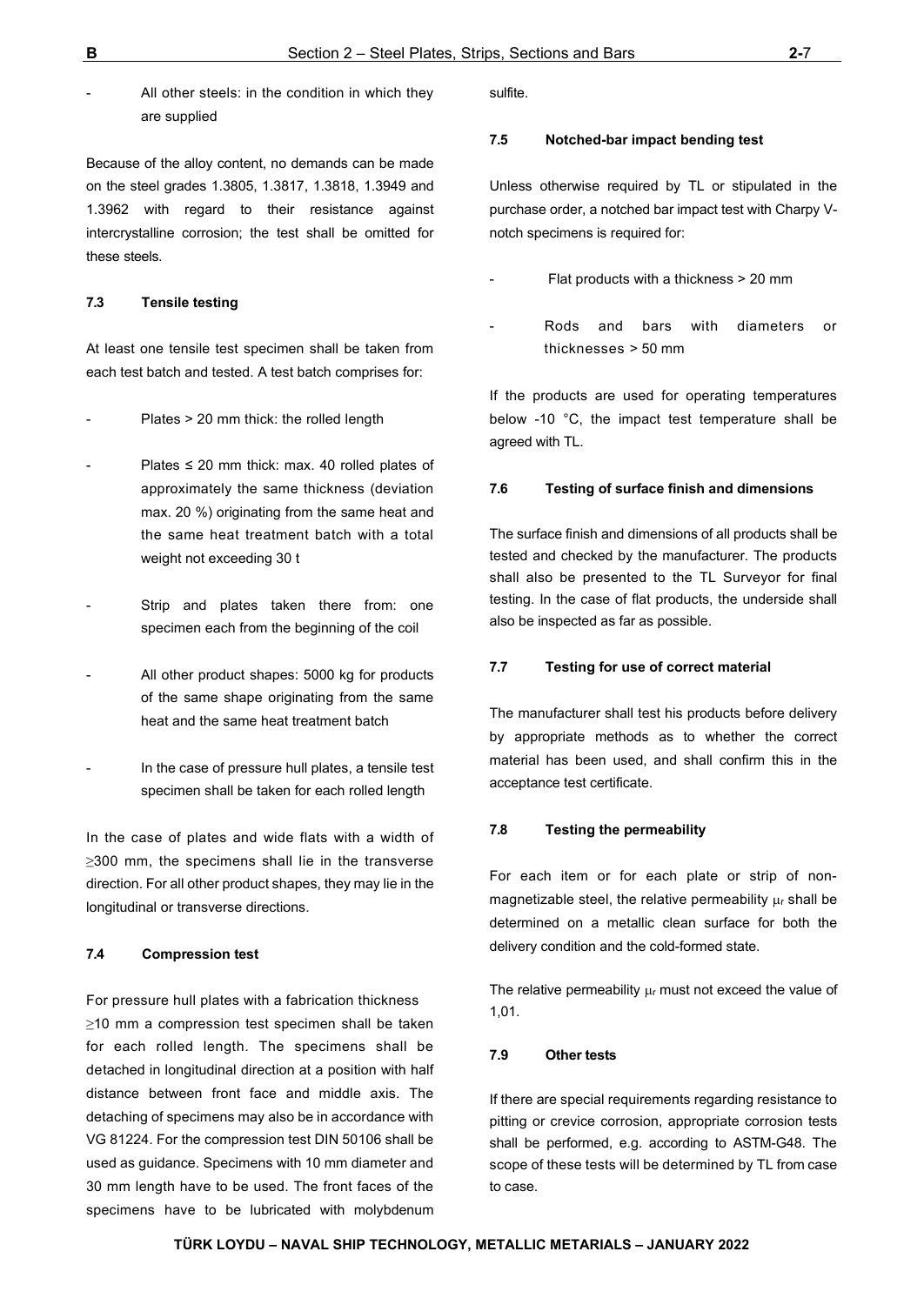## **STEEL PIPES**

| А. |    |                                                                      | Page<br>3-2 |
|----|----|----------------------------------------------------------------------|-------------|
|    | 1. | Scope                                                                |             |
|    | 2. | Heat treatment                                                       |             |
|    | 3. | Dimensions, length-related dimensions (weights) and limit deviations |             |
|    | 4. | Requirements Applicable to the Material                              |             |
|    | 5. | Testing and Scope of Tests                                           |             |
| В. |    |                                                                      | $3-4$       |
|    | 1. | Scope                                                                |             |
|    | 2. | <b>Heat Treatment</b>                                                |             |
|    | 3. | Requirements Applicable to the Material                              |             |
|    | 4. | Testing and Scope of Tests                                           |             |
|    |    |                                                                      |             |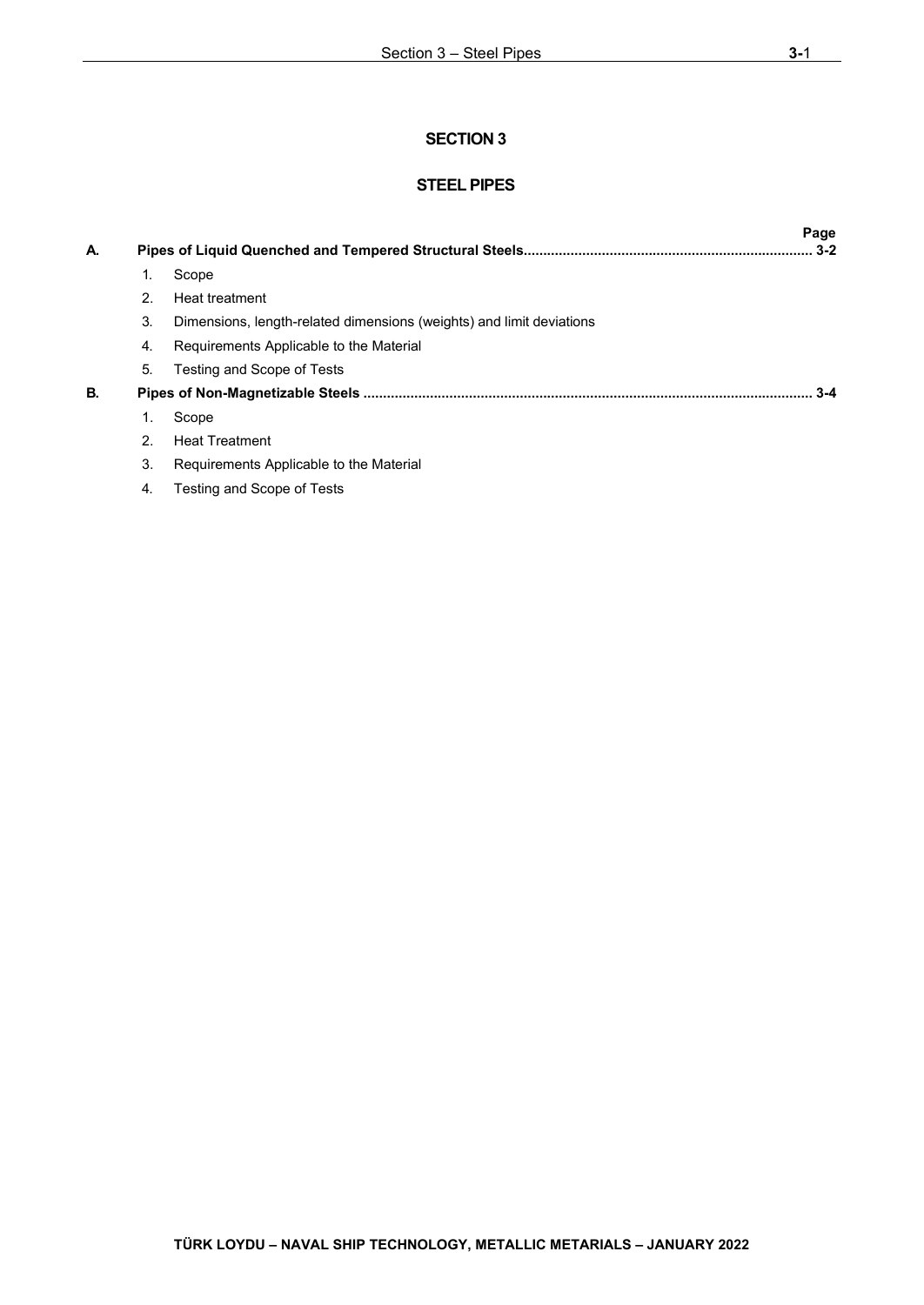## <span id="page-14-0"></span>**A. Pipes of Liquid Quenched and Tempered Structural Steels**

#### <span id="page-14-1"></span>**1. Scope**

These Rules apply to seamless and welded pipes made of liquid quenched and tempered structural steels that are intended for use in the construction of submarines, for example.

For this purpose, suitable pipes made of steel grades TL-M550, TL-M700 or comparable qualities shall be used, insofar as they fulfill the requirements mentioned in these Rules.

In the case of pipes intended for use in steam boilers. pressure vessels, equipment and pipelines at normal environmental temperatures as well as at elevated temperatures, the requirements set out in Chapter 2, Section 4, C. "High-Temperature Steel Pipes" shall apply in addition.

In the case of pipes intended for cargo-handling and processing equipment with design temperatures below 0 °C, the requirements set out in Chapter 2, Section 4, D. "Pipes Tough at Sub-Zero Temperatures" shall apply in addition.

#### <span id="page-14-2"></span>**2. Heat treatment**

The pipes shall be supplied in quenched and tempered condition. The minimum tempering temperature is 580 °C. A subsequent heat treatment for stress relief is only permissible if expressly approved by TL.

## <span id="page-14-3"></span>**3. Dimensions, length-related dimensions (weights) and limit deviations**

#### **3.1 Dimensions**

The outer diameters and wall thicknesses of the pipes shall be agreed when the order is placed; for hotfinished pipes preferably according to EN10220 or ISO 4200, and for cold-finished pipes preferably according to EN10305-1 or EN10305-3.

For the length types of the pipes, Table 3.1 shall apply:

## **Table 3.1 Length types and tolerances of the pipes**

|                                                  | Length type | Tolerances [mm]                                  |  |  |
|--------------------------------------------------|-------------|--------------------------------------------------|--|--|
| Random length (1)                                |             | (1)                                              |  |  |
| Fixed length                                     |             | ± 500                                            |  |  |
| Exact                                            | ≤ 6m        | $-0$ to $+10$                                    |  |  |
| lengths                                          | 6m, but     | $-0.10+1.5$                                      |  |  |
|                                                  | $\leq 12m$  |                                                  |  |  |
|                                                  | >12m        | By arrangement                                   |  |  |
| (1)                                              |             | The pipes are delivered in the lengths occurring |  |  |
| during manufacture. These lengths vary according |             |                                                  |  |  |
|                                                  |             | to diameter, wall thickness and manufacturing    |  |  |
|                                                  |             | works, and must be stated by the manufacturer.   |  |  |

#### **3.2 Tolerances**

The tolerances for the outer diameter da of the hotfinished pipes are as follows:

| $d_a \leq 50$ |                      | $± 0.5$ mm |  |
|---------------|----------------------|------------|--|
|               | $50 < d_a \le 160$   | ± 1 %      |  |
|               | $160 < d_a \leq 200$ | $± 1.6$ mm |  |
| $d_a > 200$   |                      | $± 0.8 \%$ |  |

At points where the surface of the pipes was remedied through mechanical processing, e.g. grinding, it is permissible to exceed the limit value of the diameter to a minor extent, provided the remaining wall thicknesses still complies with requirements.

The limit deviations for the wall thickness s of the hotfinished pipes are as follows:

#### - 12,5%,

whereby the upper limit is given by the permissible weight deviation for a single pipe, see 3.5.

By agreement when the order is placed, the tolerance for the diameter of hot-finished pipes with da>200 mm can also be referred to the inner diameter.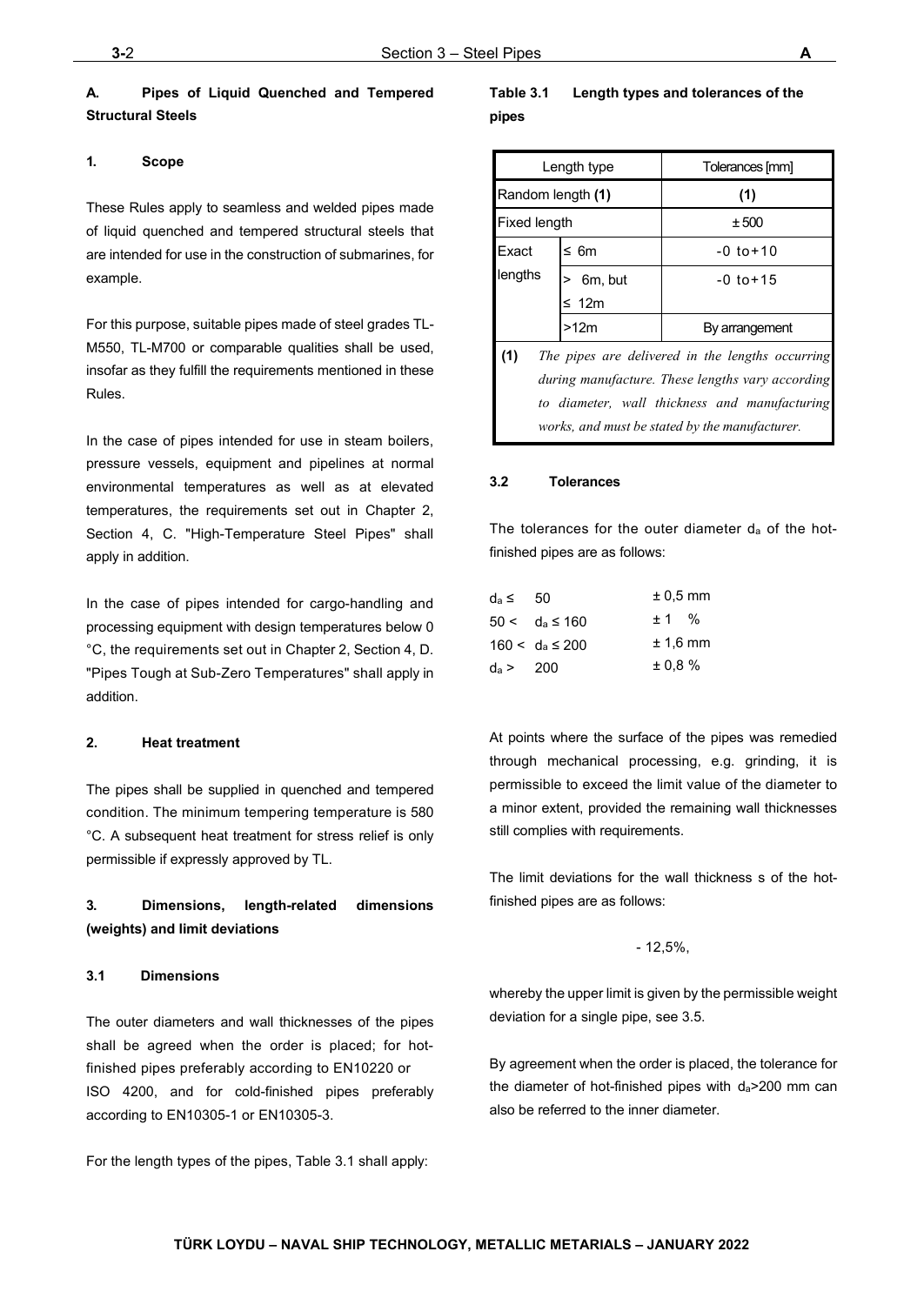When the order is placed for cold-finished pipes, the tolerances according to EN10305-1 or EN10305-3 apply for the outer and inner diameters as well as for the wall thicknesses.

By agreement when the order is placed, the hotfinished and cold-finished pipes can also be delivered with closer tolerance for the outer diameter and wall thickness.

#### **3.3 Shape tolerances**

#### **3.3.1 Roundness tolerance**

The pipes should be as cylindrical as possible. The roundness tolerance shall lie within the tolerances for the outer diameter.

#### **3.3.2 Straightness tolerance**

The hot-finished pipes shall appear straight to the eye. For cold-finished pipes, EN10305-1 or EN10305-3 shall apply. Special requirements can be agreed for the straightness tolerance.

#### **3.4 Finish of the pipe ends**

The pipe ends should be cut off at right angles to the pipe axis.

Deburring can be agreed when the order is placed.

## **3.5 Length-related dimensions (weights) and limit deviations**

For calculating the weights of the steels to which this section is applicable, a density of  $7,85$  kg/dm<sup>3</sup> is assumed.

The values for the length-related dimensions (weights) are given in EN10220 or ISO 4200.

The following limit deviations are permissible:

8 to +12 % for a single pipe

- 5 to +10 % for a consignment of at least 10 t.

#### <span id="page-15-0"></span>**4. Requirements Applicable to the Material**

#### **4.1 Chemical composition**

The chemical composition of the pipe steels must conform to the approved standards or specifications. The chemical composition of the TL grades is given in Section 3, Table 2.1.

#### **4.2 Mechanical properties**

The required values of tensile strength, 0,2 % proof stress, elongation and impact energy must be satisfied in tests performed in accordance with the standard or the recognized specification, see Table 3.2.

#### **4.3 Technological properties**

When subjected to the ring tests, the pipes must display a capacity for deformation which meets the requirements specified in Chapter 2, Section 4, A.8.5.

#### <span id="page-15-1"></span>**5. Testing and Scope of Tests**

The following tests shall be performed:

#### **5.1 Testing of chemical composition**

The chemical composition of each heat shall be determined by the pipe manufacturer, or, where appropriate in the case of welded pipes, by the manufacturer of the starting material in accordance with Chapter 2, Section 4, A.8.1.

#### **5.2 Tensile testing**

Specimens of the sample pipes selected in accordance with Chapter 2, Section 4, A.8.2 shall be subjected to the tensile test.

#### **5.3 Notched-bar impact bending test**

For the pipes selected in accordance with Chapter 2, Section 4, A.8.2, the notched bar impact bending test shall be performed on Charpy V-notch specimens. Where the wall thickness is > 30 mm, the specimens shall be so located that their longitudinal axis lies 1/4 of the pipe wall thickness from the outer surface, or as close as possible to this point.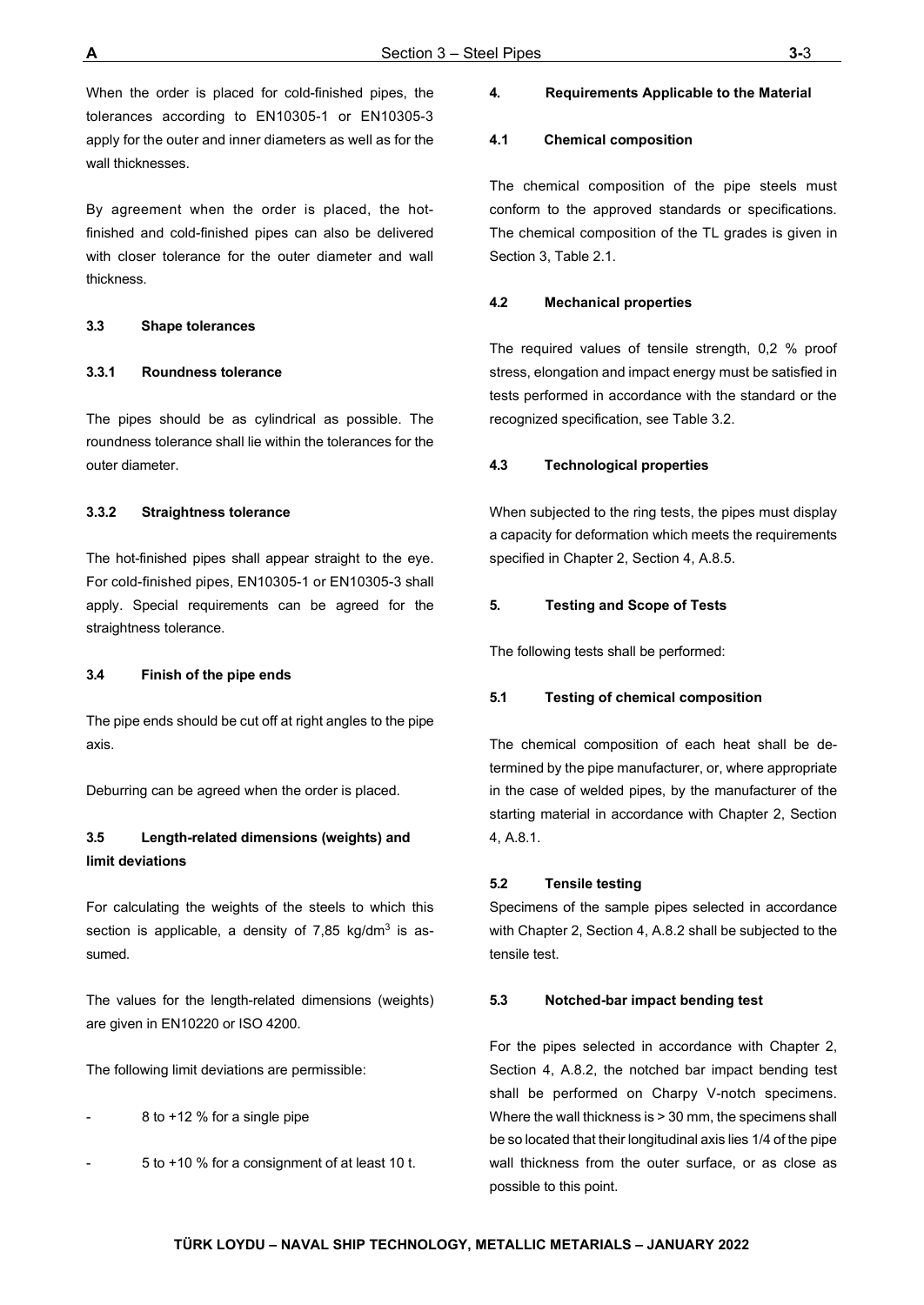The samples shall be so taken and tested that the notch axis lies at right angles to the pipe surface.

#### **5.4 Technological test**

Unless more extensive testing is prescribed in the standards, one of the ring tests specified in Chapter 2, Section 4, A., Table 2.1 shall be performed on one end of 2 % of the pipes. To calculate the distance between the platens to be used in the ring flattening test, a value of 0,06 for TL-M550 and 0,05 for TL-M700 shall be assigned to the constant C in the formula given in Chapter 2, Section 4, A.8.5.2.

#### **Table 3.2 Mechanical properties of the pipes according to TL grades**

| Grade          | 0,2% proof stress<br>$R_{p02}$ [N/mm] | Yield strength<br>ratio<br>$R_{p0.2}/R_m$ | Tensile strength<br>$R_m$ [N/mm] | Elongation $A5$<br>[%] | Notched-bar impact<br>bending test<br>KV at -20 $^{\circ}$ C [J]<br>min. |
|----------------|---------------------------------------|-------------------------------------------|----------------------------------|------------------------|--------------------------------------------------------------------------|
| <b>TL-M550</b> | 550-690                               | ≤ $0.92$                                  | ≥650                             | $\geq$ 19              |                                                                          |
| <b>TL-M700</b> | 685-835                               | ≤0,95                                     | ≥760                             | $\geq 15$              | 95                                                                       |

#### **5.5 High-temperature tensile test**

Where called for in Chapter 2, Section 4, A.8.3 of TL Material Rules or stipulated in the purchase order, the 0,2 % or 1 % proof stress shall be determined by the hightemperature tensile test.

#### **5.6 Testing of surface finish and dimensions**

The tests shall be performed according to Chapter 2, Section 4, A.8.6.

#### **5.7 Non-destructive testing**

The welds of all welded pipes shall be subjected by the manufacturer to non-destructive testing over their entire length, cf. Chapter 2, Section 4, A.8.6.

For radiographic inspections, see Chapter 2, Section 4, D.4.7.2.

#### **5.8 Tightness test**

All pipes shall be tightness tested by the manufacturer

in accordance with Chapter 2, Section 4, A.8.8.

#### <span id="page-16-0"></span>**B. Pipes of Non-Magnetizable Steels**

<span id="page-16-1"></span>**1. Scope**

These Rules are applicable to seamless and welded pipes of non-magnetic steels intended for pipeline construction as well as for tanks and equipment for which non-magnetic is required. Suitable pipe grades as per SEW 390, and conforming to the material performance sheets WL 1.3952-5 and WL 13964-5 or other examined and approved specifications, are appropriate for these applications.

Pipes which are intended for cargo-handling and processing equipment with design temperatures below 0 °C, or for which a special chemical stability in relation to the cargo or operating fluids is required, must additionally comply with the requirements set out in Chapter 2, Section 4, D. and 4, E.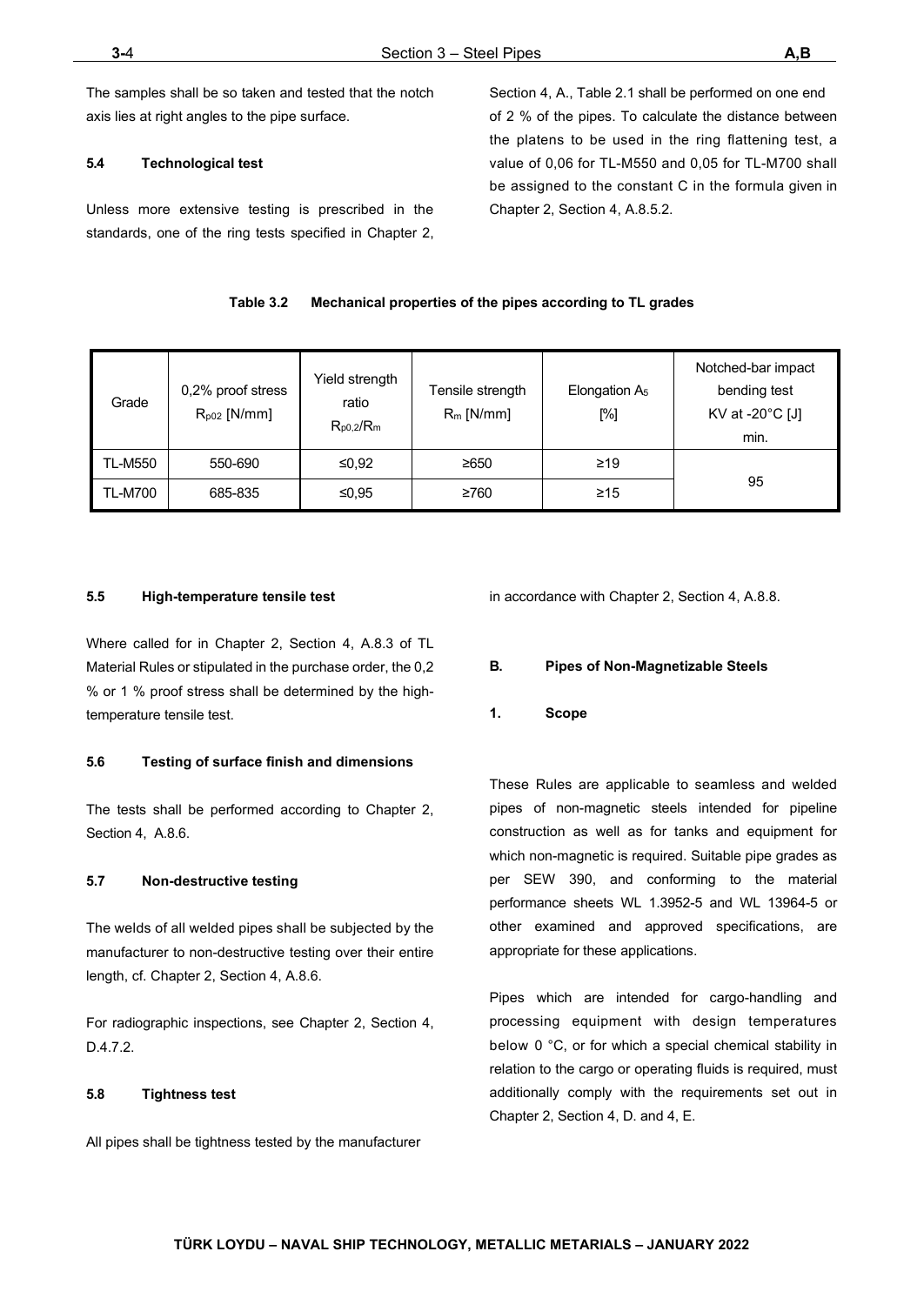## <span id="page-17-0"></span>**2. Heat Treatment**

The pipes shall be supplied in the solution-annealed and quenched condition. The requirement for proper heat treatment is deemed to have been met for hotpressed pipes if they were quenched in water after removal from the solution-annealing temperature zone.

Pipes made of X5NiCrTiMoV26-15 (1.3980) shall be artificially aged at 710 to 750 °C after the quenching.

#### <span id="page-17-1"></span>**3. Requirements Applicable to the Material**

#### **3.1 Chemical composition**

The chemical composition of the pipe steels must conform to recognized standards or specifications.

Where pipes are to be resistant to intercrystalline corrosion in the delivery state and where the welding is not to be followed by heat treatment (solution annealing), only those pipe grades may be used which are corrosionresistant in the welded condition, e.g. steels stabilized with Ti or Nb or steels with carbon contents of C≤ 0,03%.

#### **3.2 Mechanical properties**

The required values of tensile strength, 0,2 % proof stress and elongation must be satisfied in tests at room temperature in accordance with the standard or the recognized specification.

#### **3.3 Technological properties**

When subjected to the ring tests, the pipes must display a capacity for deformation which meets the requirements specified in Chapter 2, Section 4, A.8.5.

#### **3.4 High-temperature characteristics**

Where pipes are used at elevated temperatures, the required values for the 0,2 % or 1 % proof stress prescribed in the relevant standards or recognized specifications must be met at the corresponding temperature level, unless otherwise stipulated by TL.

#### **3.5 Testing the permeability**

The pipes must be tested for their relative permeability.

#### **3.6 Notch impact energy**

The required impact energy values must be satisfied in tests at room temperature in accordance with the relevant standard or the recognized specification.

#### <span id="page-17-2"></span>**4. Testing and Scope of Tests**

The following tests shall be performed:

#### **4.1 Testing of chemical composition**

The chemical composition of each heat shall be determined by the pipe manufacturer.

## **4.2 Testing of resistance to intercrystalline corrosion**

Depending on the application and grade of the pipes, a test of resistance to intercrystalline corrosion shall be performed on the following pipes:

- Pipes for use on submarines irrespective of the type of material
- Pipes which do not meet the requirements in respect of stabilization or limited carbon content specified in 3.1
- Pipes made of stabilized steels or steels with limited carbon contents intended not for application on submarines, where such testing is specially prescribed in view of the anticipated corrosive attack

The test conditions shall be as prescribed in Chapter 2, Section 4, D.4.2.2.

#### **4.3 Tensile testing**

Specimens of the sample pipes selected in accordance with Chapter 2, Section 4, A.8.3 shall be subjected to the tensile test.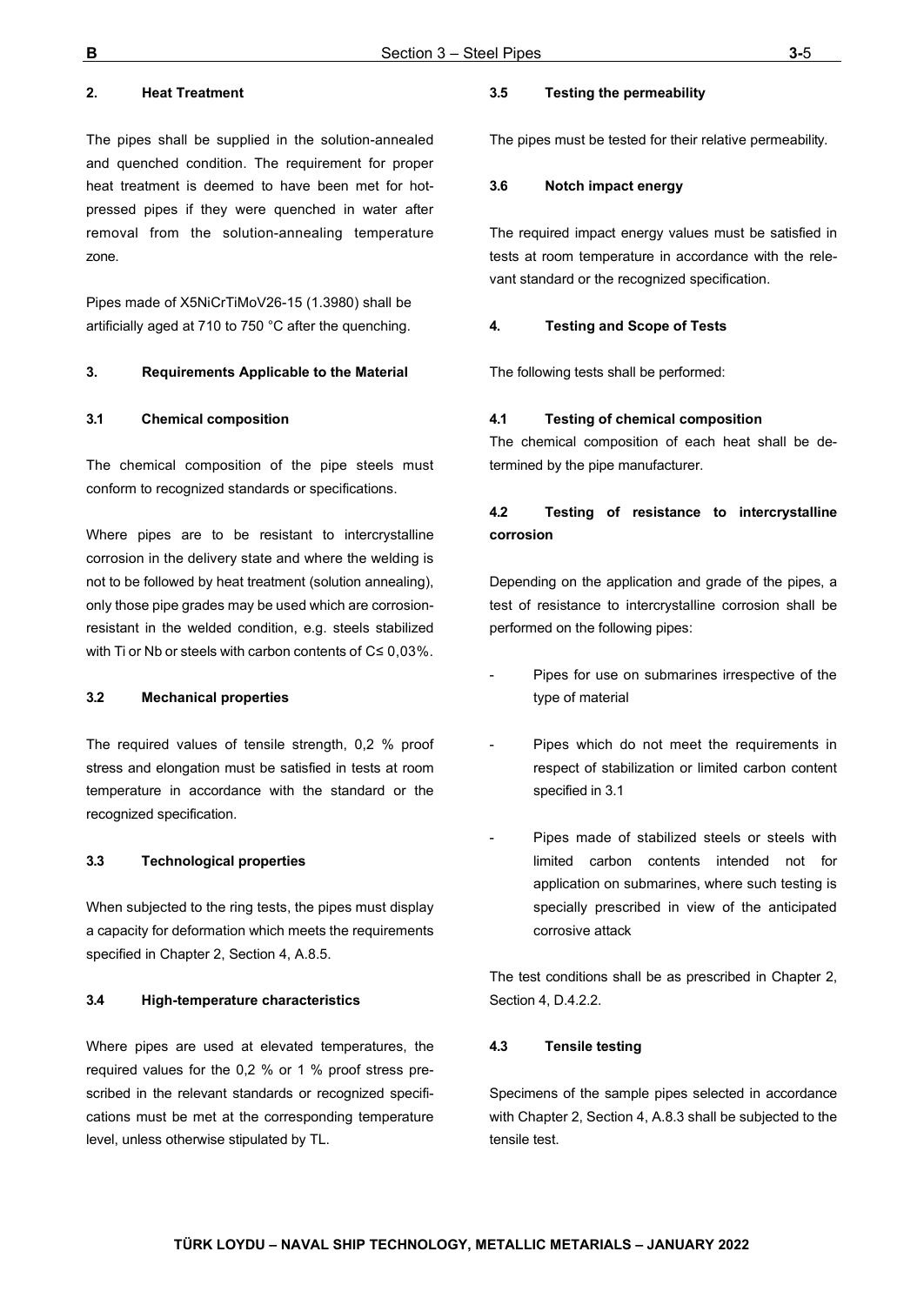## **4.4 Technological test**

Unless more extensive testing is prescribed in the standards, one of the ring tests specified in Chapter 2, Section 4, A, Table 2.1 shall be performed on one end of 2 % of the pipes. To calculate the distance between the plates to be used in the ring flattening test, a value of 0,10 shall be assigned to the constant C in the formula given in Chapter 2, Section 4, A.8.5.2.

## **4.5 High-temperature tensile test**

Where called for in Chapter 2, Section 4, A.8.3 or stipulated in the purchase order, the 0,2 % or 1 % proof stress shall be determined by a high-temperature tensile test.

## **4.6 Testing of surface finish and dimensions**

The tests shall be performed according to Chapter 2, Section 4, A.8.6.

## **4.7 Tightness test**

All pipes shall be tightness tested by the manufacturer in accordance with Chapter 2, Section 4, A.8.8.

## **4.8 Testing the permeability**

For each pipe of non-magnetic steel, the relative permeability μ<sup>r</sup> shall be determined on a metallic clean surface for both the delivery condition and the coldformed state.

The relative permeability  $\mu$  must not exceed the value of 1,01.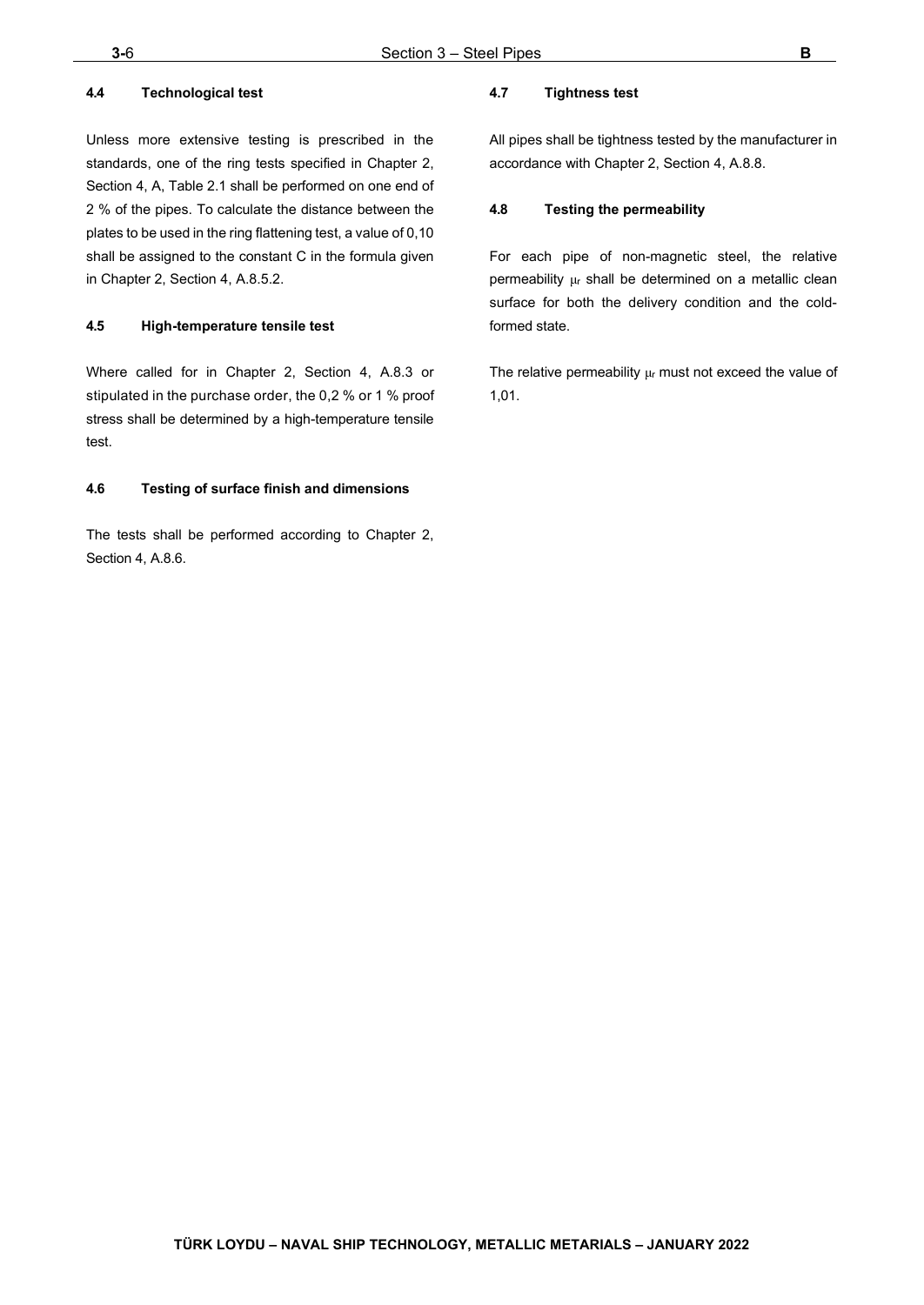## **FORGINGS**

| А. |    | Page<br>$4 - 2$                                 |  |
|----|----|-------------------------------------------------|--|
|    | 1. | Scope                                           |  |
|    | 2. | <b>Manufacturing Process</b>                    |  |
|    | 3. | <b>Delivery Condition</b>                       |  |
|    | 4. | Surface Finish                                  |  |
|    | 5. | Dimensions, Shape, Weight                       |  |
|    | 6. | General Requirements Applicable to the Material |  |
|    | 7. | Testing                                         |  |
| В. |    | 4-4                                             |  |
|    | 1. | Scope                                           |  |
|    | 2. | Permissible Materials and Delivery Conditions   |  |
|    | 3. | Surface Finish                                  |  |
|    | 4. | <b>External and Internal Defects</b>            |  |
|    | 5. | Dimensions and Shape                            |  |
|    | 6. | Requirements Applicable to the Material         |  |
|    | 7. | <b>Acceptance Test</b>                          |  |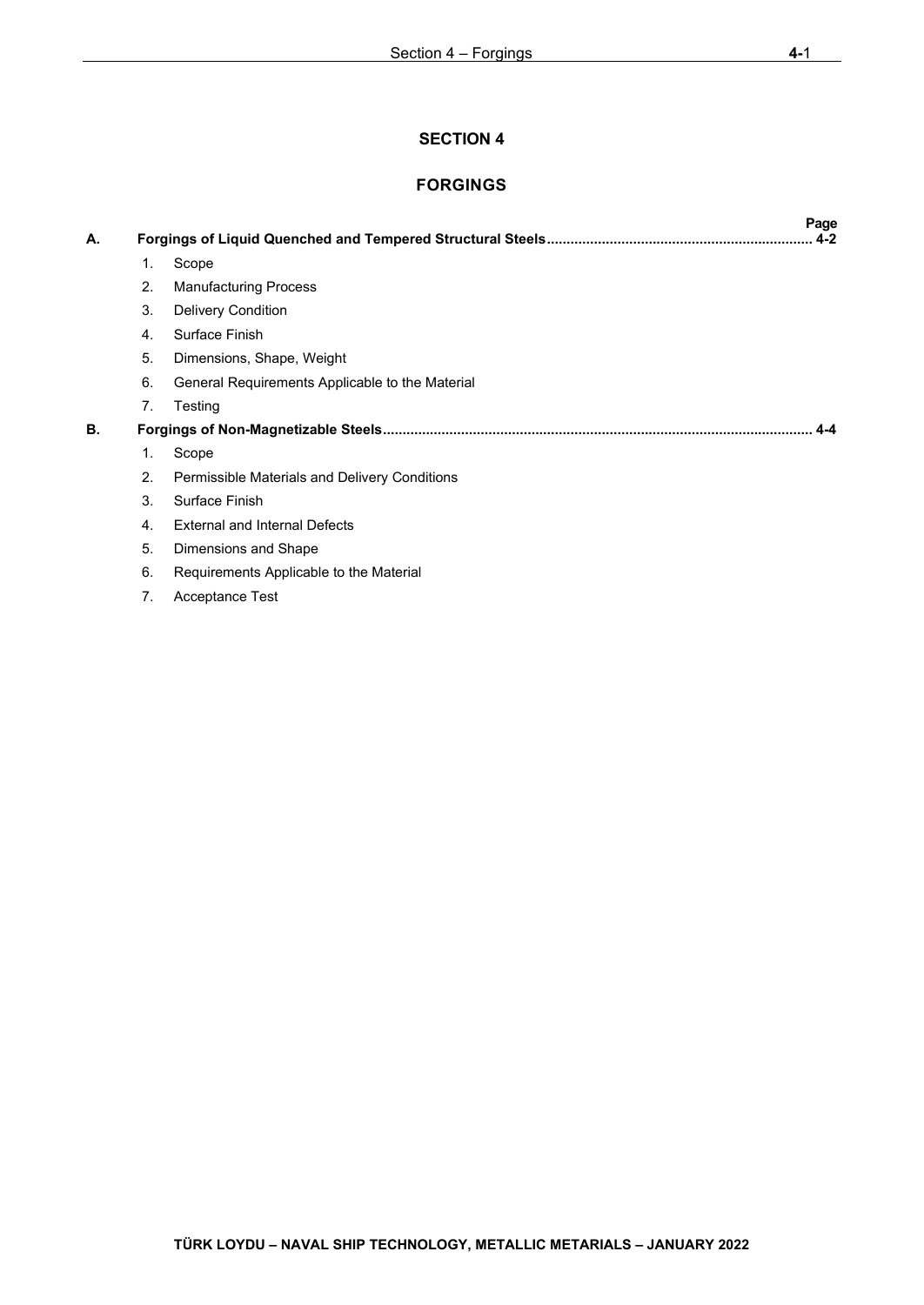## <span id="page-20-0"></span>**A. Forgings of Liquid Quenched and Tempered Structural Steels**

#### <span id="page-20-1"></span>**1. Scope**

These Rules are applicable to forgings made of liquid quenched and tempered structural steels of the grades TL-M550S (1.6780, HY-80), TL-M700S (HY-100) and TL-M900S (HY-130) as well as of equivalent liquid quenched and tempered structural steels with a heattreated wall thickness up to 400 mm that are used for the construction of naval vessels and floating equipment.

These Rules are also applicable to rolled steel bars, where they are to be used in place of forgings for the manufacture by machining of shafts, arbours, pins and similar parts.

#### <span id="page-20-2"></span>**2. Manufacturing Process**

The steels shall be manufactured in works approved by TL using the AOD, VOD or VODC process, or using another process approved by TL.

In deviation to the stipulations set out in Chapter 2, Section 5, A.4.3 of TL Material Rules, forgings made of liquid quenched and tempered structural steels shall exhibit a minimum degree of deformation of 2:1.

#### <span id="page-20-3"></span>**3. Delivery Condition**

The steels shall be supplied in the quenched and tempered condition. The tempering temperature must lie above 635 °C (TL-M550S), above 610 °C (TL-M700S) or above 540 °C (TL-M900S).

#### <span id="page-20-4"></span>**4. Surface Finish**

Depending on the purchase order, the forgings shall be delivered as unmachined, rough machined or final machined.

Workpieces to be delivered as unmachined should exhibit a smooth surface corresponding to the manufacturing process.

Manufacture-related surface imperfections at unmachined points are permitted if their depth lies within the machining allowance.

For rough machined surface areas, the permissible depth of the imperfections must be agreed upon.

Imperfections within the permissible depth can be removed by grinding.

The surfaces of finish-machined forgings shall not exhibit any cracks.

#### <span id="page-20-5"></span>**5. Dimensions, Shape, Weight**

The dimension standards stipulated in the purchase orders or appended drawings shall be applicable for the dimensions and the shape.

For the determination of weight, a density of  $7,85$  g/cm<sup>3</sup> shall apply.

## <span id="page-20-6"></span>**6. General Requirements Applicable to the Material**

The chemical composition, the mechanical properties and the hardness shall conform to the data contained in these Rules, the relevant standards or the approved specifications.

## <span id="page-20-7"></span>**7. Testing**

To provide proof of compliance with the technical requirements, the tests specified below shall be carried

out on the completed forging (delivery condition). The results shall be documented.

## **7.1 Chemical composition**

The chemical composition is characterized by means of the ladle analysis. The manufacturer shall determine the proportions of all the elements specified in Table 4.1 by applying the usual methods.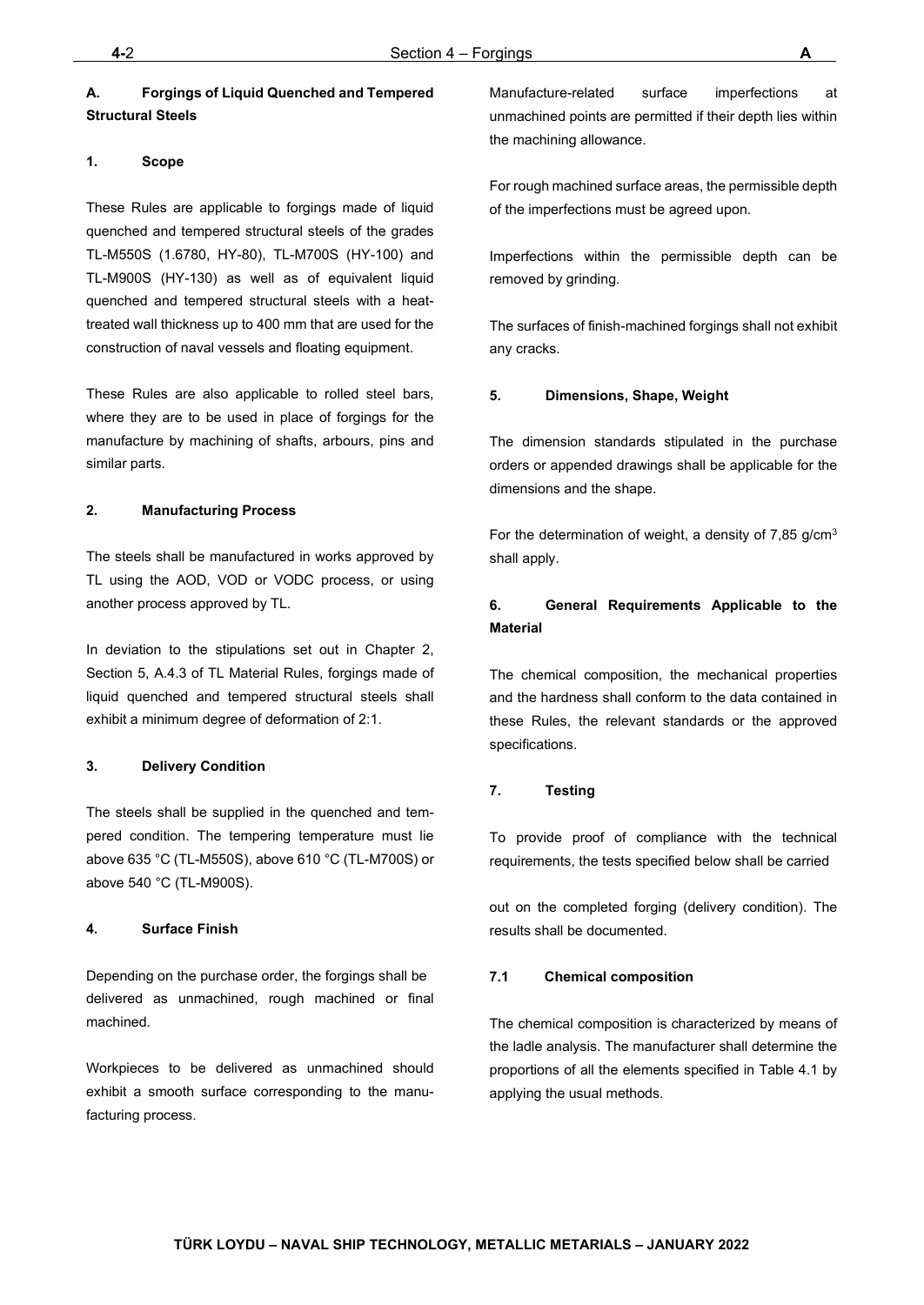## **7.2 Mechanical properties**

The requirements for the mechanical properties are given in Table 4.2.

| <b>Brief name</b>                                                                                     | TL grade        |      | C    | Si          | Mn    | P                          | S     | Cr   | Mo   | Ni   | As                       | Cu   | Sb                            | Sn | Ti   | $\vee$        |
|-------------------------------------------------------------------------------------------------------|-----------------|------|------|-------------|-------|----------------------------|-------|------|------|------|--------------------------|------|-------------------------------|----|------|---------------|
|                                                                                                       |                 | Min. | 0,12 | 0,15<br>(1) | 0,10  | $\overline{a}$             | ۰     | 1,0  | 0,20 | 2,00 | $\overline{\phantom{0}}$ | ٠    |                               |    |      |               |
| 15NiCrMo10-6                                                                                          | <b>TL-M550S</b> | Max  | 0,18 | 0,35        |       | $0,40$   $0,015$   $0,008$ |       | 1,80 | 0,60 |      |                          |      | $3,25$ 0,025 0,25 0,025 0,030 |    |      | $0,020$ 0,050 |
|                                                                                                       |                 | Min. | 0,12 | 0,15<br>(1) | 0, 10 |                            |       | 1,35 | 0,30 | 2,75 |                          |      |                               |    |      |               |
| 16NiCrMo12-6   TL-M700S                                                                               |                 | Max  | 0,20 | 0,35        | 0,40  | 0,015                      | 0,008 | 1,80 | 0,60 |      | $3,50$ 0,025 0,25        |      | $0,025$ 0,030                 |    | 0,02 | 0,03          |
|                                                                                                       |                 | Min. |      | 0,20<br>(1) | 0,60  |                            |       | 0,40 | 0,30 | 4,75 |                          |      |                               |    |      | 0,05          |
|                                                                                                       | <b>TL-M900S</b> | Max  | 0,12 | 0,35        |       |                            |       | 0,70 | 0,65 | 5,25 | $\overline{\phantom{a}}$ | 0,25 |                               |    | 0,02 | 0,10          |
| $0,90$   $0,010$   $0,008$  <br>(1) For vacuum-carbon deoxidization, $Si_{min} = 0.05\%$ shall apply. |                 |      |      |             |       |                            |       |      |      |      |                          |      |                               |    |      |               |

**Table 4.1 Chemical composition of liquid quenched and tempered forging steels**

| Table 4.2 | <b>Mechanical properties</b> |  |
|-----------|------------------------------|--|
|           |                              |  |

| Grade                         | $R_{p0,2}$        | Yield strength ratio | Reduction in area       | Elongation $A5$         | Notched-bar impact<br>bending test<br>(transv. or tangential) |
|-------------------------------|-------------------|----------------------|-------------------------|-------------------------|---------------------------------------------------------------|
|                               | N/mm <sup>2</sup> | $R_{p0,2}/R_m$       | [%]                     | [%]                     | KV[J] (1)                                                     |
| <b>TL-M550S</b>               | 550-680           |                      | ≥55(1)<br>$\geq 50$ (q) | ≥20(1)<br>≥18(q)        | ≥85(at-20 $^{\circ}$ C)<br>≥70(at-85°C) (2)                   |
| <b>TL-M700S</b>               | 690-795           | $\leq 0.95$          | ≥50(1)<br>$\geq 45(q)$  | ≥18(1)<br>$\geq 16$ (q) | ≥85(at-20 $^{\circ}$ C)<br>≥70(at-85°C) (3)                   |
| <b>TL-M900S</b><br>$\sqrt{2}$ | 900-1000          |                      | $\geq 50$               | $\geq 15$               | ≥75(at-20 $^{\circ}$ C)                                       |

**(1)** *Average value of 3 samples; the smallest single value must be at least 90 % of the minimum average value.* 

**(2)** *40 J for wall thicknesses > 150 mm* 

**(3)** *40 J for wall thicknesses > 100 mm* 

*(l) in longitudinal direction* 

*(q) in transverse direction*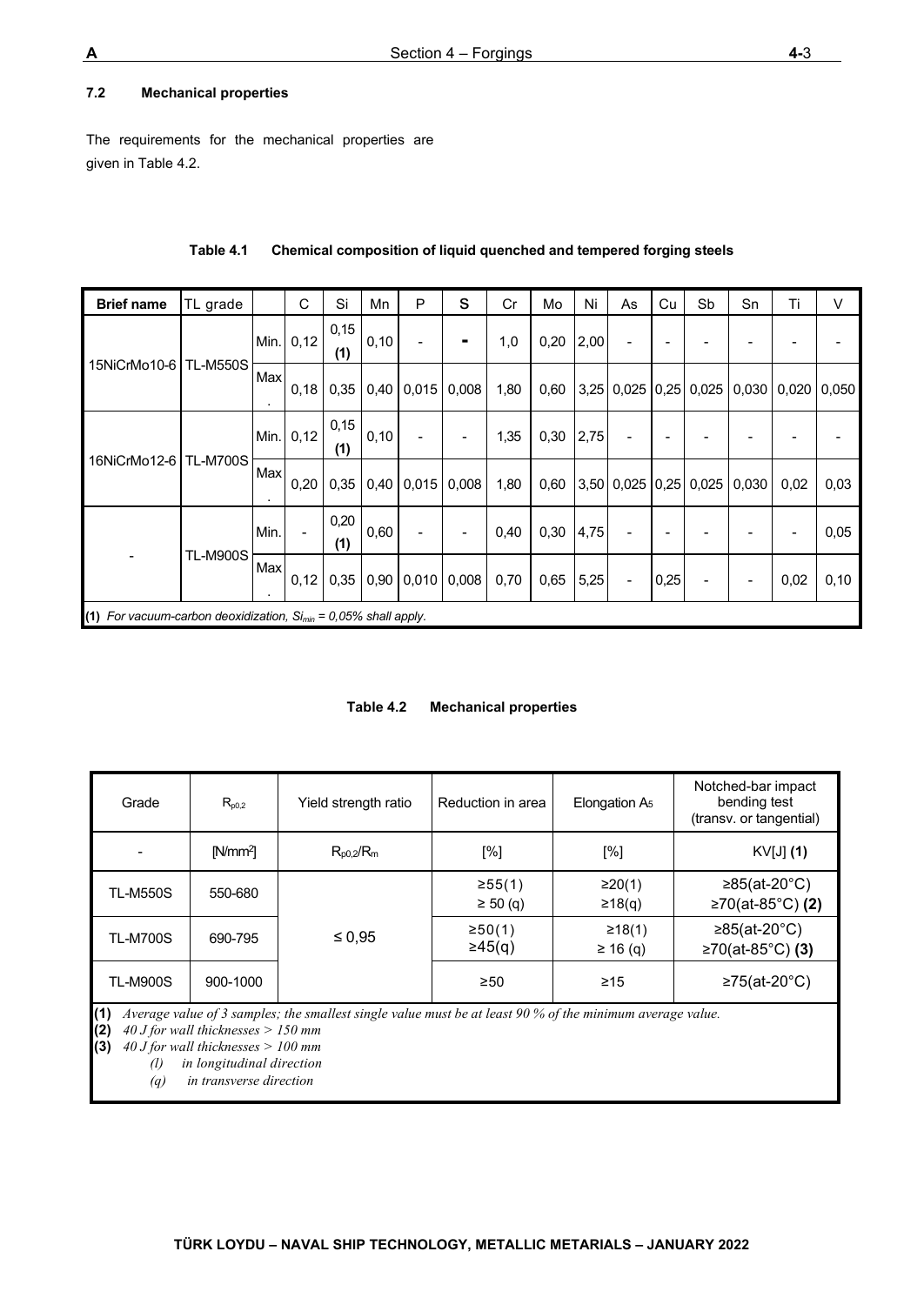## **STEEL PIPES**

|    |    |                                                                    | Page  |
|----|----|--------------------------------------------------------------------|-------|
| А. |    |                                                                    | $3-2$ |
|    | 1. | <b>Scope</b>                                                       |       |
|    | 2. | <b>Heat treatment</b>                                              |       |
|    | 3. | Dimensions, length-related dimension seights) and limit deviations |       |
|    | 4. | Requirement Applicable to the Material                             |       |
|    | 5. | <b>Testing and Scope of Tests</b>                                  |       |
| В. |    |                                                                    | $3-4$ |
|    | 1. | <b>Scope</b>                                                       |       |
|    | 2. | <b>Heat Treatment</b>                                              |       |
|    | 3. | <b>Requirements Applicable to the Material</b>                     |       |
|    | 4. | <b>Testing and Scope of Tests</b>                                  |       |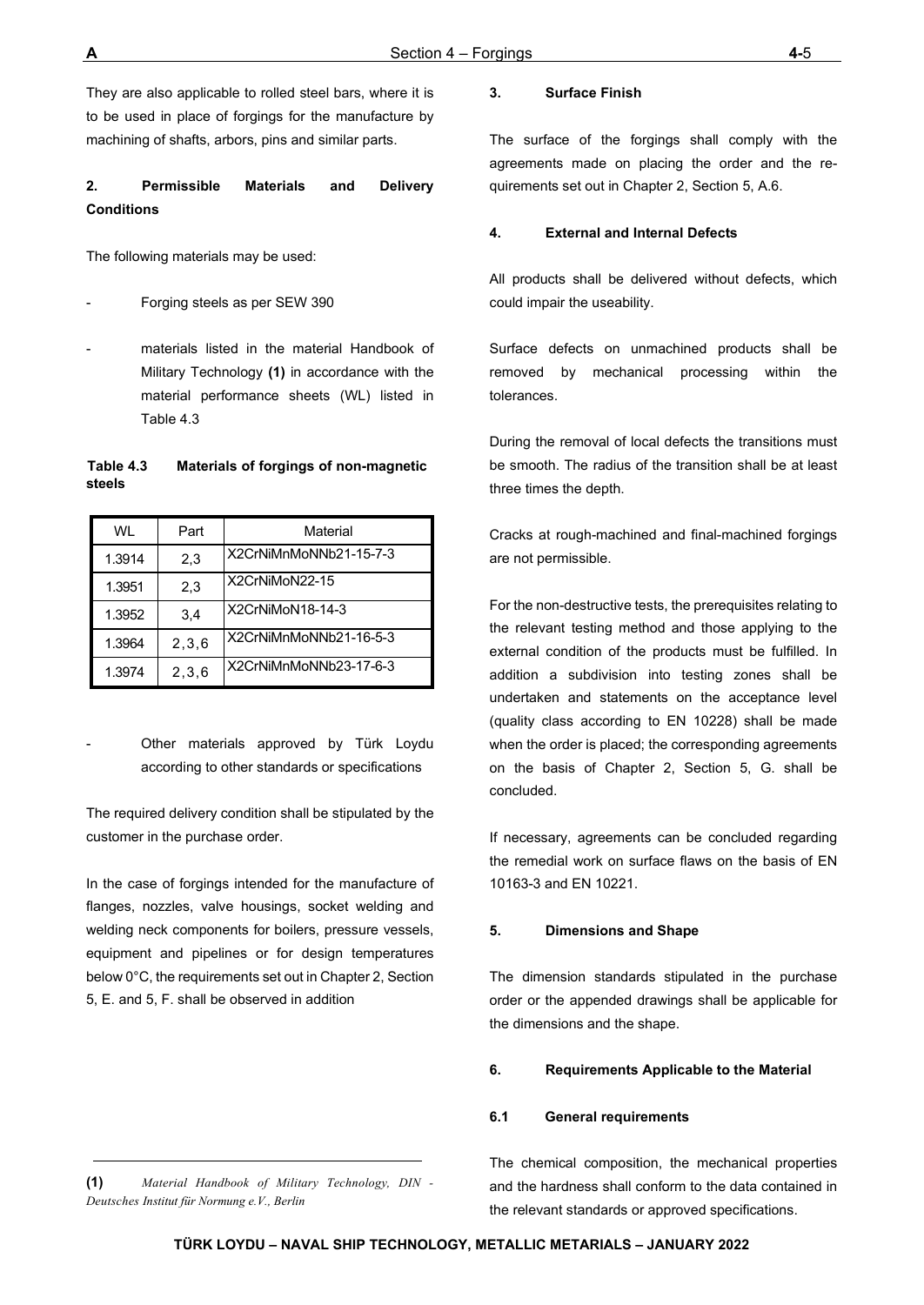```
(90-216) 581 37 00
Tel
        (90-216) 581 38 00
Fax
E-mail : info@turkloydu.org
http://www.turkloydu.org
```
## $\, {\bf B}$

 $\dot{\mathbf{c}}$ 

 $\mathbf{n}$ 

 $\stackrel{.}{\bf c}$ 

| Tel    | $: (90-312)$ 219 56 34 - 219 68 25 |
|--------|------------------------------------|
| Fax    | $: (90-312)$ 219 69 72             |
| E-mail | : an kara@turkloydu.org            |

 $\mathbb{Z}^2$ 

## İzmir

| Tel    | : (90-232) 464 29 88             |
|--------|----------------------------------|
| Fax    | : (90-232) 464 87 51             |
| E-mail | $\therefore$ izmir@turkloydu.org |

## $\mathbf{n}$

| Tel    | $: (90-322) 363 30 12$ |
|--------|------------------------|
| Fax    | $: (90-322) 363 30 19$ |
| E-mail | : adana@turkloydu.org  |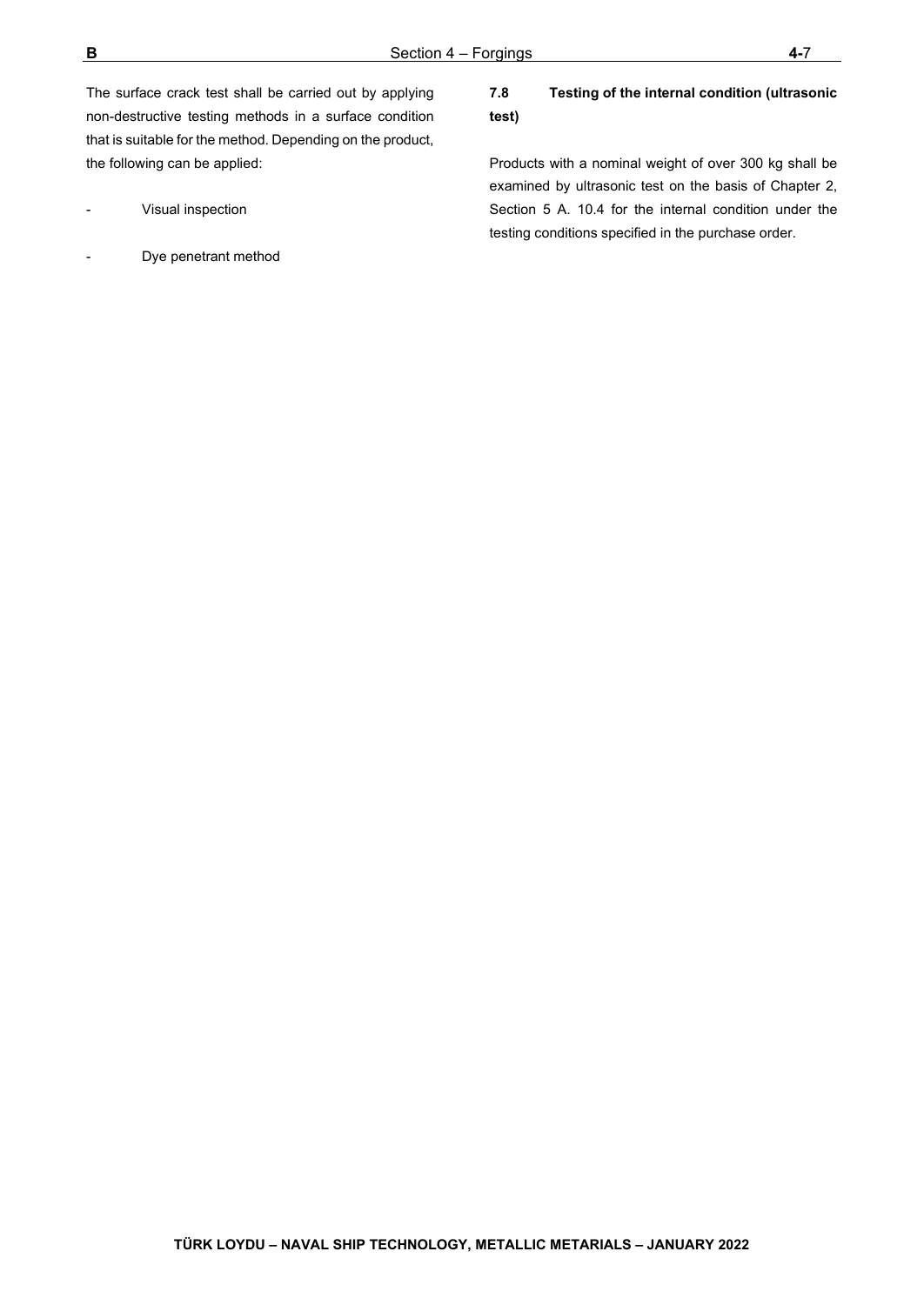## **STEEL CASTINGS**

|    |    |                                                       | Page    |
|----|----|-------------------------------------------------------|---------|
| А. |    |                                                       | $5 - 2$ |
|    | 1. | Scope                                                 |         |
|    | 2. | Grades of Liquid Quenched and Tempered Steel Castings |         |
|    | 3. | <b>Technical Requirements</b>                         |         |
|    | 4. | Testing                                               |         |
| В. |    |                                                       | $5 - 5$ |
|    | 1. | Scope                                                 |         |
|    | 2. | Suitable Grades of Casting                            |         |
|    | 3. | Selection of the Grades of Cast Steel                 |         |
|    | 4. | Heat Treatment and Delivery Condition                 |         |
|    | 5. | External and Internal Condition                       |         |
|    | 6. | Requirements Applicable to the Material               |         |
|    | 7. | Testing                                               |         |
|    |    |                                                       |         |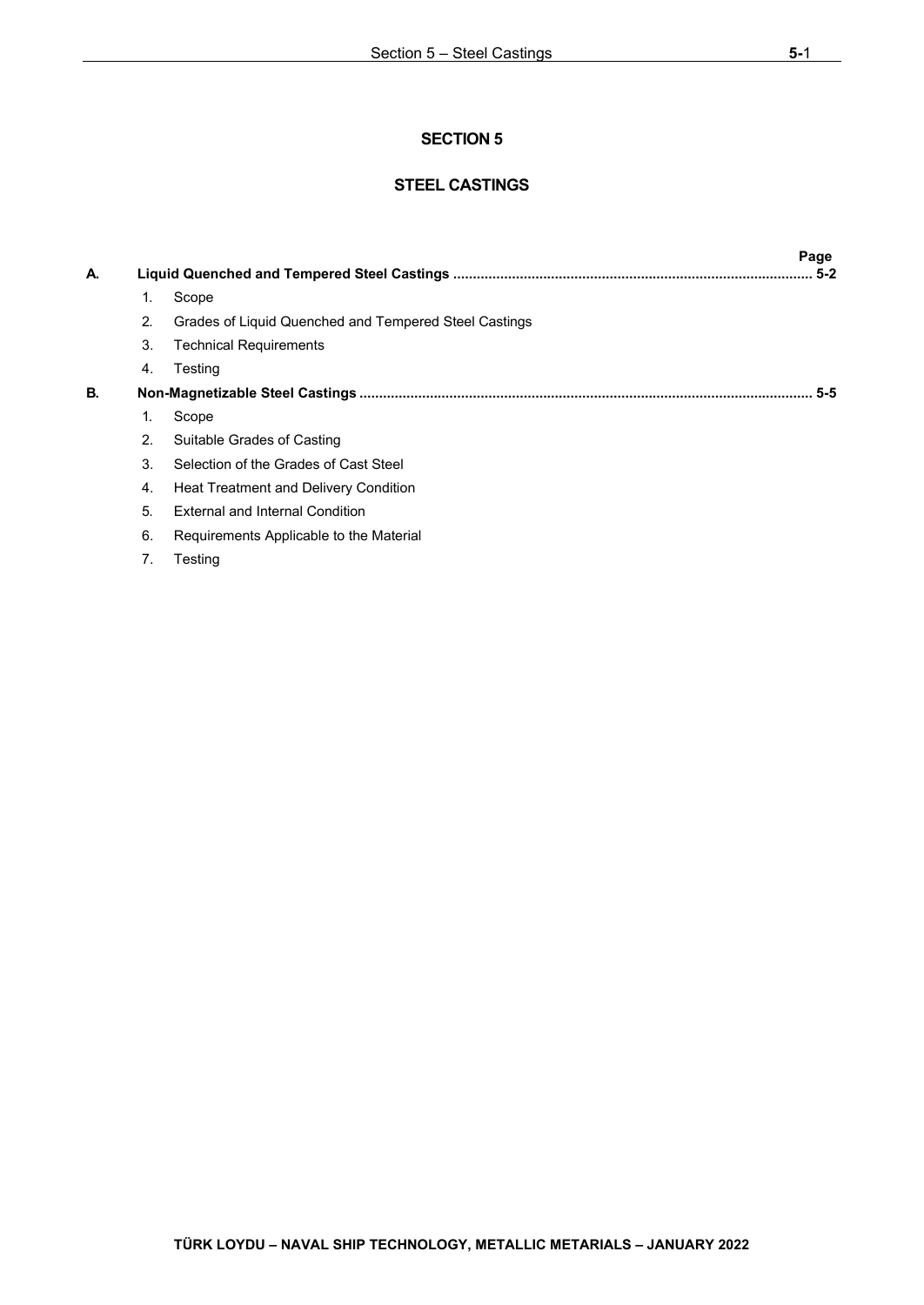## <span id="page-27-0"></span>**A. Liquid Quenched and Tempered Steel Castings**

#### <span id="page-27-1"></span>**1. Scope**

These Rules are applicable to statical and centrifugal castings made of liquid quenched and tempered cast steel grades intended for the construction of naval ships and floating equipment.

## <span id="page-27-2"></span>**2. Grades of Liquid Quenched and Tempered Steel Castings**

Liquid quenched and tempered steel casting grades are quenched and tempered steels alloyed with nickel, chromium and molybdenum, the carbon content of which is so adjusted that, on the one hand, a martensitic-bainitic structure is produced on hardening in water or oil, ensuring high strength at the same time as very high toughness and, on the other hand, impairment of the component quality during hardening is reliably prevented. Liquid quenched and tempered steel casting grades in the sense of these Rules include, for example:

- The TL quality grades TL-M550G, TL-M650G and TL-M700G
- G14NiCrMo10-6 (1.6779) and G17NiCrMo13-6 (1.6781) as per SEW 520
- G15NiCrMo10-6 as per WL 1.6786 G16NiCrMo12-6 as per WL 1.6787 G12NiMoCr17-4 as per WL 1.6788
- HY80 and HY100 as per MIL-S-23008
- G17NiCrMo13-6 as per EN 10213-3

In each case, these grades or others approved by TL must meet the requirements set out in 3.

#### <span id="page-27-3"></span>**3. Technical Requirements**

#### **3.1 Steel-making process**

The steels shall be manufactured in works approved by TL using the AOD, VOD or VODC process, or using another process approved by TL.

#### **3.2 Chemical composition**

The chemical composition shall satisfy the requirements stated in the approved specification and in Table 5.1.

In addition, the maximum content of named elements must not exceed the values given in Table 5.2.

#### **3.3 Heat treatment**

The castings shall be subjected to annealing with a transformation of the primary structure and to quenching and tempering, in accordance with the data given in the approved specifications or as per Table 5.3. The details of the heat treatment shall be determined by the manufacturer. All individual steps of the heat treatment process must be documented.

#### **3.4 Mechanical properties**

The requirements applicable to the mechanical properties and the impact energy shall conform to the data given in Table 5.4 or to the recognized standards or approved specifications.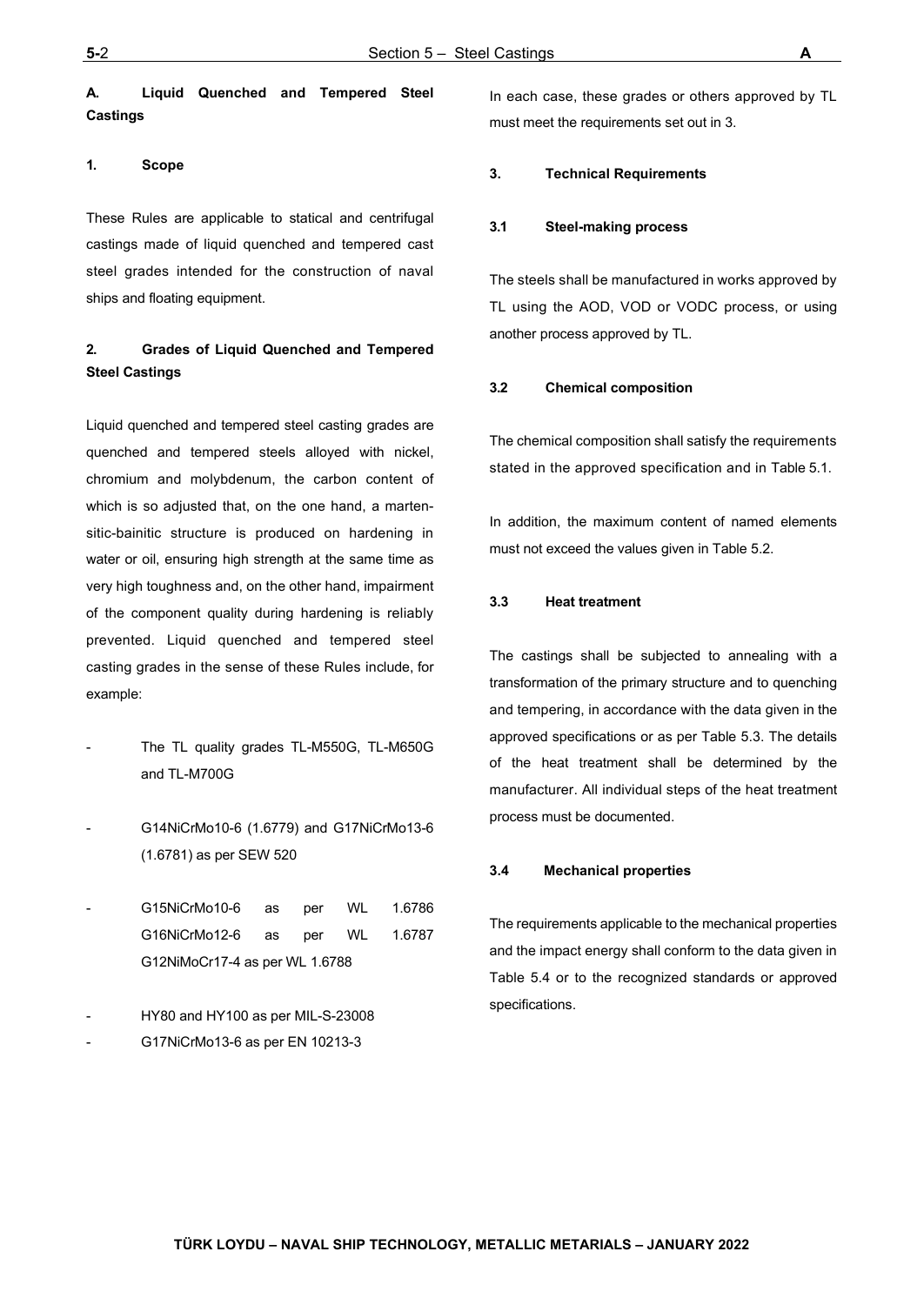| Brief name    | TL grade        |      | С    | Si   | Mn   | Cr   | Mo   | Ni   |
|---------------|-----------------|------|------|------|------|------|------|------|
|               |                 | Min. | 0,12 |      | 0,55 | 1,20 | 0.45 | 2,70 |
| G15NiCrMo10-6 | <b>TL-M550G</b> | Max. | 0,18 | 0,35 | 0.70 | 1,80 | 0,55 | 3,20 |
|               | <b>TL-M650G</b> | Min. | 0.09 |      | 0.30 | 0,20 | 0.20 | 4,00 |
| G12NiMoCr17-4 |                 | Max. | 0.14 | 0,35 | 0,50 | 0,50 | 0.40 | 4,50 |
|               | <b>TL-M700G</b> | Min. | 0.15 |      | 0,55 | 1,30 | 0.45 | 3,00 |
| G16NiCrMo12-6 |                 | Max. | 0.19 | 0,35 | 0.70 | 1,80 | 0,55 | 3,50 |

## **Table 5.1 Chemical composition of liquid quenched and tempered cast steel grades**

| Table 5.2 | Maximum content of other elements in steel castings |
|-----------|-----------------------------------------------------|
|-----------|-----------------------------------------------------|

| Element          |       | ֊     | Αı   | As    | Cu   | Ν    | Sb    | Sn    | ┯.<br><u>. . </u> |       |
|------------------|-------|-------|------|-------|------|------|-------|-------|-------------------|-------|
| Max. content [%] | 0,010 | 0,008 | 0.04 | 0,015 | 0,20 | 0,01 | 0,010 | 0.020 | 0.020             | 0.030 |

#### **Table 5.3 Data for heat treatment**

|                 | Normalizing                                                                                                                                                |                                                   | Quenching and tempering (1) |                   |                      |  |  |
|-----------------|------------------------------------------------------------------------------------------------------------------------------------------------------------|---------------------------------------------------|-----------------------------|-------------------|----------------------|--|--|
|                 | Grade<br>Annealing<br>Cooling<br>1st hardening                                                                                                             |                                                   |                             | 2nd hardening     | Tempering (2)        |  |  |
| <b>TL-M550G</b> | 900-950 °C                                                                                                                                                 | Furnace 700°C/<br>850-900°C/ water (3)<br>furnace |                             |                   | 640-680 °C/<br>water |  |  |
| <b>TL-M650G</b> | 930 $^{\circ}$ C                                                                                                                                           | Air                                               | 850°C/water                 | 850 °C/ water     | 550-570 °C/<br>water |  |  |
| <b>TL-M700G</b> | Air<br>930-960 $°C$                                                                                                                                        |                                                   | 850-900°C/water             | 850-900 °C/ water | 600-630 °C/<br>water |  |  |
|                 | (1) Repeated quenching and tempering is permissible<br>(2) Minimum duration 5 hours<br>(3) For wall thicknesses $\leq$ 30 mm, oil hardening is recommended |                                                   |                             |                   |                      |  |  |

| Table 5.4 |  | Mechanical and technological properties |  |
|-----------|--|-----------------------------------------|--|
|-----------|--|-----------------------------------------|--|

| Grade           | $R_{p0,2}$ | Yield strength<br>ratio<br>Rp0,2/Rm | Tensile<br>strength $R_m$ | <b>Hardness</b> | Reduction in<br>area | Elongation A <sub>5</sub> | Notched bar impact<br>test     |
|-----------------|------------|-------------------------------------|---------------------------|-----------------|----------------------|---------------------------|--------------------------------|
|                 | $[N/mm^2]$ |                                     | N/mm <sup>2</sup>         | HB              | [%]                  | [%]                       | KV[J] min. at -85 $^{\circ}$ C |
| <b>TL-M550G</b> | 550-690    |                                     | 650-800                   | 200-255         | $\geq 50$            | $\geq$ 18                 | 50                             |
| <b>TL-M650G</b> | $\geq$ 650 | ≤0,90                               | $\geq$ 770                | 225-280         | $\geq 60$            | $\geq$ 16                 | 130                            |
| <b>TL-M700G</b> | $\geq$ 690 |                                     | 770-900                   | 240-310         | $\geq 40$            | $\geq$ 16                 | 75                             |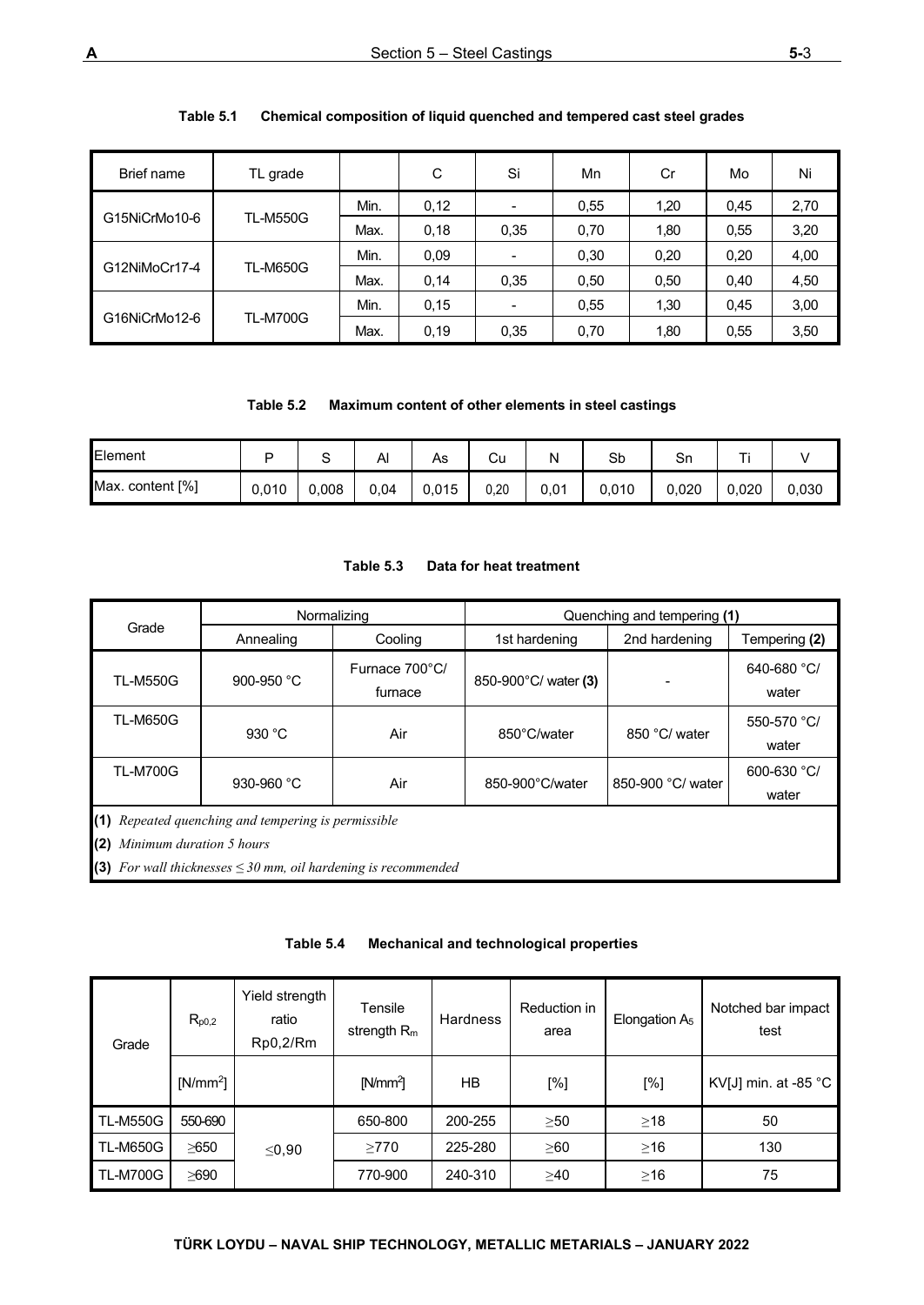#### **3.5 External and internal condition**

Depending on the quality requirements, the external and internal condition shall conform to the severity levels as per Chapter 2, Section 6, G.

For the test, the castings can be subdivided into testing zones with different requirements regarding their quality levels. The subdivision is based on one or more of the following principles:

- Operating loads to be expected
- Effect of defects on the component safety
- Possible risk of damage on failure of the component
- Required welding reliability at the intersections
- Necessary freedom from defects after machining

If the evaluation is carried out according to other standards, the requirements shall be equivalent to those specified in the TL Rules.

If castings are required to undergo final inspection in accordance with the AD data sheets, proof of the quality levels and scopes of testing shall be furnished in accordance with these Rules.

#### **3.5.1 Severity levels**

For the admissibility of external and internal imperfections in castings, the provisions set out in Chapter 2, Section 6, G.3. apply.

#### **3.5.2 Surface finish**

The surface finish of the castings must permit the execution and evaluation of the prescribed nondestructive tests.

In the areas that are not machined, the castings must be freed from their casting skin completely - as far as is technically possible - by grinding. The surface quality to be achieved thereby should comply with reference

sample 4 S 2 of Technical Recommendation No. 359-01 (1)*.* In the area of the welding edges, the surface quality must comply with reference sample 2 S 2. The welding edges shall be stated in the casting drawing. The width of the welding edges shall be 1,5 x the wall thickness.

#### <span id="page-29-0"></span>**4. Testing**

The castings shall be presented for testing in the finished condition (delivery condition) and shall undergo the following tests. In the case of castings intended for steam boilers, Chapter 2, Section 6, D.1.2 shall be observed. Casting of safety class I shall be tested individually.

#### **4.1 Tensile testing**

The mechanical properties shall be verified by tensile testing. The tests shall be performed on a heat-by-heat basis, parts undergoing the same heat treatment being grouped into test batches in accordance with Chapter 2, Section 6, A. 10.2.2. A tensile test specimen shall be taken from each test batch and tested. Castings with unit weights > 1000 kg shall be tested individually.

#### **4.2 Notched-bar impact bending test**

The castings shall be subjected to the notched bar impact test. The number of sets of test specimens (3 Charpy V-notch specimens per set) shall be determined in the same way as the number of tensile test specimens.

#### **4.3 Hardness test**

All quenched and tempered steel castings which are tested on a heat-by-heat basis shall be subjected to a comparative hardness test. The result of the hardness test shall show that quenching and tempering has been carried out homogeneously (the difference in hardness between the hardest and the softest tested component in the test batch shall not exceed 30 HB).

**(1)** *Bureau de Normalisation des Industries de la Fonderie, France*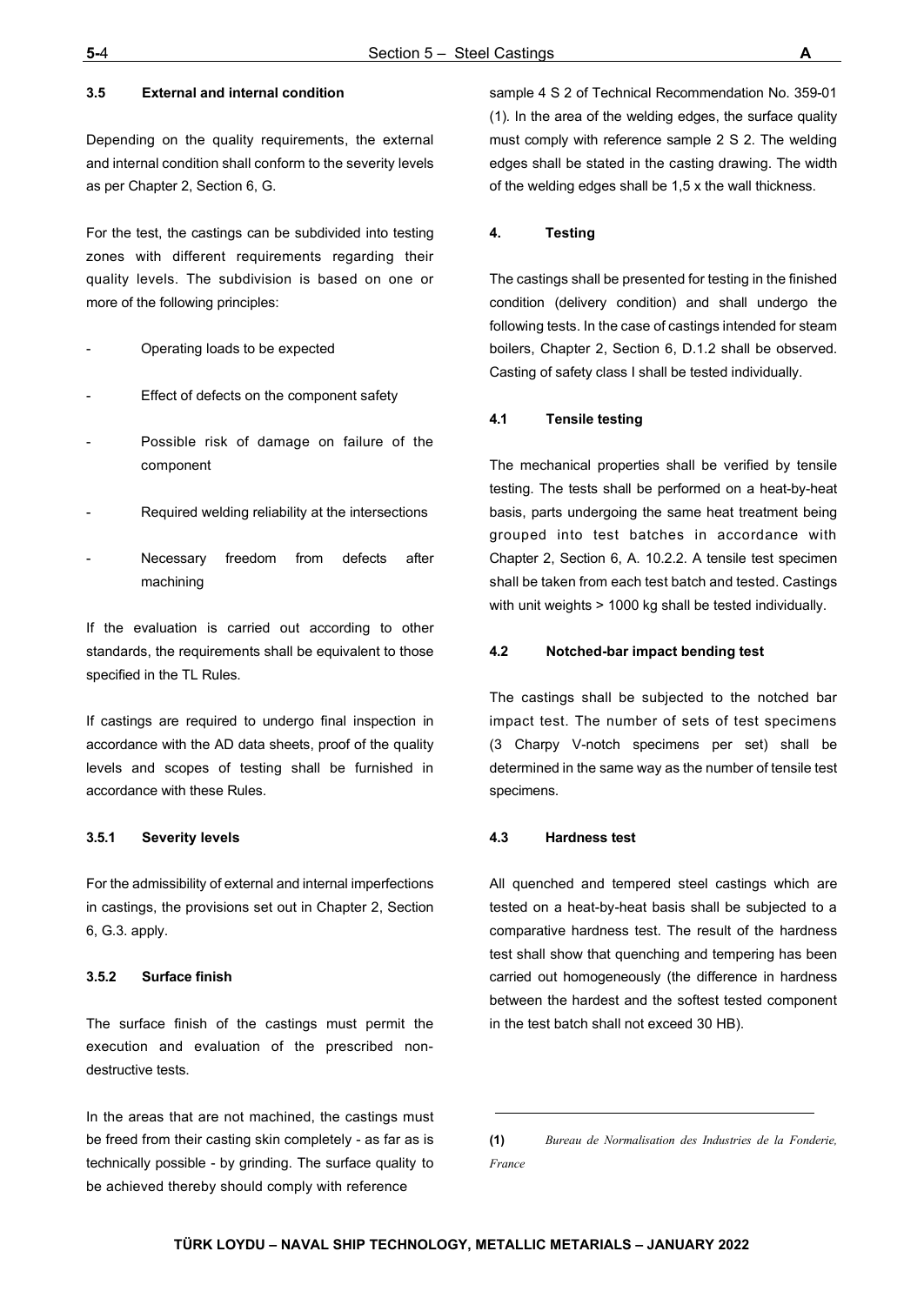#### **4.4 Non-destructive testing**

The manufacturer shall ensure by non-destructive tests on his products that the requirements pertaining to the external and internal condition according to 3.5 are met. Unless otherwise agreed, the scope of testing shall conform to TRD 103 or AD data sheet W5, whichever is appropriate. Valves and fittings are subject to TRD 110. Furthermore, the Rules set out in Chapter 2, Section 6, A. 10.4 shall be observed.

#### <span id="page-30-0"></span>**B. Non-Magnetizable Steel Castings**

#### <span id="page-30-1"></span>**1. Scope**

These Rules are applicable to steel castings made of non-magnetic steels which are used for the construction of naval vessels and floating equipment.

#### <span id="page-30-2"></span>**2. Suitable Grades of Casting**

The following, or comparable, grades of casting with a relative permeability  $\mu$ <sup><</sup> 1,01 may be used, provided that they meet the requirements of 6.:

- Non-magnetic casting steel as per SEW 395
- Other non-magnetic casting steels conforming to other standards or specifications, after their suitability has been established by TL. An initial test of product suitability on the manufacturer's premises may be required for this purpose.
- The non-magnetic cast steel grades according to Table 5.5

## **Table 5.5 Materials for non-magnetizable steel castings in accordance with WL**

| WI        | Part          | Steel                                                      |
|-----------|---------------|------------------------------------------------------------|
| 1.3940    |               | G-X2CrNiN18-13                                             |
| 1.3952    | $\mathcal{P}$ | G-X2CrNiMoN18-14-3                                         |
| 1.3955    |               | G-X12CrNi18-11                                             |
| 1.3964(1) | 4             | G-X2CrNiMnMoNNb21-16-5-3                                   |
| 1.3967    |               | (1) The material no. for cast steel grade $WL$ 1.3964-4 is |

#### <span id="page-30-3"></span>**3. Selection of the Grades of Cast Steel**

Non-magnetizable casting steels which are intended for cargo-handling and processing equipment with design temperatures below 0°C, or for which a special chemical stability in relation to the cargo or operating fluids is required, must additionally comply with the requirements for castings set out in Chapter 2, Section 6, E. "Steel Castings for Use at Low Temperatures" and F. "Stainless Steel Castings".

#### <span id="page-30-4"></span>**4. Heat Treatment and Delivery Condition**

All steel castings shall be supplied in a heat-treated condition appropriate to the grade of cast steel, i.e. they must be solution-annealed and quenched in water.

#### <span id="page-30-5"></span>**5. External and Internal Condition**

#### **5.1 Basic requirements**

Depending on the quality requirements, the external and internal condition shall conform to the quality levels as per Chapter 2, Section 6, G.

For testing of internal condition there should be used the radiographic inspection. In view to ultrasonic inspection special agreements have to be met.

For the test, the castings can be subdivided into testing zones with different requirements regarding their quality levels. The subdivision is based on one or more of the following principles:

- Operating loads to be expected
- Effect of defects on the component safety
- Possible risk of damage on failure of the component
- Required welding reliability at the intersections
- Necessary freedom from defects after machining

If the evaluation is carried out according to other standards, the requirements shall be equivalent to those specified in Chapter 2, Section 6, G.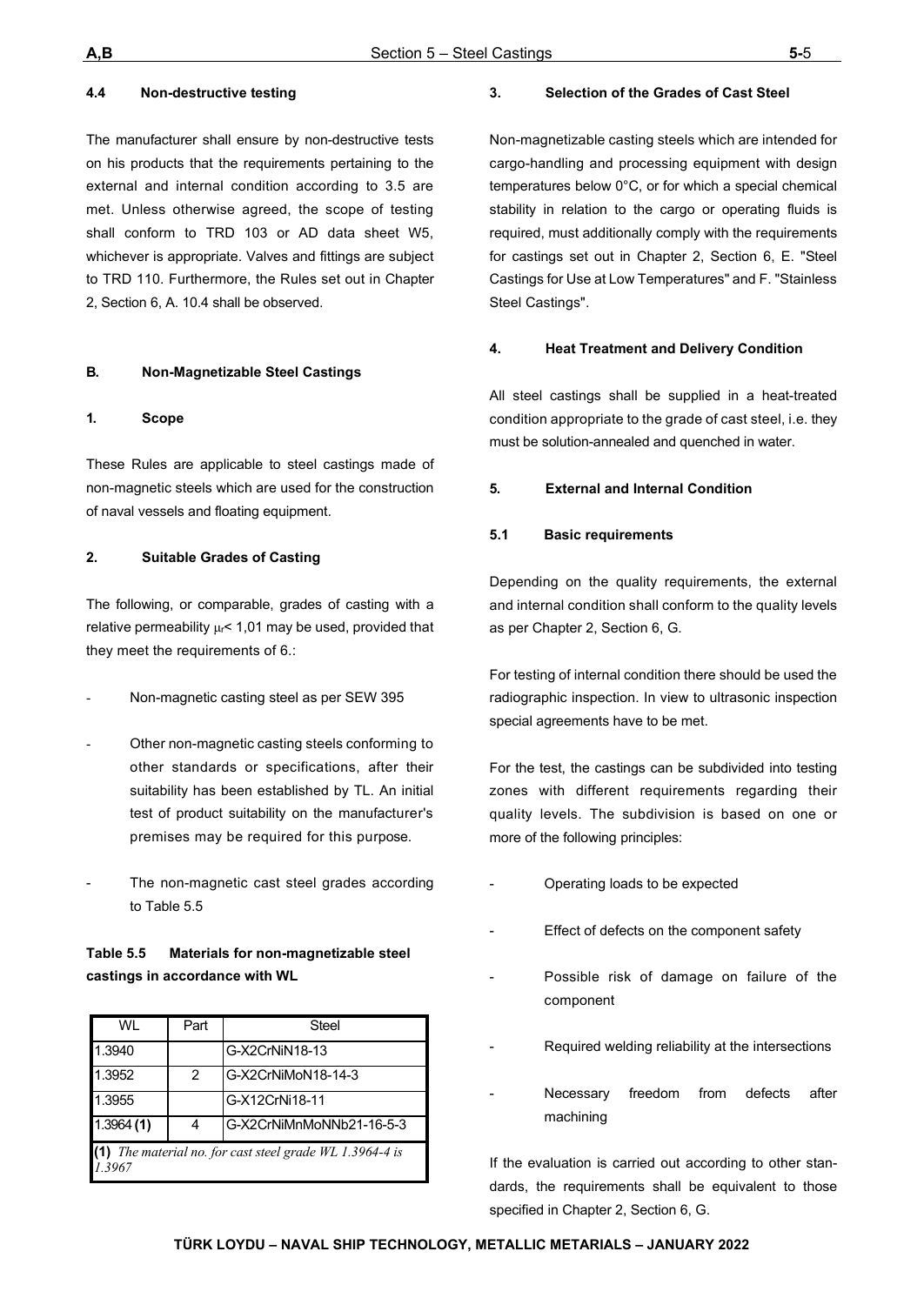If castings are required to undergo final inspection in accordance with the AD data sheets, proof of the quality levels and scopes of testing shall be furnished in accordance with these Rules.

#### **5.2 Severity levels**

For the admissibility of external and internal imperfections in castings, the provisions set out in Chapter 2, Section 6, G.3. apply.

#### **5.3 Surface finish**

The surface finish of the castings must permit the execution and evaluation of the prescribed nondestructive tests.

In the areas that are not machined, the castings must be freed of their casting skin completely - as far as is technically possible - by grinding.

#### <span id="page-31-0"></span>**6. Requirements Applicable to the Material**

#### **6.1 Chemical composition**

The limits stated in the standards and/or the specifications approved by TL are applicable.

#### **6.2 Resistance to intercrystalline corrosion**

All grades of cast steel shall be resistant to intercrystalline corrosion in the condition in which they are supplied. If it is intended to weld castings without post-weld heat treatment, only grades of cast steel that are corrosion-resistant in this condition shall be used, e.g. cast steels stabilized with Nb or containing not more than 0,03 % C.

Because of the alloy content, no demands can be made on the steel grades 1.3802 and 1.3966 with regard to their resistance against intercrystalline corrosion; the test shall be omitted for these steels.

#### **6.3 Mechanical properties and impact energy**

The requirements specified in the standards or in the approved specifications are applicable.

## <span id="page-31-1"></span>**7. Testing**

The castings shall be presented for testing in the finished condition (delivery condition) and shall undergo the following tests:

#### **7.1 Tensile testing**

The mechanical properties shall be verified by tensile testing. The tests shall be performed on a heat-by-heat basis, parts undergoing the same heat treatment being grouped into test batches in accordance with Chapter 2, Section 6, A. 10.2.2. A tensile test specimen shall be taken from each test batch and tested. Castings with unit weights > 1000 kg shall be tested individually.

#### **7.2 Notched-bar impact bending test**

The castings shall be subjected to the notched bar impact bending test. The number of sets of test specimens (3 Charpy V-notch specimens per set) shall be determined in the same way as the number of tensile test specimens.

## **7.3 Test of resistance to intercrystalline corrosion**

The manufacturer shall check the resistance to intercrystalline corrosion of austenitic steel castings intended for welded assemblies and - where stipulated in the order - of other austenitic steels as well. Testing shall be carried out in the following conditions:

- Steels containing  $C \leq 0.03$  % and stabilized steels: after sensitizing heat treatment (700°C, 30 minutes, quenching in water)
- All other steels: in the condition in which they are supplied. At least two specimens from each heat shall be tested in accordance with ISO 3651-2. The test shall be confirmed by the manufacturer by means of a certificate.

#### **7.4 Non-destructive testing**

The manufacturer shall ensure by non-destructive tests on his products that the requirements pertaining to the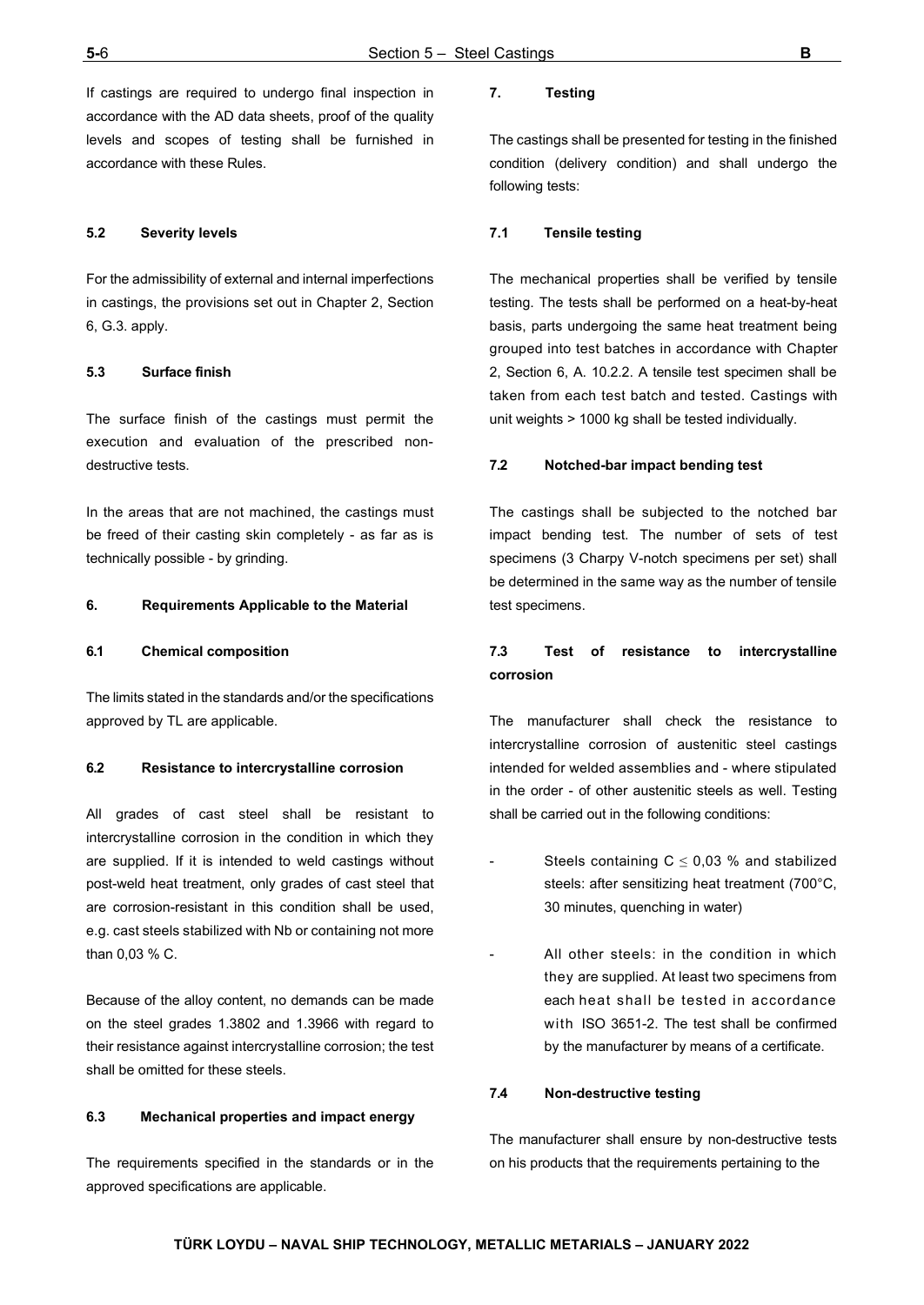external and internal condition according to A.3.5 are met. Unless otherwise agreed, the scope of testing shall conform to AD Data Sheet W5; valves and fittings are subject to TRD 110. Furthermore, the Rules set out in Chapter 2, Section 6, A. 10. shall be observed.

#### **7.5 Testing the permeability**

For castings of non- magnetizable steel, the relative permeability μ<sup>r</sup> shall be determined by random tests on a metallic clean surface for the delivery condition. For the number of necessary random samples see Table 5.6.

The relative permeability  $\mu$ r must not exceed the value of 1,01.

#### **Table 5.6 Number of random samples**

| Batch size | Number of random<br>samples |
|------------|-----------------------------|
| $2 - 15$   | 2                           |
| 16-25      | 3                           |
| $26 - 90$  | 5                           |
| $91 - 150$ | 8                           |
| 151 -500   | 13                          |
| 501 - 1200 | 20                          |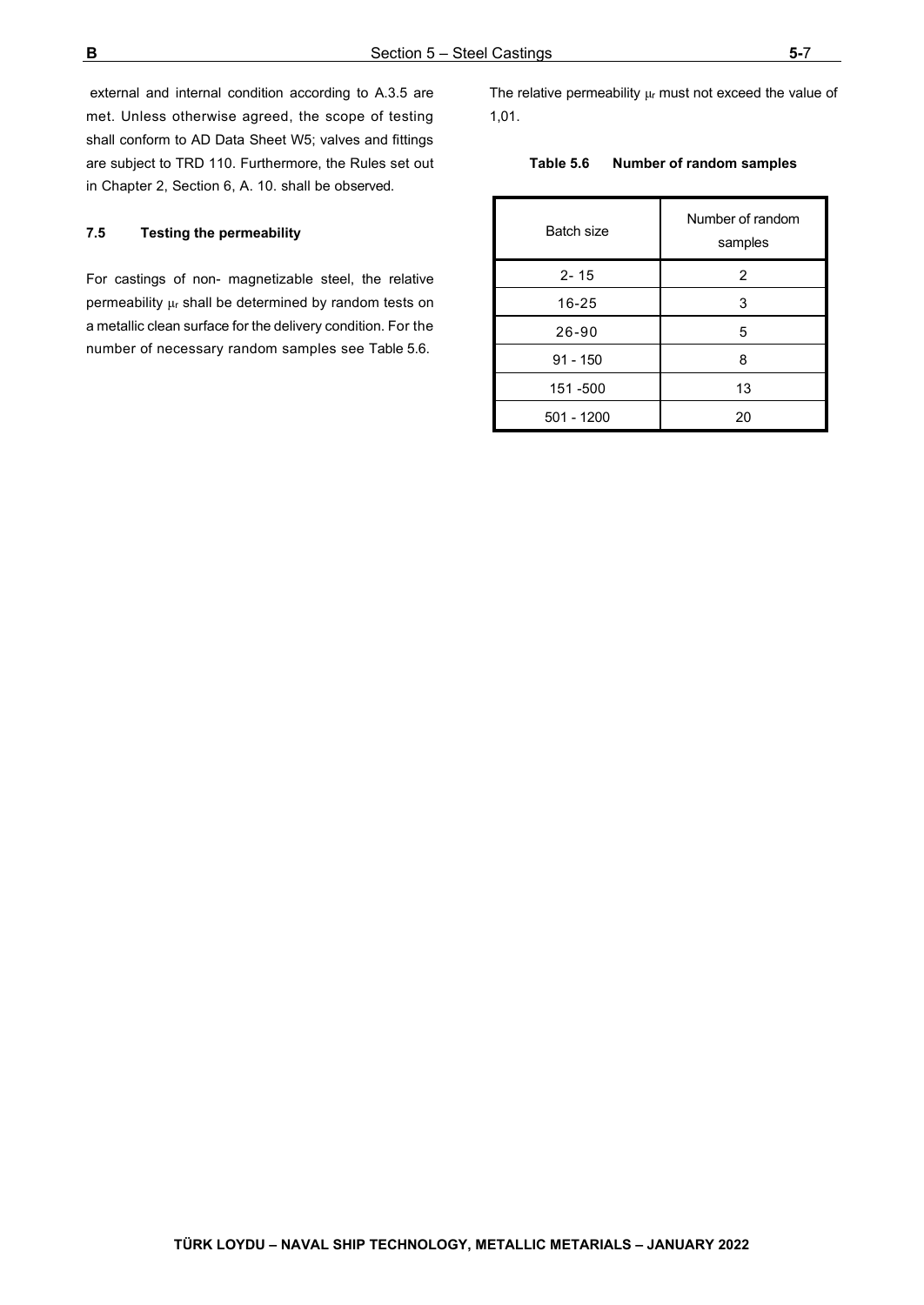## **FORGINGS OF WROUGHT COPPER ALLOYS**

| A.        |                |                                                     | Page |
|-----------|----------------|-----------------------------------------------------|------|
| <b>B.</b> |                |                                                     |      |
| C.        |                |                                                     |      |
| D.        |                |                                                     |      |
| Е.        |                |                                                     |      |
| E.        |                |                                                     |      |
|           | $\mathbf{1}$ . | <b>Material Condition</b>                           |      |
|           | 2 <sub>1</sub> | <b>Chemical Composition</b>                         |      |
|           | 3 <sub>1</sub> | <b>Mechanical Properties</b>                        |      |
|           | 4.             | Magnitude of Residual Stresses                      |      |
|           | 5.             | <b>Relative Permeability</b>                        |      |
| G.        |                |                                                     |      |
|           | $\mathbf{1}$ . | Sampling                                            |      |
|           | 2.             | <b>Testing of Chemical Composition</b>              |      |
|           | 3.             | <b>Tensile Testing</b>                              |      |
|           | $\mathbf{A}$   | <b>Hardness Test</b>                                |      |
|           | 5.             | Testing the Resistance to Stress Corrosion Cracking |      |
|           | 6.             | <b>Relative Permeability</b>                        |      |
| Η.        |                |                                                     |      |
| I.        |                |                                                     |      |
| J.        |                |                                                     |      |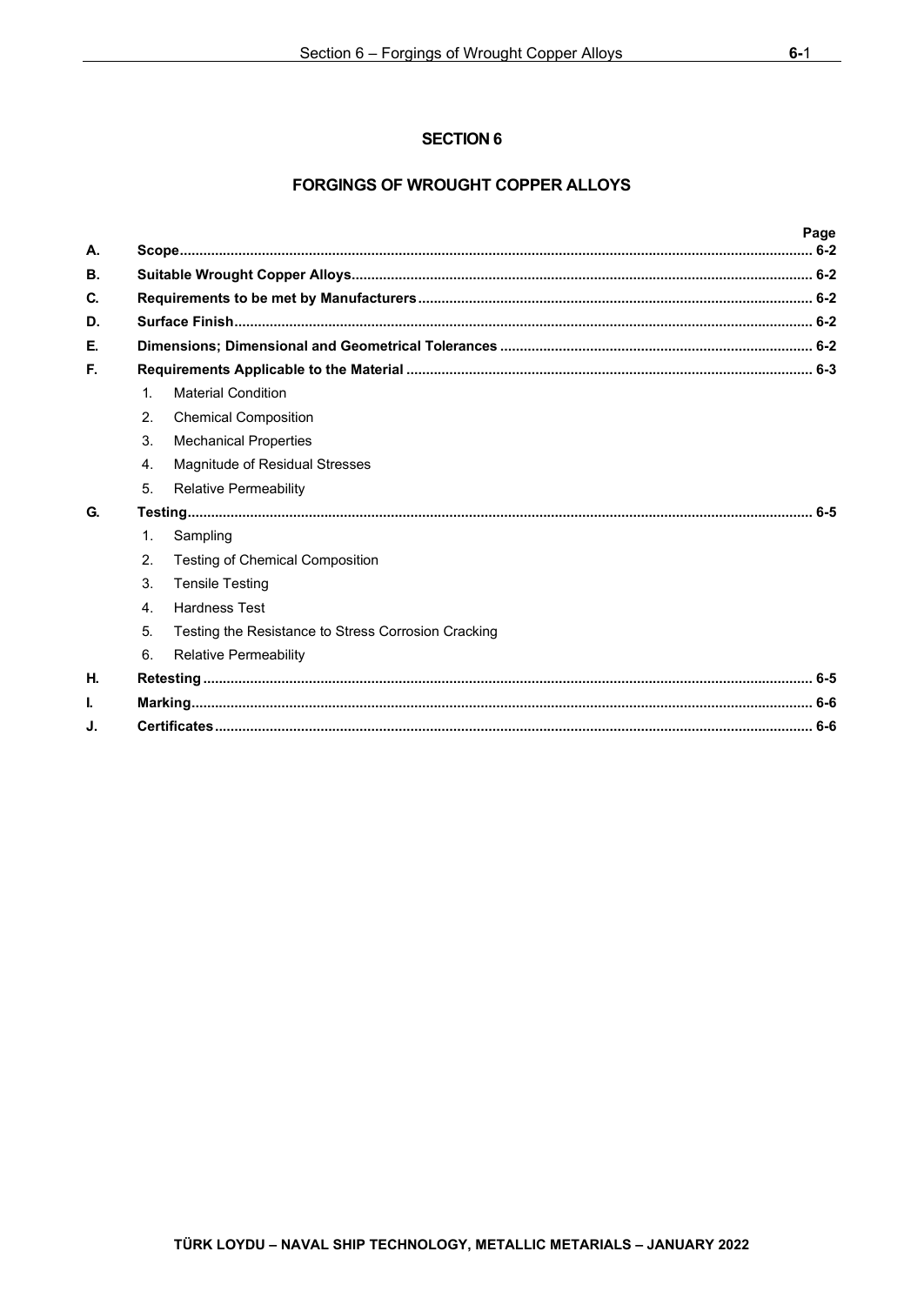#### <span id="page-34-0"></span>**A. Scope**

These Rules are applicable to bars and forgings intended for the manufacture of engineering parts, connecting elements and other components, e.g. hydraulics and high-pressure fittings.

#### <span id="page-34-1"></span>**B. Suitable Wrought Copper Alloys**

Depending on their suitability for seawater service, the alloys according to Tables 6.1 and 6.2 can be considered for the scope to which these Rules are applicable:

#### **Table 6.1 Alloys suitable for seawater service**

| Alloy          | Standard  |
|----------------|-----------|
| CuNi2Si        |           |
| CuNi10Fe1Mn    | FN 12420  |
| CuNi30Mn1Fe    |           |
| CuNi14Al3      | WL 2.1504 |
| CuNi17Mn5Al2Fe | WL 2.0880 |
| CuAl9Ni3Fe2    |           |
| CuAl10Fe3Mn2   |           |
| CuAl10Ni5Fe4   | EN 12420  |
| CuAl1 1Fe6Ni6  |           |
| CuAl8Mn        | WL 2.0958 |
| CuAl9Ni7       | WL 2.0967 |

#### **Table 6.2 Alloys without seawater impingement**

| Alloy     | Standard |
|-----------|----------|
| CuZn40    |          |
| CuZn39Pb3 | EN 12420 |
| CuZn40Pb2 |          |

Materials according to other standards or material specifications may be used, provided that their suitability is confirmed by TL.

#### <span id="page-34-2"></span>**C. Requirements to be met by Manufacturers**

Manufacturers wishing to supply products in accordance with these Rules must be approved by TL for the corresponding alloys and product shapes. This is conditional upon their fulfilling the manufacturing and quality control requirements stated in Chapter 2, Section 1, C. and furnishing proof of this to TL prior to the commencement of deliveries. TL reserve the right to carry out suitability tests on products selected for the purpose.

#### <span id="page-34-3"></span>**D. Surface Finish**

As blanks, forgings have a surface corresponding to the manufacturing process.

Surface defects and flaws, such as bulges, depressions, forging wrinkles and impact marks on the forging surface can be removed in a suitable manner, provided that the parts remain within the prescribed tolerances. The intended use of the parts must not be impaired.

## <span id="page-34-4"></span>**E. Dimensions; Dimensional and Geometrical Tolerances**

The dimensions and the dimensional and geometrical tolerances are governed by the values specified in the drawings relating to the purchase order or in the relevant standards, as applicable. Instructions on this point shall be given in the order documents and shall be made known to the TL Surveyor.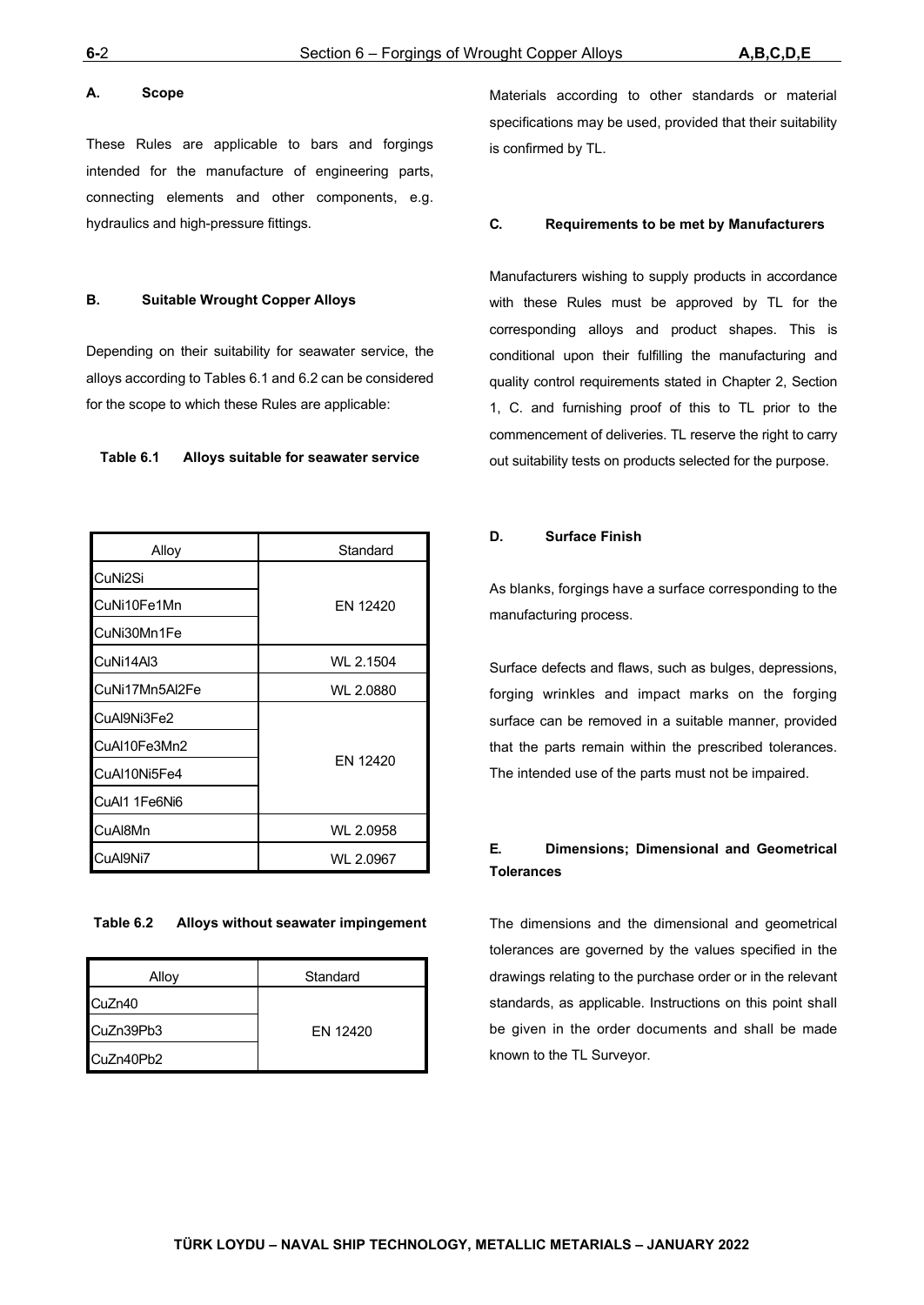### <span id="page-35-0"></span>**F. Requirements Applicable to the Material**

#### <span id="page-35-1"></span>**1. Material Condition**

All products shall be delivered in the material conditions intended for the relevant alloy.

#### <span id="page-35-2"></span>**2. Chemical Composition**

The composition must comply with the requirements for the corresponding material in the applicable standards, material performance sheets or other material specifications.

With regard to composition, the alloys mentioned in B. must meet the requirements according to Table 6.3.

#### <span id="page-35-3"></span>**3. Mechanical Properties**

For the mechanical properties, the data given in the material performance sheets and in the approved standards or material specifications shall apply.

For the materials mentioned in B., the minimum requirements defined in Table 6.4 must be observed.

|                | Chemical composition [%] |                  |                   |                                |                 |                          |                              |                |                                             |
|----------------|--------------------------|------------------|-------------------|--------------------------------|-----------------|--------------------------|------------------------------|----------------|---------------------------------------------|
| Alloy          | Cu                       | Al               | Fe                | Mn                             | Ni              | Pb                       | Si                           | Zn             | Total other                                 |
| CuNi2Si        | rest                     |                  | $≤0,2$            | $≤0,1$                         | $1,6-$<br>2,5   | ≤0,02                    | $0, 4 - 0, 8$                |                | $≤0,3$                                      |
| CuNi10Fe1Mn    | rest                     |                  | $1,0-$<br>2,0     | $0, 5 - 1, 0$                  | $9,0-$<br>11,0  | ≤0,02                    |                              | $≤0,5$         | $≤0,2$<br>$S + C \le 0.05$<br>$P \leq 0.02$ |
| CuNi30Mn1Fe    | rest                     | $\blacksquare$   |                   | $0, 4 - 1, 0 \mid 0, 5 - 1, 5$ | $30,0-$<br>32,0 | ≤0,02                    |                              | $≤0,5$         | $≤0,2$<br>$S + C \le 0.05$<br>$P \leq 0.02$ |
| CuNi17Mn5Al2Fe | $73,7-$<br>76,4          | $1,7-$<br>2,7    |                   | $0, 8 - 1, 4 \mid 3, 0 - 5, 4$ | $15,0-$<br>17,5 |                          | $\overline{\phantom{a}}$     | $\blacksquare$ |                                             |
| CuAl9Ni3Fe2    | rest                     | $8,0-9,5$        | $1,0-$<br>3,0     | ≤2,5                           | $2, 0 - 4, 0$   | ≤0,05                    | ≤0,1                         | ≤0,2           | $\leq 0, 3$<br>$Sn \le 0, 1$                |
| CuAl10Fe3Mn2   | rest                     | $9,0-$<br>11,0   | $2, 0 - 4, 0$     | $1, 5 -$<br>3,5                | $\leq 1,0$      | ≤0,05                    | ≤0,2                         | $≤0,5$         | $≤0,2$<br>$Sn \le 0, 1$                     |
| CuAl10Ni5Fe4   | rest                     | $8, 5 -$<br>11,0 | $3,0 - 5,0$       | $≤1,0$                         | $4,0 - 6,0$     | ≤0,05                    | $≤0,2$                       | $\leq 0, 4$    | $≤0,2$<br>$Sn \le 0, 1$                     |
| CuAl11Fe6Ni6   | rest                     | $10,5-$<br>12,5  | $5,0 - 7,0$       | $≤1,5$                         | $5,0-$<br>7,0   | $≤0,05$                  | $≤0,2$                       | $≤0,5$         | $≤0,2$<br>$Sn \le 0, 1$                     |
| CuAl8Mn        | $82,0-$<br>85,0          | $7,0-9,0$        | $≤1,5$            | $5,0-6,5$                      | $1,0-$<br>2,0   | $≤0,1$                   | $≤0,1$                       | ≤0,3           |                                             |
| CuAl9Ni7       | $80,0-$<br>82,6          |                  | $9,0-9,5$ 0,9-1,3 | $0, 8 - 1, 2$                  | $6, 7 -$<br>7,3 | $\overline{\phantom{0}}$ | ≤0,1                         | ≤0,3           |                                             |
| CuZn40         | $59,5-$<br>61,5          | ≤0,05            | $≤0,2$            | $\blacksquare$                 | ≤0,3            | ≤ $0,3$                  | $\qquad \qquad \blacksquare$ | rest           | $≤0,1$<br>$Sn \le 0,2$                      |
| CuZn39Pb3      | $57,0-$<br>59,0          | ≤0,05            | ≤ $0,3$           | $\overline{\phantom{a}}$       | ≤ $0,3$         | $2, 5 - 3, 5$            | $\overline{\phantom{a}}$     | rest           | $≤0,2$<br>$Sn \le 0,3$                      |
| CuZn40Pb2      | $57,0-$<br>59,0          | $≤0,1$           | $\leq 0,4$        |                                | ≤ $0,3$         | $1,6-$<br>2,5            |                              | rest           | $≤0,2$<br>$Sn \le 0,3$                      |

#### **Table 6.3 Chemical composition**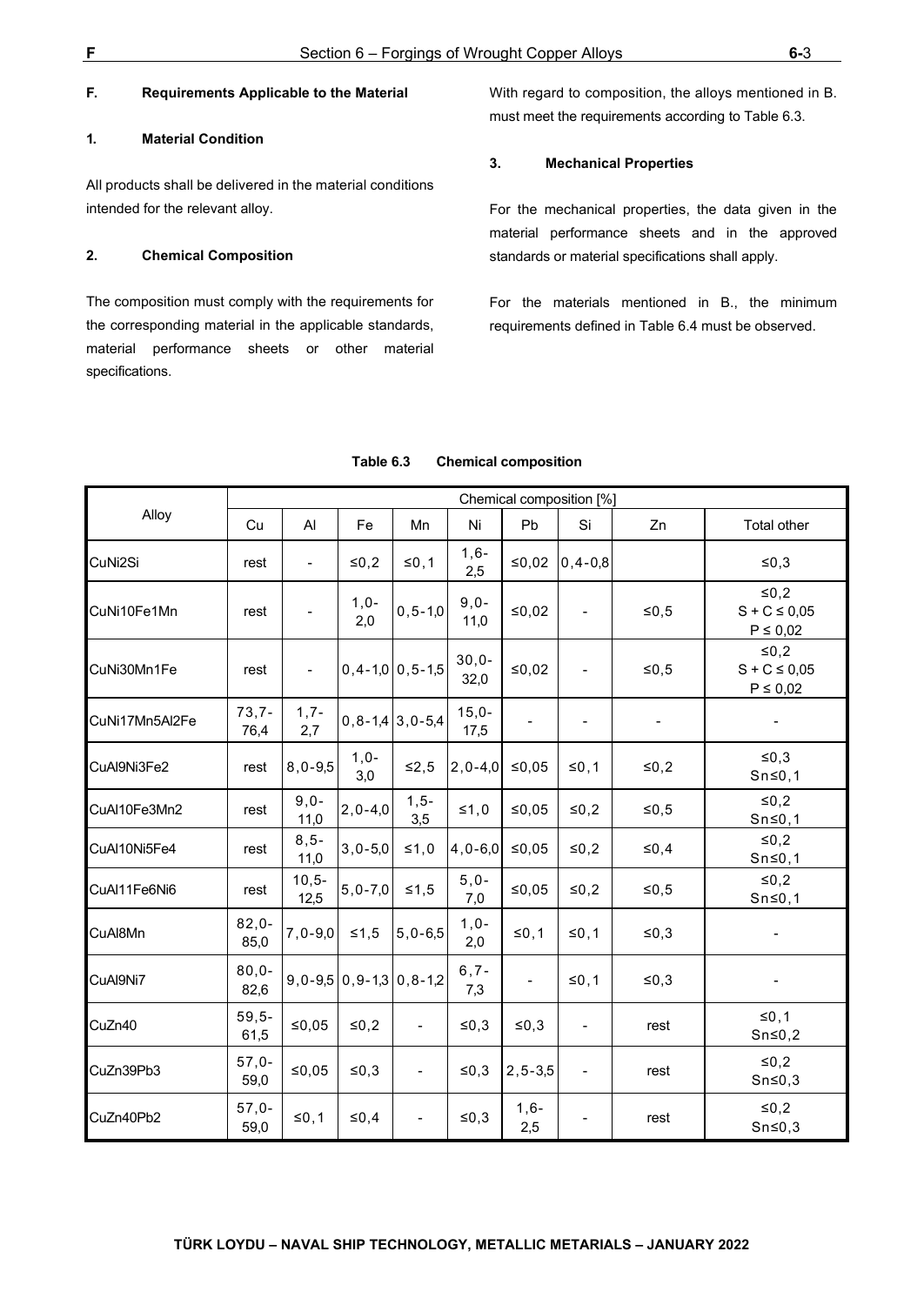| Alloy                | Dimension                                | Hardness         |                          | Tensile<br>strength R <sub>m</sub> | $0,2%$ proof<br>stress $R_{p0}$ , 2 | Elongation A <sub>5</sub> | Relative<br>permeability µr |  |
|----------------------|------------------------------------------|------------------|--------------------------|------------------------------------|-------------------------------------|---------------------------|-----------------------------|--|
|                      | group(1)                                 | HB<br>Min.       | HV<br>Min.               | $[N/mm^2]$<br>Min.                 | $[N/mm^2]$<br>Min.                  | [%]<br>Min.               | Max.                        |  |
| CuNi2Si              | T                                        | 160              | $\blacksquare$           | 490                                | 390                                 | 15                        |                             |  |
|                      | $\overline{\mathbb{I}}$                  | 155              | $\overline{a}$           | 490                                | 340                                 | 14                        |                             |  |
|                      | $\overline{\mathbb{I}}$                  | 150              | 160                      | 490                                | 340                                 | $\overline{12}$           | 1,01                        |  |
|                      | $\overline{N}$                           | 140              | 150                      | 470                                | 320                                 | 12                        |                             |  |
| CuNi10Fe1Mn          | I, II, III, IV<br>70<br>75<br>280<br>100 |                  |                          | 25                                 | 1,5                                 |                           |                             |  |
| CuNi30Mn1Fe          | I, II, III, IV                           | 90               | 95                       | 340                                | 120                                 | 25                        | 1,1                         |  |
| CuNi17Mn5Al2Fe I, II |                                          | 210              | $\blacksquare$           | 750                                | 490                                 | 15                        | 1,03                        |  |
| CuAl9Ni3Fe2          | I, II                                    | $\overline{135}$ | $\overline{\phantom{a}}$ | 620                                | 290                                 | $\overline{22}$           |                             |  |
|                      | III, IV                                  | 130              | $\overline{a}$           | 600                                | 270                                 | 20                        | 1,08                        |  |
| CuAl10Fe3Mn2         | $\mathbf{I}$                             | 180              | $\frac{1}{2}$            | 690                                | 340                                 | $\overline{7}$            |                             |  |
|                      | $\overline{\mathbb{I}}$                  | 160              | $\blacksquare$           | 650                                | 300                                 | $\overline{10}$           |                             |  |
|                      | $\overline{\mathbb{I}}$                  | 125              | $\overline{130}$         | 590                                | 250                                 | $\overline{10}$           | 1,5                         |  |
|                      | $\overline{N}$                           | 120              | 125                      | 560                                | 200                                 | $\overline{12}$           |                             |  |
| CuAl10Ni5Fe4         | $\mathbf{I}$                             | 195              | $\blacksquare$           | 740                                | 390                                 | 10                        |                             |  |
|                      | $\overline{\mathbb{I}}$                  | 185              | $\blacksquare$           | 730                                | 370                                 | $\overline{10}$           |                             |  |
|                      | $\overline{III}$                         | 175              | 190                      | 720                                | 360                                 | $\overline{12}$           | 1,9                         |  |
|                      | $\overline{N}$                           | 170              | 185                      | 700                                | 330                                 | 15                        |                             |  |
| CuAl11Fe6Ni6         | I, II                                    | 210              | $\blacksquare$           | 760                                | 440                                 | $\overline{6}$            |                             |  |
|                      | $\overline{\mathbb{H}}$                  | 205              | $\blacksquare$           | 740                                | 420                                 | $\overline{5}$            | 1,9                         |  |
|                      | $\mathsf{IV}$                            | 200              | 210                      | 740                                | 410                                 | $\overline{4}$            |                             |  |
| CuAl8Mn              | $\mathbf{I}$                             | 140              | $\overline{\phantom{a}}$ | 290                                | 590                                 | 20                        |                             |  |
|                      | II, III                                  | 135              | $\frac{1}{2}$            | 240                                | 540                                 | 22                        | 1,03                        |  |
|                      | $\overline{N}$                           | 130              | $\overline{a}$           | 220                                | 540                                 | 23                        |                             |  |
| CuAl9Ni7             | I, II                                    | 150              | $\blacksquare$           | 300                                | 620                                 | $\overline{12}$           |                             |  |
|                      | $\mathop{\rm III}$                       | 150              | $\blacksquare$           | 300                                | 600                                 | 12                        | 1,03                        |  |
|                      | $\overline{N}$                           | 140              | $\blacksquare$           | 270                                | 570                                 | 14                        |                             |  |
| CuZn40               | I, II, III, IV                           | 75               | 80                       | 340                                | 100                                 | 25                        | 1,03                        |  |
| CuZn39Pb3            | I, II, III                               | 80               | 85                       | 360                                | 120                                 | 20                        |                             |  |
| CuZn40Pb2            | $\mathsf{I}\mathsf{V}$                   | 75               | 80                       | 340                                | 110                                 | 20                        | 1,05                        |  |

| Table 6.4 |  |  | <b>Mechanical and technological properties</b> |  |
|-----------|--|--|------------------------------------------------|--|
|-----------|--|--|------------------------------------------------|--|

## **(1) Dimension groups:**

I. 10-25 mm Ø

II. 25 - 50 mm Ø

III. 50 - 80 mm Ø as well as drop forgings and open-die forgings up to a wall thickness or part thickness of 80 mm<br>IV. > 80 mm Ø as well as open-die forgings with a wall thickness or part thickness exceeding 80 mm, and  $>$  80 mm  $\emptyset$  as well as open-die forgings with a wall thickness or part thickness exceeding 80 mm, and washers/ discs, bushes and rings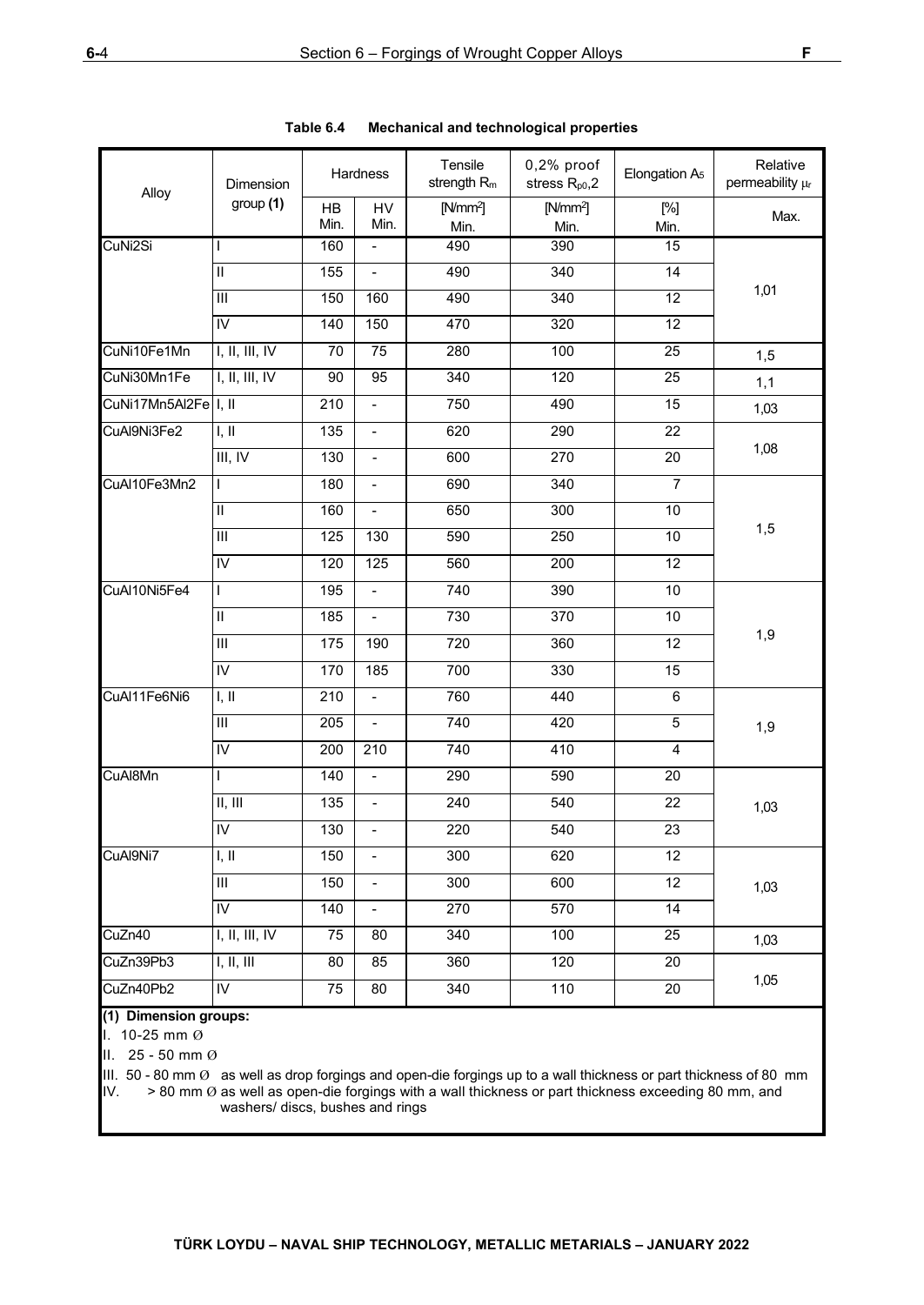#### <span id="page-37-0"></span>**4. Magnitude of Residual Stresses**

Forgings ordered for delivery in the unstressed state shall not exhibit any cracks on being tested. The test must be carried out according to G. 4.

#### <span id="page-37-1"></span>**5. Relative Permeability**

If requirements have been prescribed for the relative permeability, the maximum values listed in Table 6.4 must be observed.

#### <span id="page-37-2"></span>**G. Testing**

#### <span id="page-37-3"></span>**1. Sampling**

For the test, the forgings shall be grouped into test batches according to Table 6.5.

#### *Note*

*A maximum of 5 samples can be taken per forging.*

*The samples must be taken from the completely manufactured product. The test sections must be removed from the samples. The test sections and the specimens produced from them must not be subjected to any further treatment, except the metalcutting machining needed to make the specimens.*

**Table 6.5 Test batches for forgings**

| Weight of a single forging [kg] | Size of the unit<br>testing quantity for<br>a test piece [kg] |       |
|---------------------------------|---------------------------------------------------------------|-------|
| over                            | up to                                                         | up to |
|                                 | 0.5                                                           | 500   |
| 0.5                             | 2,0                                                           | 1000  |
| 2,0                             | 10                                                            | 1500  |
| 10                              |                                                               | 2000  |

#### <span id="page-37-4"></span>**2. Testing of Chemical Composition**

The manufacturer must determine the chemical composition of each test batch, and must inform the TL-Surveyor.

#### <span id="page-37-5"></span>**3. Tensile Testing**

The forgings shall be subjected to tensile testing. In this test, the tensile strength, the 0,2 % proof stress and the elongation must be determined.

#### <span id="page-37-6"></span>**4. Hardness Test**

With the hardness test according to Brinell and as per EN 10003-1, the load factor  $0,102$  F/D<sup>2</sup> = 10 must be applied.

For the hardness test according to Vickers and as per ISO 6507-1, a proof force of 49,03 N or 294,21 N must be applied.

## <span id="page-37-7"></span>**5. Testing the Resistance to Stress Corrosion Cracking**

The resistance to stress corrosion cracking (SCC) must be tested according to either DIN 50916 or ISO 196.

#### <span id="page-37-8"></span>**6. Relative Permeability**

The permeability shall be tested according to VG 95578 on a metallic clean surface.

#### <span id="page-37-9"></span>**H. Retesting**

If the requirements for the mechanical/technological tests are not met, the retesting procedure described in Chapter 2, Section 2, H. may be applied before the test batch is rejected.

If a specimen does not pass the test for stress cracking resistance, it must be allowed that the unit testing quantity from which the specimen originates be subjected to further treatment to reduce the residual stresses. Then a new test section must be removed. If the test is now passed satisfactorily, the product must again be subjected to all the other tests, except for the chemical analysis. If a specimen does not pass a test, the unstressed product shall be deemed not to have met the requirements.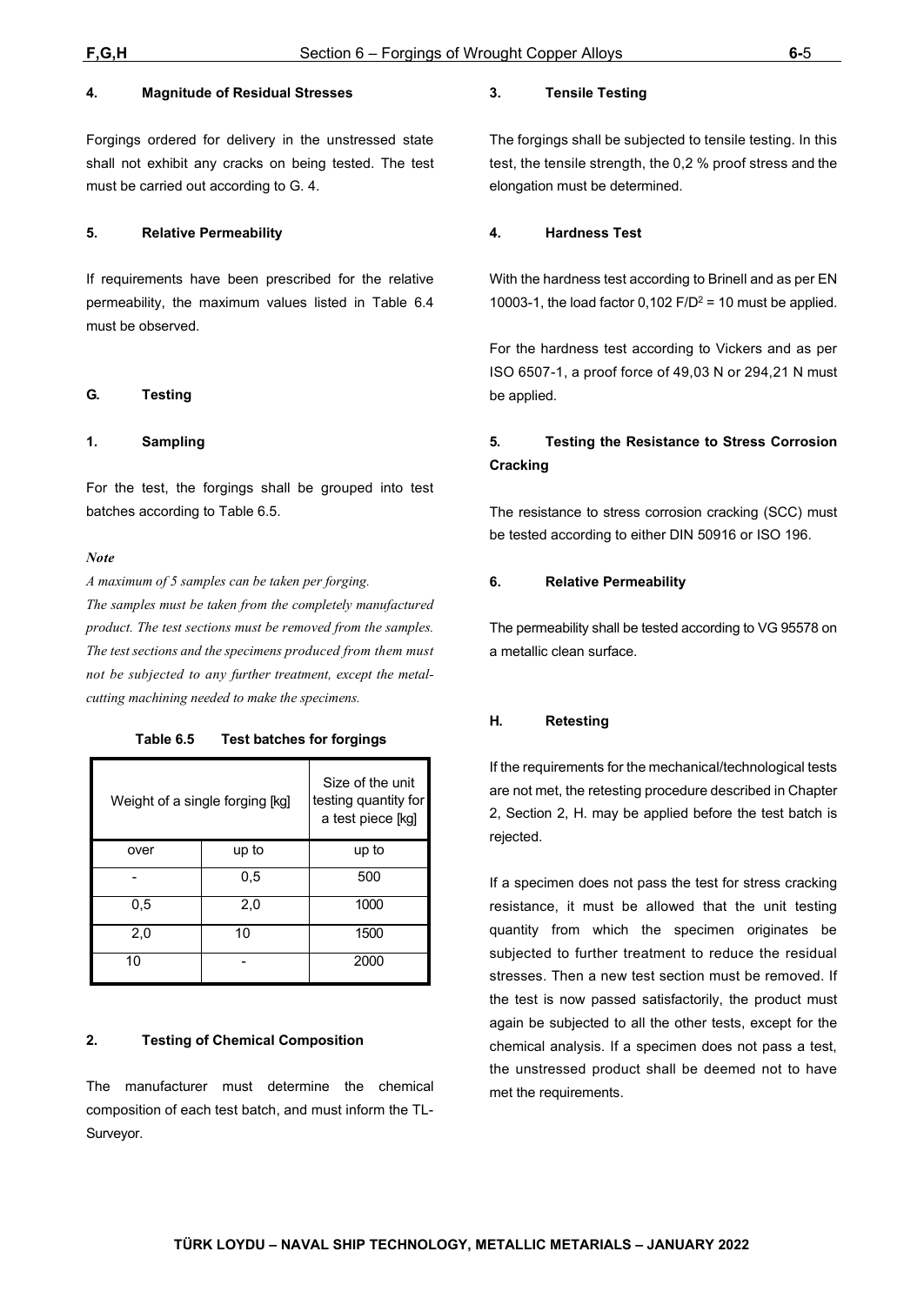#### <span id="page-38-0"></span>**I. Marking**

The forgings shall be marked at the point prescribed in the order documents.

The marking must give the minimum data as follows:

- Name or abbreviation of the manufacturer
- **Material**
- Heat no.
- Specimen no.
- Code number (e.g. component no.)

If there is not enough space for the application of this minimum set of data, abbreviated marking can be made by means of a code, the interpretation of which must be given in the accompanying documents so that an unambiguous identification is possible at any time.

#### <span id="page-38-1"></span>**J. Certificates**

For each consignment, the manufacturer must supply to the Surveyor a certificate containing at least the following details:

- Purchaser and order number Nature of forging and grade of material Method of forging Item number and number of units Heat number and chemical analysis Results of the mechanical tests Details of the heat treatment
	- Results of any special tests applied

If the alloys are not cast in the works in which they are processed to semifinished products, the TL-Surveyor shall be furnished with a certificate of the melting works indicating the batch number and the chemical composition. The manufacturer of the starting products must be approved by TL.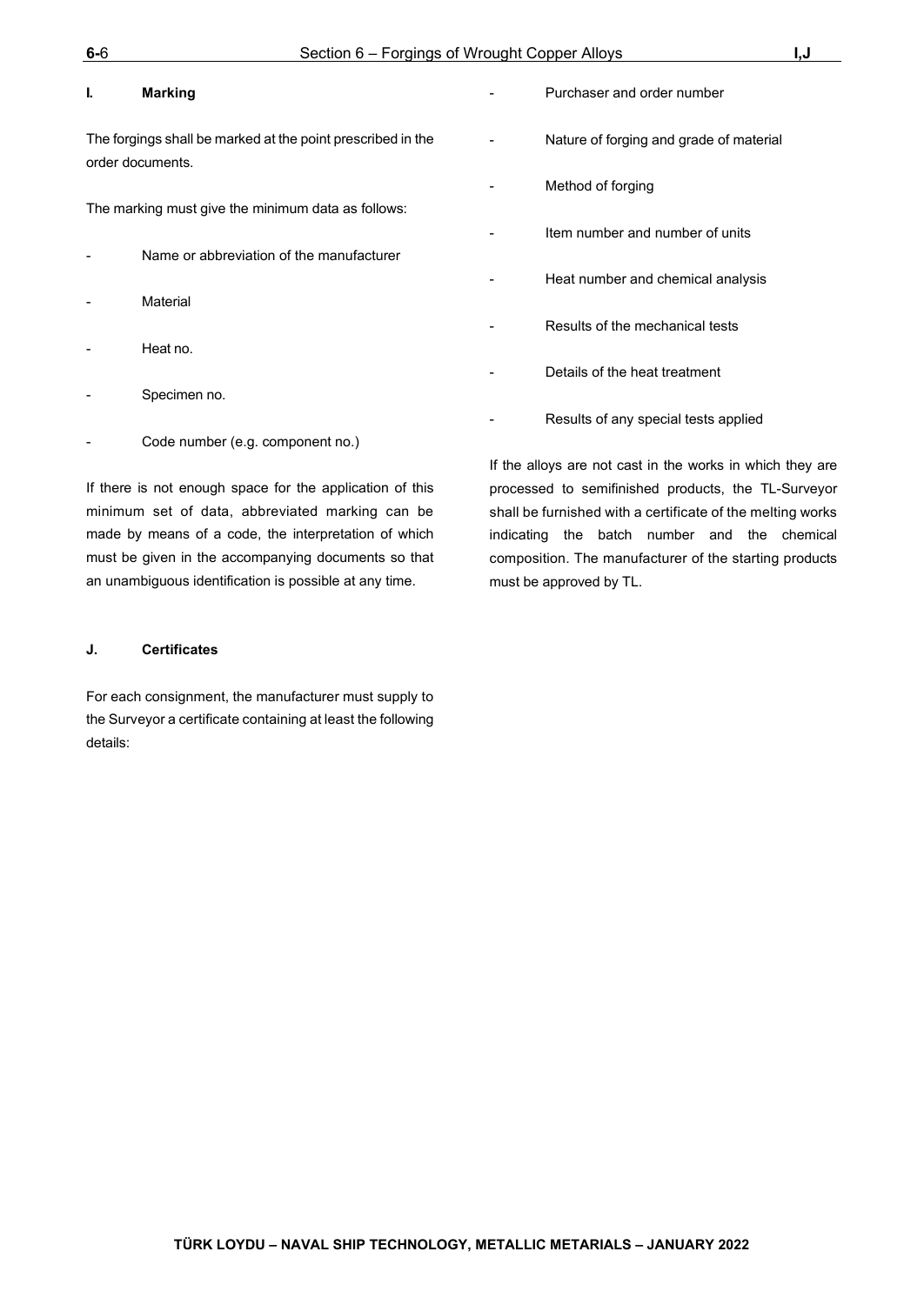## **TITANIUM AND TITANIUM ALLOYS**

## **A. Wrought Titanium Alloys [.................................................................................................................................. 7-2](#page-40-0)**

- [1. Scope](#page-40-1)
- 2. [Requirements to be met by Manufacturers](#page-40-2)
- 3. [Manufacture and Material Condition](#page-40-3)
- 4. [Suitable Alloys and Material Conditions](#page-40-4)
- 5. [General Condition](#page-40-5) of Products
- 6. [Dimensional and Geometrical Tolerances](#page-40-6)
- 7. [Chemical Composition](#page-40-7)
- 8. [Mechanical Properties](#page-40-8)
- 9. [Marking of Products](#page-42-0)
- 10. [Certificate of the Delivering Works](#page-42-1)

 **Page**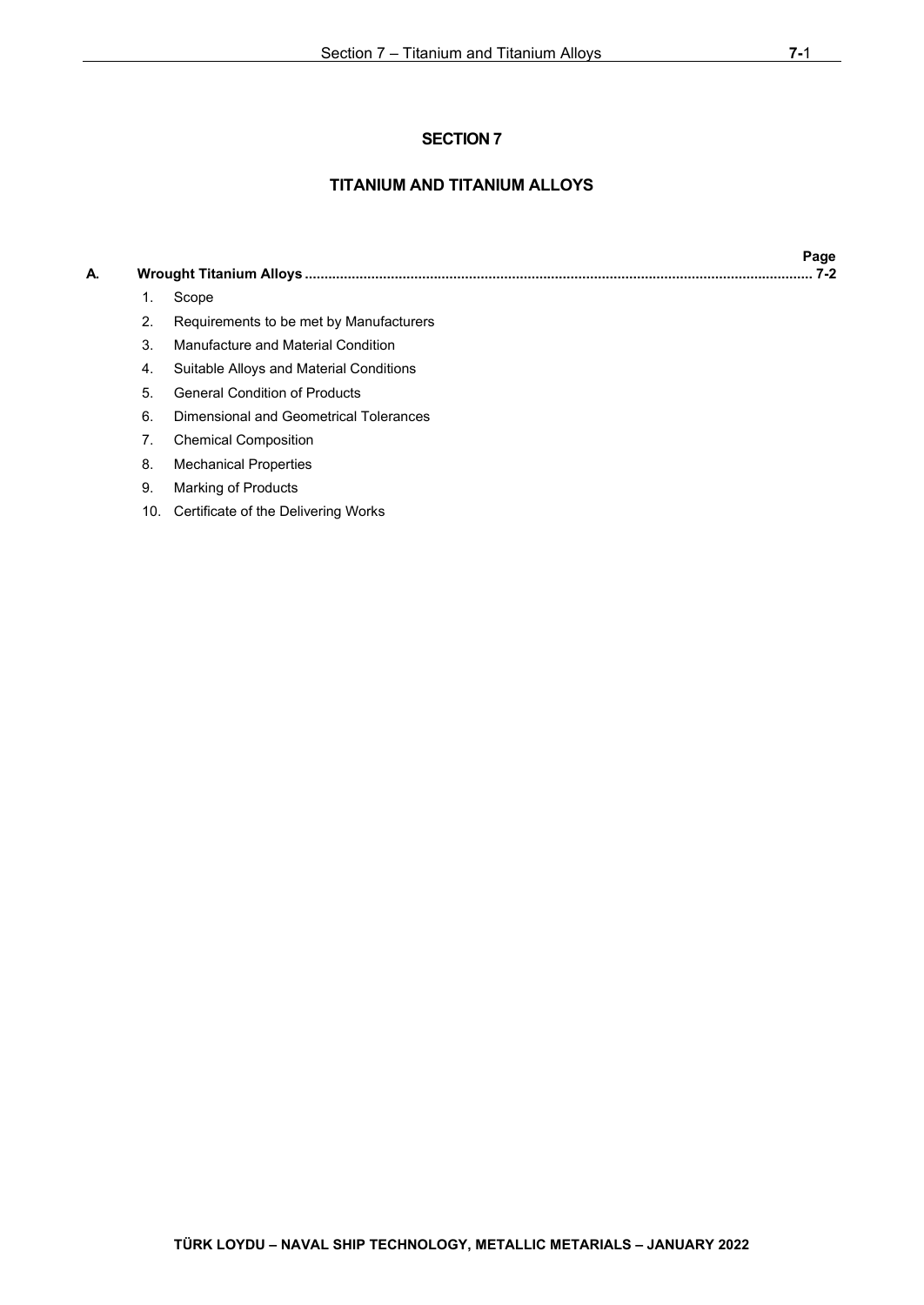#### <span id="page-40-0"></span>**A. Wrought Titanium Alloys**

#### <span id="page-40-1"></span>**1. Scope**

These Rules are applicable to the wrought titanium alloys, as described in the following, which are intended for the manufacture of ship's hulls, superstructures and other hull components as well as for pipelines.

#### <span id="page-40-2"></span>**2. Requirements to be met by Manufacturers**

Manufacturers wishing to supply products in accordance with these Rules must be approved by TL for the corresponding alloys and product shapes. This is conditional upon their fulfilling the manufacturing and quality control requirements stated in Chapter 2, Section 1, C. and furnishing proof of this is to TL prior to the commencement of deliveries. TL reserve the right to carry out suitability tests on products selected for the purpose.

#### <span id="page-40-3"></span>**3. Manufacture and Material Condition**

The starting material for all products is melted in an arc vacuum furnace. Plates and strips are produced by hotor cold-rolling or a combination of the two methods. Open-die forgings and drop forgings are produced by forging; bars also by hot-rolling or by a combination of the two methods.

All products shall be delivered in the material conditions intended for the relevant alloy.

#### <span id="page-40-4"></span>**4. Suitable Alloys and Material Conditions**

Materials according to DIN 17860 to DIN 17864 can be considered.

For the chemical composition, the standards DIN 17850 and DIN 17851 shall apply.

Alloys and material conditions which comply with other standards or material specifications of the manufacturer may be used, provided that TL has tested their properties and serviceability and approved their use.

#### <span id="page-40-5"></span>**5. General Condition of Products**

The products must have a smooth surface consistent

with the method of manufacture and must be free of defects liable to have an adverse effect on their workability and intended use, e.g. cracks, laminations, large inclusions of foreign matter, or major mechanical damage.

Surface defects shall only be remedied by grinding if this is done with smooth transitions to the product surface and the permissible dimensional tolerances are not exceeded. Rectification of defects by welding is only permissible if expressly approved by TL.

#### <span id="page-40-6"></span>**6. Dimensional and Geometrical Tolerances**

Unless otherwise arranged with TL, the dimensional and geometrical tolerances given in the relevant standards shall apply.

The manufacturer takes responsibility for compliance with the tolerances and requirements for the general condition. Testing of the products by the TL Surveyor does not release the manufacturer from this responsibility.

If non-destructive testing is necessary, the procedures and judgement scales shall be agreed with TL.

#### <span id="page-40-7"></span>**7. Chemical Composition**

The chemical composition of the alloys mentioned in these Rules must conform to the data given in the relevant standards.

The manufacturer must determine the chemical composition by using specimens from each batch, and the hydrogen content for each heat treatment batch. Minor deviations from the prescribed composition may be permissible with the consent of TL, provided that the serviceability of the corresponding product is not impaired thereby.

The analysis certificate of the manufacturer is normally recognized, whereby the TL-Surveyor reserves the right to perform check analyses from time to time.

#### <span id="page-40-8"></span>**8. Mechanical Properties**

The requirements stated in the standards and also in the purchase order must be fulfilled. For the performance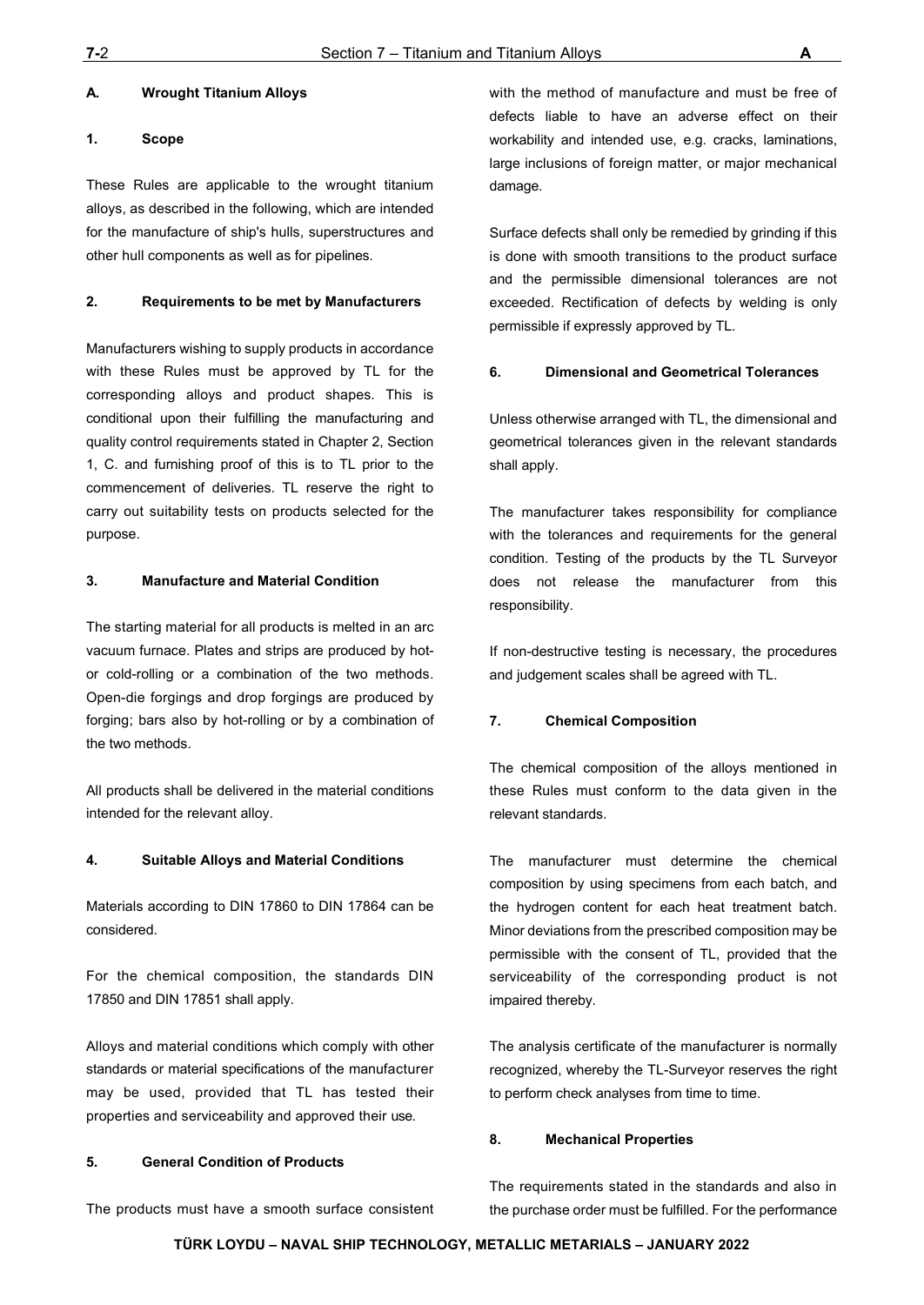of the tests Chapter 2, Section 2 shall apply.

**8.1 Testing and scope of tests** 

#### **8.1.1 Strips and plates**

#### **8.1.1.1 Strips and plates from large strips**

For the undivided strip or for the plates of a divided strip, the following test scope shall apply, unless specified otherwise in the order:

- 1 tensile test at room temperature at both the beginning and the end of the strip
- 1 notched-bar impact bending test (strip thickness > 5 mm) at room temperature or 1 bend test (strip thickness < 5 mm) at both the beginning and the end of the strip

The test scope for the mechanical/technological tests is also applicable to plates cut off from one strip which belong to the same heat treatment batch and which were submitted for the acceptance test at the same time.

#### **8.1.1.2 Sheet-rolled plates**

For sheet-rolled plates, the following test scope shall apply, unless specified otherwise in the order:

- 1 tensile test at room temperature
- 1 notched-bar impact bending test (strip thickness > 5 mm) or 1 bend test (strip thickness < 5 mm) at both ends for lengths over 5 m, and at one end for lengths up to 5 m, for each rolled plate.

For thicknesses up to 15 mm, the test scope for the mechanical-technological tests can be reduced to 25 % of the number of rolled plates per heat, heat treatment batch and thickness.

If these plates are rolled as one batch from a mill bar, the test scope for the mechanical-technological tests can be reduced to 2 specimen sets per batch in the case of thicknesses up to 3 mm.

#### **8.1.1.3 Sampling**

The samples for the mechanical-technological tests are taken from strips and plates in the delivery condition.

The samples for the tensile test specimens are taken from strips and plates from large strips in the rolling direction, for the notched-bar impact bending test and bend test specimens transverse to the rolling direction in 1/3 of the strip width at the beginning and end of the strip.

The samples are taken from sheet-rolled plates transverse to the rolling direction in 1/3 of the width, namely for lengths up to 5 m at one end, and for lengths over 5 m at both ends.

For strips and plates with thicknesses over 10 mm, the samples shall lie 1/4 of the thickness under the surface.

#### **8.1.2 Forgings and bars**

For each heat treatment batch

- 1 tensile test at room temperature
- 1 notched-bar impact bending test at parts with a thickness from 20 mm in the longitudinal direction (from 70 mm thickness, optionally also transverse samples)

shall be performed.

#### **8.1.2.1 Sampling**

The samples for the mechanical-technological tests are taken in the delivery condition.

The samples for the tensile test specimens are each taken at one end of the bars in the longitudinal or transverse direction, at least in 1/4 of the thickness under the surface, as far as is possible.

In the case of bars over 80 mm in diameter or 5000 mm<sup>2</sup> in cross-section for forging, the sample can be taken from a separately forged piece.

For forgings, the position must be agreed upon.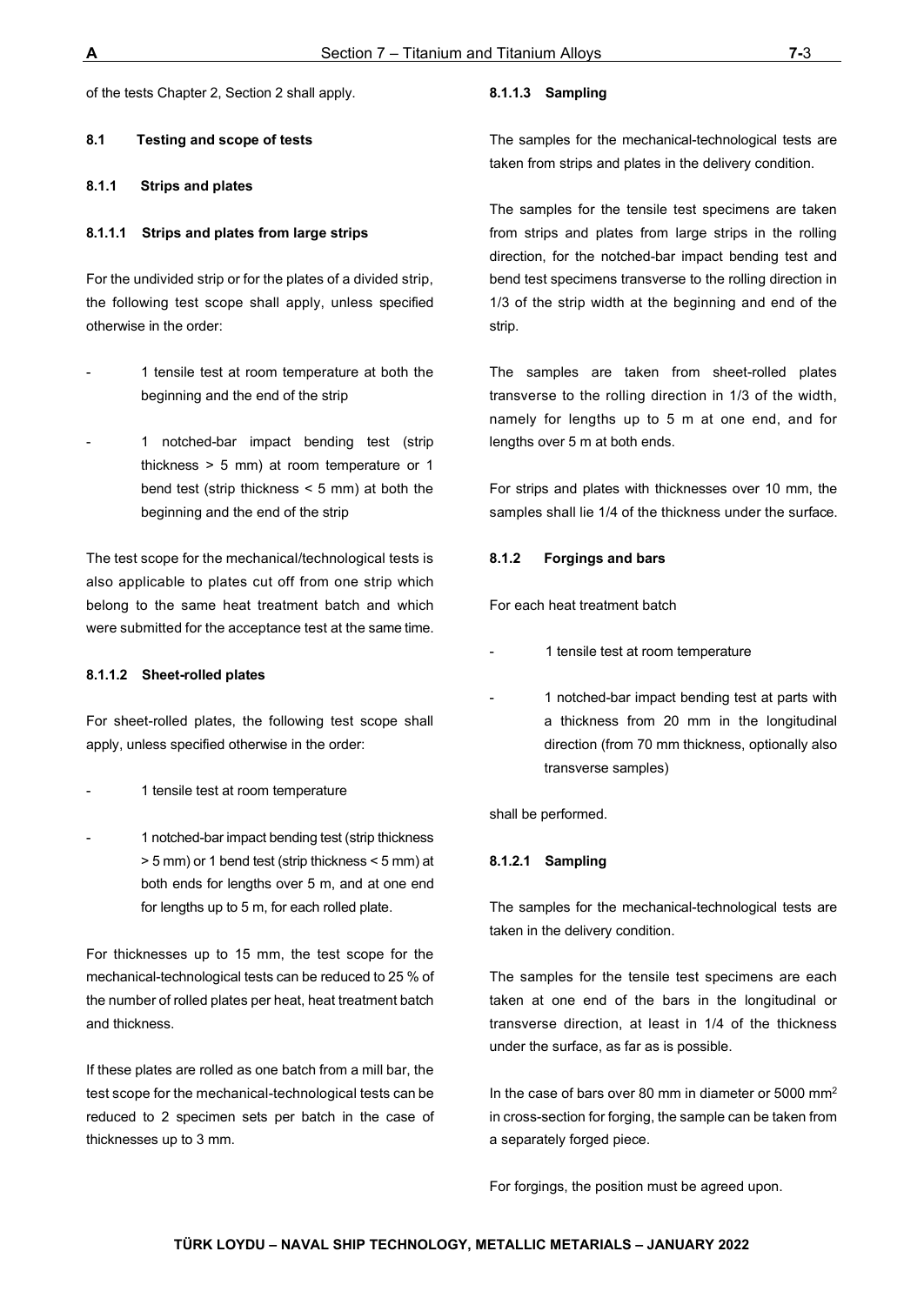#### **8.1.2.2 Additional tests**

If additional tests were specified in the purchase order, e.g. notched-bar impact bending test, tensile test at elevated temperatures, hardness test, determination of the structural condition, then the test scope, the test method (including the test conditions) and the required values shall be complied with as stipulated.

#### **8.1.2.3 Non-destructive testing**

For forgings, a surface crack test shall be carried out.

#### **8.2 Retests**

If a sample does not meet the requirements during the test, two more specimens shall be taken from the same sample and tested. If both substitute specimens meet the test conditions, the piece from which the substitute specimens originate and the other pieces of the test batch can be accepted.

If one or both substitute specimens do not meet the conditions, the piece from which the specimens originate shall be rejected. The other pieces of the test batch can be accepted if specimens from two further pieces are tested with satisfactory results. If these specimens also do not fulfill the conditions, the entire test batch shall be rejected.

In the case of products which do not fulfill the test conditions but already bear TL's stamp, the brand symbol must be removed unmistakably.

#### <span id="page-42-0"></span>**9. Marking of Products**

The manufacturer must mark each product at one point at least in the following manner:

- Manufacturer's mark
- Abbreviation for the alloy
- Abbreviation for the material
- **Condition**
- Number of the production batch, enabling the manufacturing process to be traced back

The products must also be marked with the "batch stamp" of TL.

If sections, bars or pipes are bundled together or packed in crates, the marking can be applied to a tag durably attached to the products.

#### <span id="page-42-1"></span>**10. Certificate of the Delivering Works**

For each accepted consignment, the manufacturer must furnish the TL-Surveyor with an acceptance certificate or a delivery certificate containing the following details:

- purchaser and order no. -
- project or hull no., if known
- quantity, dimensions and weight of the products
- alloy designation and material condition
- manufacturing process chemical composition
- Number of the production batch or identification code
- Results of the mechanical test, if the test was performed by the manufacturer
- Details of the heat treatment, if applicable

If the alloys are not produced in the works in which they are processed to semifinished products, the Surveyor shall be furnished with a certificate of the melting works indicating the batch number and the chemical composition. The manufacturer of the starting materials must be approved by TL.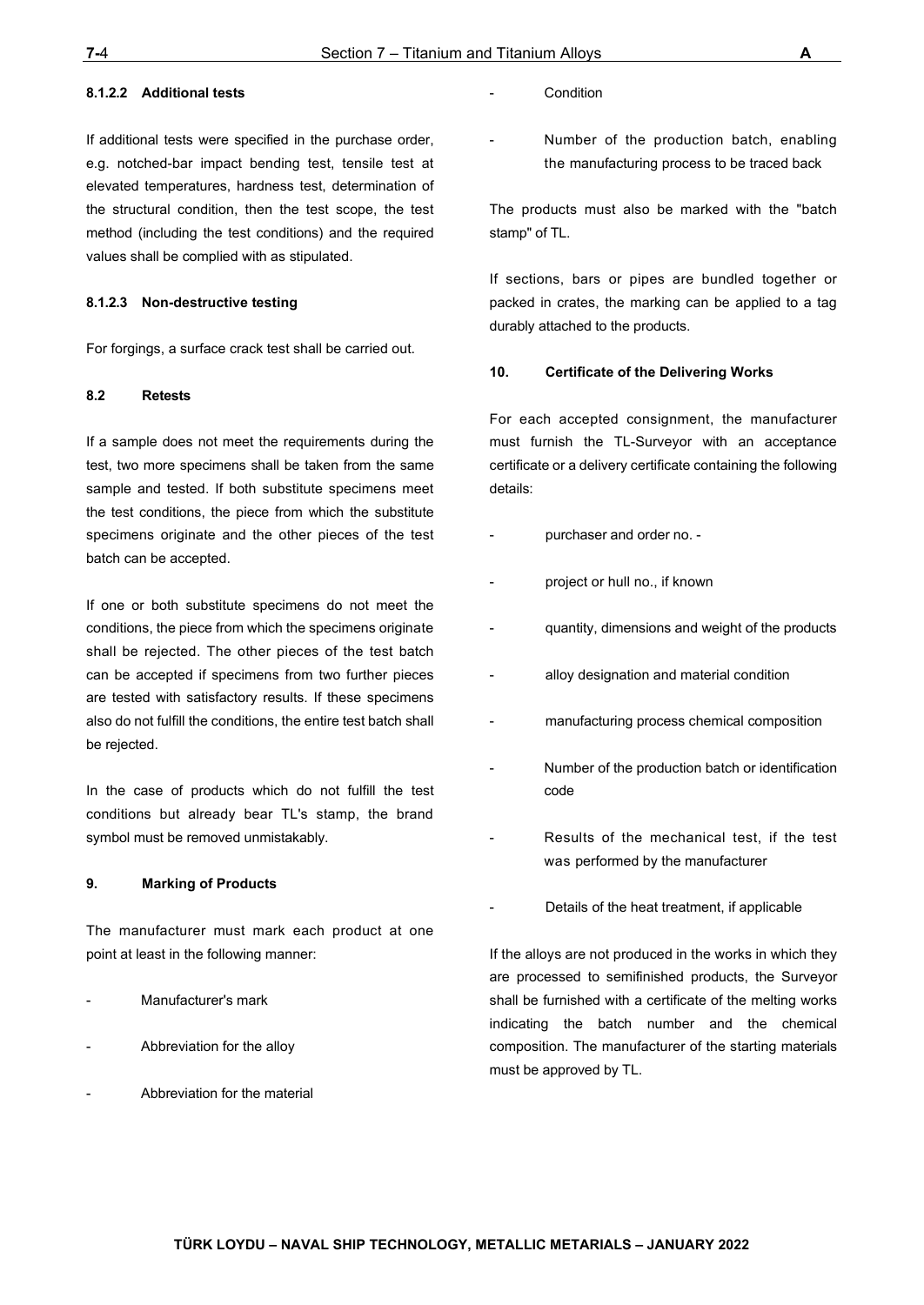## **NON-MAGNETIC ANCHOR CHAIN CABLES AND ACCESSORIES**

| Α. |                  |                                                                | Page<br>$8 - 2$ |
|----|------------------|----------------------------------------------------------------|-----------------|
|    | $\mathbf{1}$ .   | Scope                                                          |                 |
|    | 2.               | Approval of chain manufacturers                                |                 |
| В. |                  |                                                                |                 |
|    | 1.               | Scope                                                          |                 |
|    | 2.               | Requirements Applicable to Material Manufacturers              |                 |
|    | 3.               | Testing                                                        |                 |
|    | 4.               | Marking                                                        |                 |
|    | 5.               | Works Acceptance Certificate                                   |                 |
| C. |                  |                                                                |                 |
|    | $\mathbf{1}$ .   | Method of Manufacture                                          |                 |
|    | 2.               | Construction                                                   |                 |
|    | 3.               | <b>Mechanical Properties</b>                                   |                 |
|    | $\overline{4}$ . | Requirements for Proof Load and Breaking Load                  |                 |
|    | 6.               | Dimensions and Dimensional Tolerances                          |                 |
|    | 7 <sub>1</sub>   | <b>Magnetic Properties</b>                                     |                 |
| D. |                  |                                                                |                 |
|    | $\mathbf{1}$     | Proof Load and Breaking Load Tests                             |                 |
|    | 2.               | Retests                                                        |                 |
|    | 3.               | Testing the Mechanical Properties of non-Magnetic Chain Cables |                 |
|    | 4.               | Testing of the Magnetic Properties                             |                 |
| Е. |                  |                                                                |                 |
| F. |                  |                                                                |                 |
|    | 1 <sub>1</sub>   | Proof Load Test                                                |                 |
|    | 2.               | Breaking load test                                             |                 |
|    | 3.               | <b>Material Tests</b>                                          |                 |

[4. Marking](#page-48-1)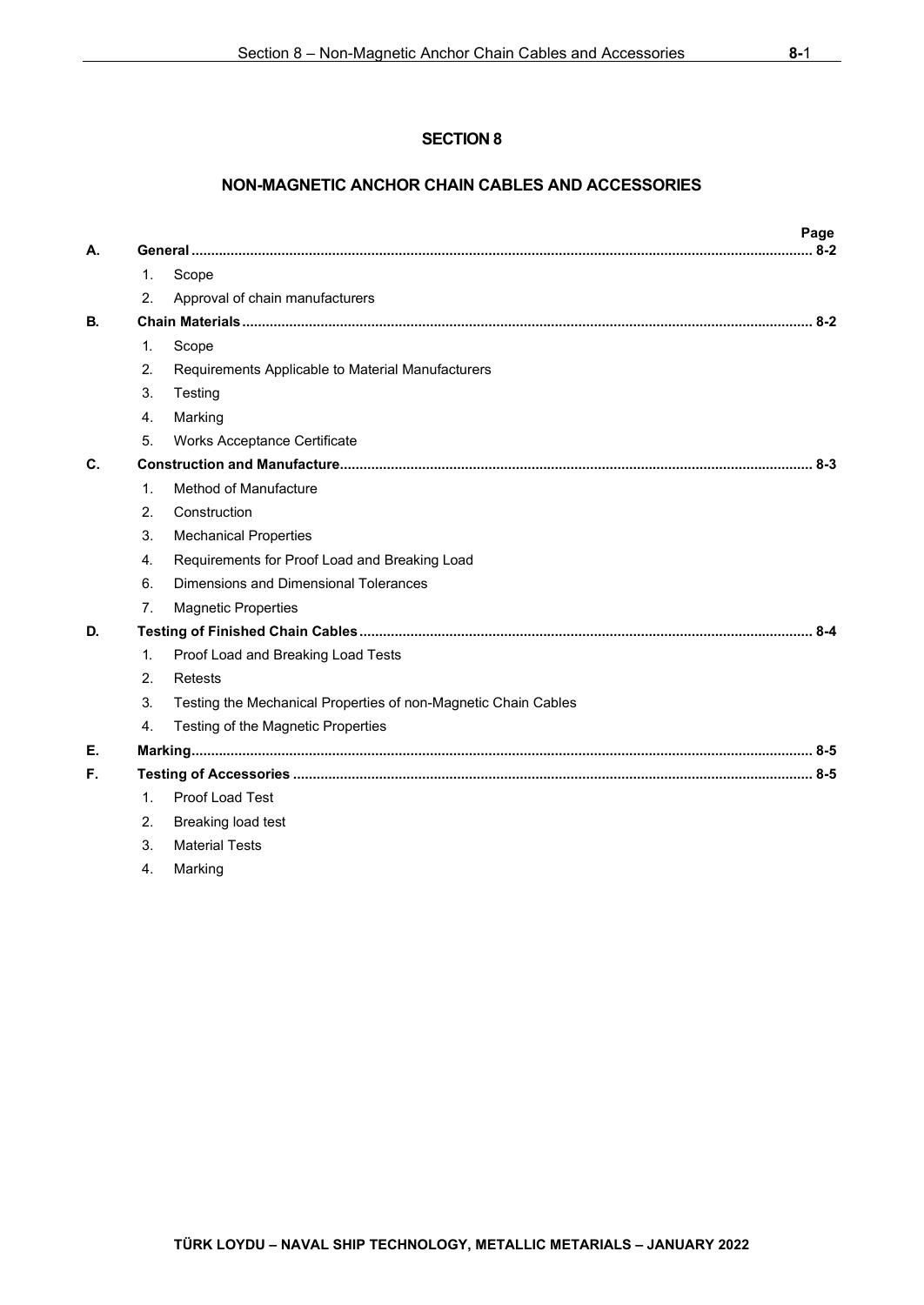#### <span id="page-44-0"></span>**A. General**

#### <span id="page-44-1"></span>**1. Scope**

These Rules are applicable to all non-magnetic anchor chain cables and chain accessories which are used on naval ships. This includes:

- Anchor chain cables as per VG 84511
- Chain cable lengths and chain cable links as per VG 84517
- Kenter-type joining shackle as per VG 84518
- Forerunners as per VG 84522
- Swivel shackle as per VG 84523
- Anchor lashings as per VG 84535
- Other anchor chain cables and accessories according to recognized specifications approved by TL

#### *Note*

*Non-magnetizable anchor chain cables should be always studless to avoid the danger of confusion.*

For connecting parts permanently joined to the anchor, see Section 9.

#### <span id="page-44-2"></span>**2. Approval of chain manufacturers**

Anchor chains and accessories shall only be manufactured in works approved by TL for this purpose. The conditions prescribed in Chapter 2, Section 11, A. 3. shall apply.

#### <span id="page-44-3"></span>**B. Chain Materials**

#### <span id="page-44-4"></span>**1. Scope**

These Rules are applicable to rolled steels, forgings and steel castings made of non-magnetic austenitic steel of the grade X2CrNiMnMoNNb21-16-5-3

(1.3964). The suitability of other steel grades for the corresponding application must be examined and approved by TL.

## <span id="page-44-5"></span>**2. Requirements Applicable to Material Manufacturers**

All materials for the manufacture of anchor chain cables and accessories shall only be delivered by manufacturers approved by TL for this purpose. For this, approval tests must be carried out.

Rolled products, forgings and castings intended for the manufacture of anchor chain cables and accessories shall meet the requirements set out in the Sections 2, 4 and 5 as well as in Chapter 2.

#### <span id="page-44-6"></span>**3. Testing**

Anchor chain cables and their individual components shall be manufactured from the materials defined in the standards mentioned in A.1. From a material delivery of up to 5 t per batch, one set of specimens shall be taken from the thickest piece of the unit testing quantity. A set consists of one tensile test specimen and three impact bending test specimens.

In general the mechanical test of the bars will be carried out at the rolling mill, whereby the test sections must be in the final heat treatment condition of the finished chain.

In case that the final heat treatment will be performed at the chain cable manufacturer's works specimen material shall be supplied in a heat treatment condition appropriate to the finished chain cable or the finished accessory components. Then the rolled bars shall be supplied together with the manufacturer's certificate on the chemical composition of each heat, whereas the mechanical tests shall be performed at the chain manufacturer's works.

#### <span id="page-44-7"></span>**4. Marking**

The steels shall be marked with at least the manufacturer's mark, the steel grade and an abbreviation for the heat. In the case of bars up to 40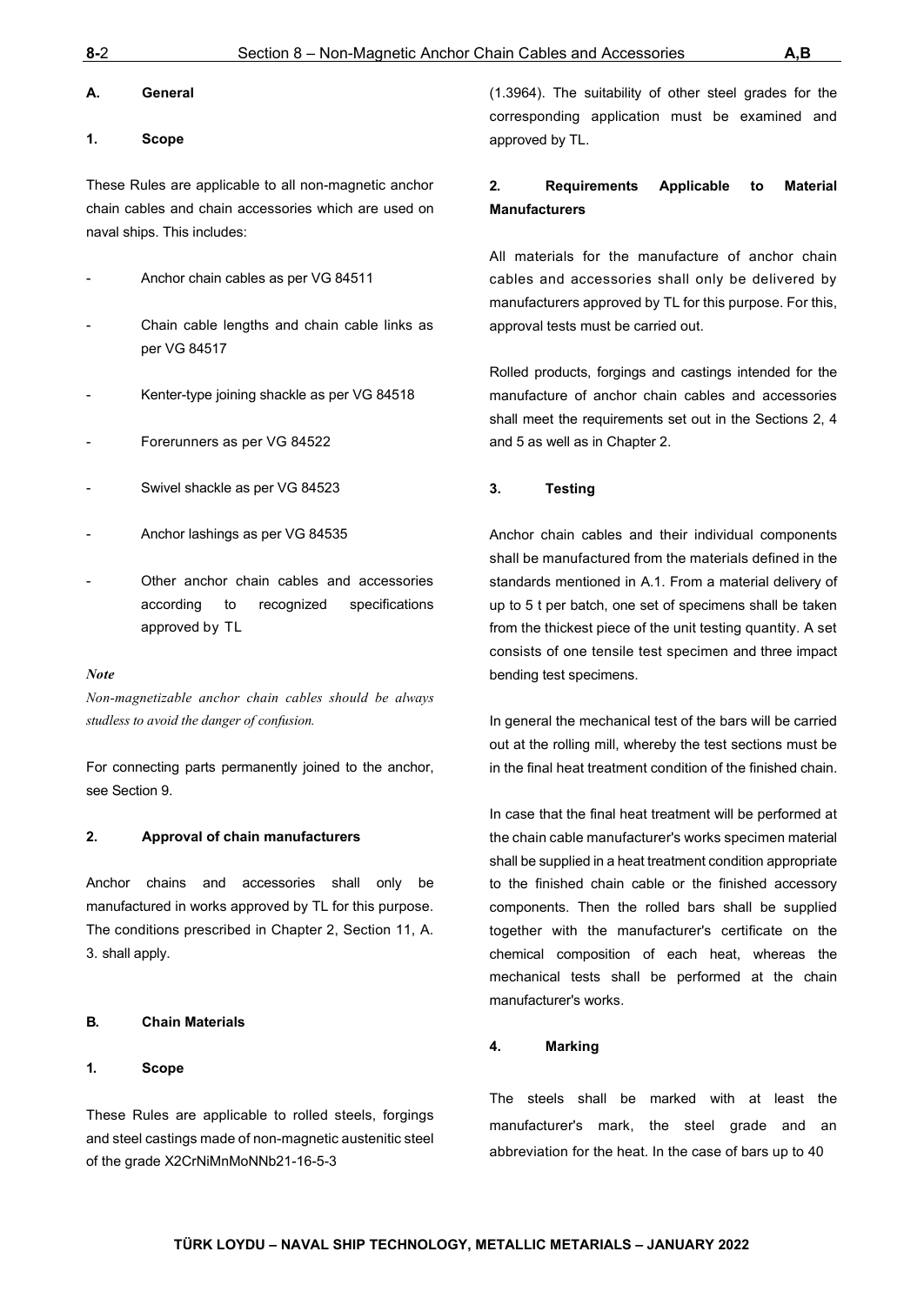mm in diameter which are bundled together, the marking can be applied by means of a durably attached tag.

#### <span id="page-45-0"></span>**5. Works Acceptance Certificate**

For each consignment, the manufacturer must furnish the TL-Surveyor with a certificate containing at least the following information:

- Project number or purchase order number,
- Quantity, dimensions and weight of the products in the consignment,
- Steel grade,
- Heat no.
- Steelmaking process and chemical analysis,
- Ddetails on the heat treatment of the test section (where applicable),
- Results of the mechanical test (where applicable),
- Specimen numbers (where applicable).

## <span id="page-45-1"></span>**C. Construction and Manufacture**

#### <span id="page-45-2"></span>**1. Method of Manufacture**

The material shall be processed and heat treated according to the processing rules of the delivering works and the applicable material specifications. The anchor chain cables shall be produced by the flash-butt welding method. Rewelding of chain links is inadmissible. Shallow slivers and other surface defects may be removed by grinding. However, the tolerances according to the dimension standards must be observed. Before the test, the anchor chains and the chain accessories shall be subjected to final heat treatment and loading with the production proof load (chain cables only).

All parts which were subjected to a breaking test shall not be used for the chain equipment of ships. They must be rendered unserviceable by the chain manufacturer.

Accessory components, such as shackles, swivels and swivel shackles, shall be made out of forging steel or casting steel in accordance with Section 4, B. or Section 5, B.

#### <span id="page-45-3"></span>**2. Construction**

Anchor chains shall be produced according to a standard recognized by TL. The chain length must have an odd number of chain links.

If the execution does not comply with these provisions or if accessories are to be produced by welding, drawings shall be submitted to TL for approval, with all details of the manufacturing process and the heat treatment.

#### <span id="page-45-4"></span>**3. Mechanical Properties**

The mechanical properties of the finished chain and the accessories, i.e. tensile stress, elongation, reduction in area and the impact energy must fulfill the requirements of the approved specification.

## <span id="page-45-5"></span>**4. Requirements for Proof Load and Breaking Load**

The chains and the accessories shall be so manufactured that they withstand the proof loads and breaking loads stipulated for non-magnetic austenitic steels according to TL Rules or the TL approved specification. The tested parts shall not fracture or exhibit cracking.

#### **5. Freedom from Defects**

All individual parts must have a satisfactory surface in consideration of the manufacturing process and must be free from cracks, notches, inclusions and other defects liable to have an adverse effect on their serviceability. Flash and forging seam must be removed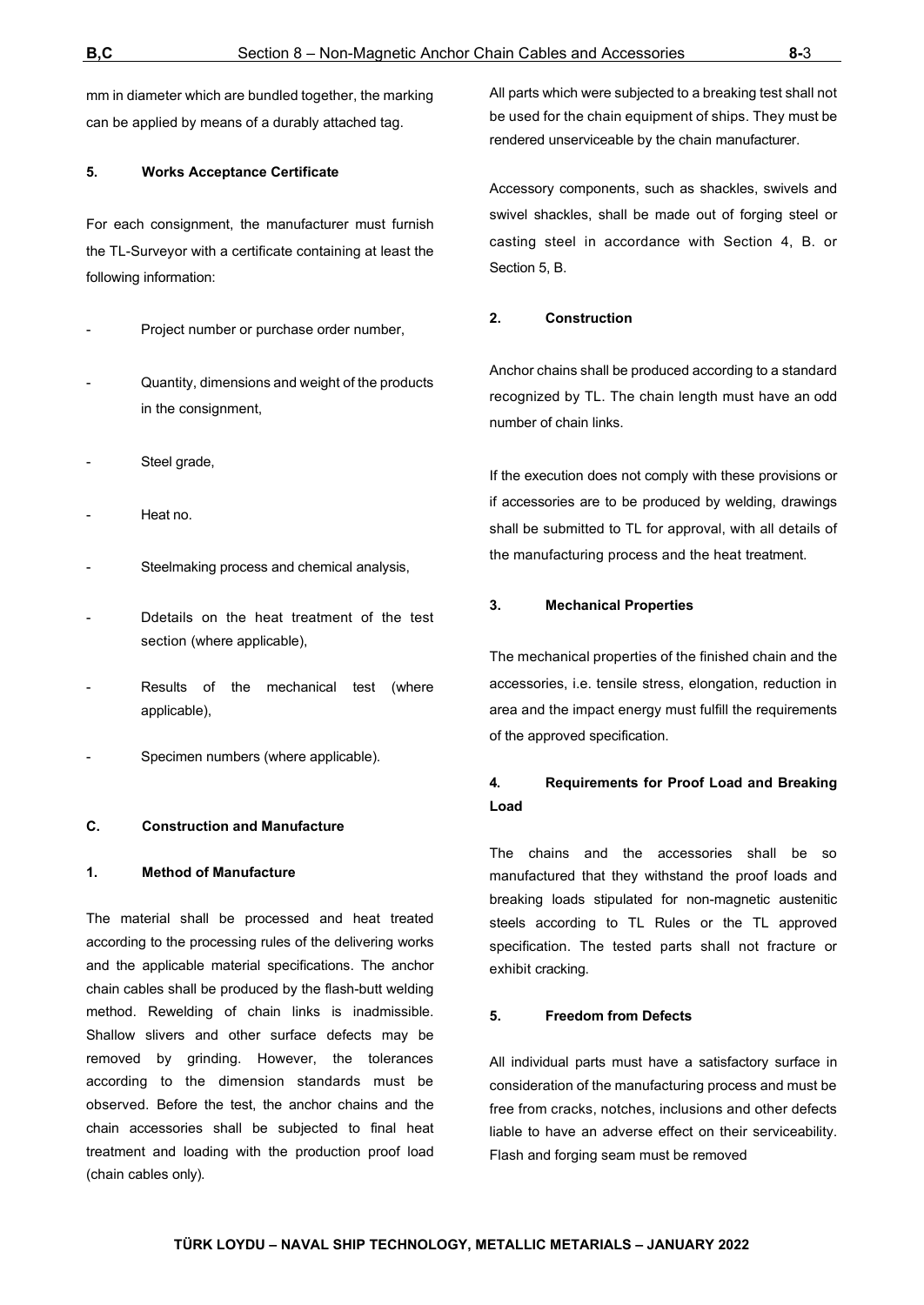properly from the products; cf. also Chapter 2, Section 11, *C.7.2.2.*

Minor surface defects can be levelled off by grinding, with smooth transitions to the surrounding product surface. Outside of the curves of the chain links, local grinding is permitted to a depth of 5 % of the nominal diameter.

#### <span id="page-46-0"></span>**6. Dimensions and Dimensional Tolerances**

The dimensions of chain links must comply with a recognized standard or approved specification.

#### <span id="page-46-1"></span>**7. Magnetic Properties**

If not otherwise required by the naval authority the relative permeability µr shall not exceed the value 1,10.

#### <span id="page-46-2"></span>**D. Testing of Finished Chain Cables**

#### <span id="page-46-3"></span>**1. Proof Load and Breaking Load Tests**

All chain cables and accessory components shall be subjected to the tests mentioned in the following in the presence of the TL-Surveyor. For this, the chains must be free of coatings or corrosion protection.

Each chain cable length (25 m) and each accessory component shall be subjected to a proof load test on an approved testing machine with the proof load stipulated for the corresponding chain or accessory component, see Table 8.1.

#### **1.1 Surface crack test**

After the loading tests, the surface crack test shall be performed, using a penetration method according to EN 571-1. For the chain accessories, each item of the consignment must be tested. Of the chain lengths, only the specimens put aside for the breaking test shall be subjected to the surface crack test before the breaking test is performed.

#### **1.2 Breaking test**

For four chain cable lengths in each case, one specimen consisting of three connected common links (cut off from either end of a chain cable length which is longer by four links) shall be subjected to the breaking load according to Table 8.1. The corresponding links must have been produced in one working process together with the chain, and must have been welded and heat-treated together with the chain. Only after this shall the links be separated from the chain, in the presence of the TL-Surveyor. In the case of accessory components, the breaking test shall be performed on one piece for each batch (up to 50 kenter shackles or up to 25 other individual parts of the same dimensions belonging to the forerunner).

## **Table 8.1 Proof and breaking loads for chain cables and accessories**

| Nominal thickness<br>[mm] | 14 | 16 |  | 18 20 22 24 |                                         | 26 |
|---------------------------|----|----|--|-------------|-----------------------------------------|----|
| Proof load [kN]           | 60 | 80 |  |             | 105   130   155   185   215             |    |
| Breaking load [kN]        |    |    |  |             | 145   190   240   295   355   425   495 |    |

#### <span id="page-46-4"></span>**2. Retests**

If a breaking load test does not meet the requirements, another specimen can be cut off the same chain length and tested. The test is deemed to have been passed if all requirements are then fulfilled.

If the retest is not successful, the corresponding chain length must be rejected. On request by the manufacturer, the other 3 lengths belonging to the test batch may be individually subjected to the breaking load test. If any one test does not meet the requirements, the entire test batch will not be accepted.

If a proof load test does not meet the requirements, the defective links shall be replaced; then a local heat treatment must be applied to the new links and the proof load test must be repeated. In addition, the causes for the failure must be determined.

## <span id="page-46-5"></span>**3. Testing the Mechanical Properties of non-Magnetic Chain Cables**

Testing of the mechanical properties shall be performed, if the final heat treatment will be performed by the chain cable manufacturer.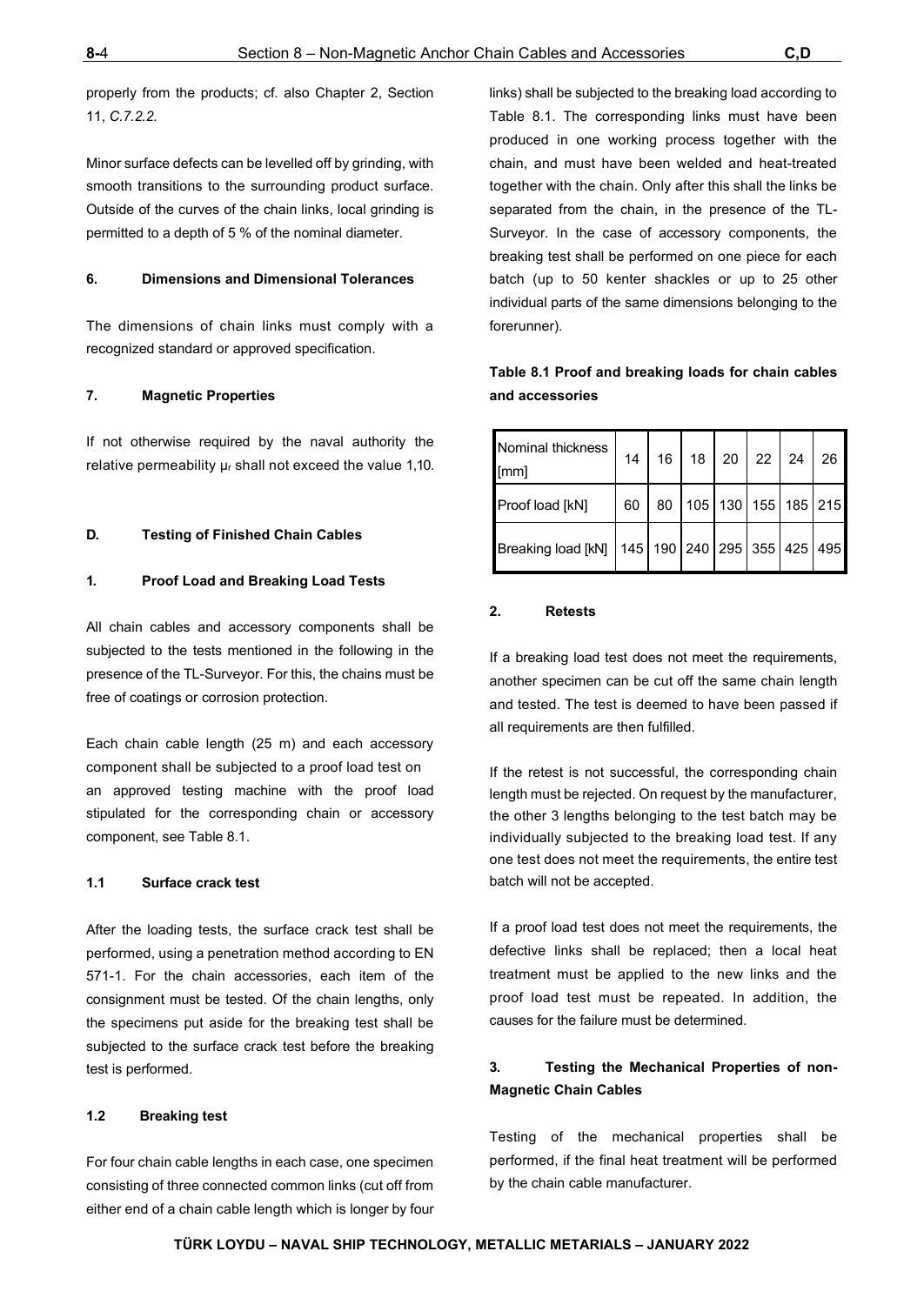A tensile test specimen and a set of 3 Charpy V-notch specimens shall be taken from every 4<sup>th</sup> chain length and tested. The specimen must be taken from the base material at the side of the link opposite to the weld. In addition, a set of Charpy V-notch specimens shall be taken with the notch positioned in the weld and tested.

To produce the specimens, an additional link (for small chain sizes, several additional links) shall be provided at a chain length which is not used to provide specimens for the breaking load test. The sample must be manufactured and heat-treated together with the chain length.

The mechanical properties and impact energy must meet the requirements for the base material.

#### <span id="page-47-0"></span>**4. Testing of the Magnetic Properties**

If not otherwise required by the naval authority one shot of chain cable with the corresponding connection pieces of each finished unit shall be presented for determination of permeability.

Finished unit within the terms of this Rule means chain of same diameter, the same material, finished to the same production procedure.

#### <span id="page-47-1"></span>**E. Marking**

Chain cables which have fulfilled the requirements shall be stamped with at least the following data at both end links of each chain length, see Fig. 8.1:

- Steel grade "NM"
- Test certificate number
- Surveyor's stamp
- Month and year of the test
- Nominal diameter
- Proof load





#### <span id="page-47-2"></span>**F. Testing of Accessories**

#### <span id="page-47-3"></span>**1. Proof Load Test**

All accessories are to be subjected to the proof load test at the proof load specified for the corresponding chain in Table 8.1.

#### <span id="page-47-4"></span>**2. Breaking load test**

**2.1** If not otherwise specified in the appropriate standard, from each manufacturing batch (same heat, size and heat treatment) of 25 units or less of shackles, swivels, swivel shackles, large links and end links, and from each manufacturing batch of 50 units or less of kenter shackles, one unit is to be subjected to the breaking load test. Parts tested in this way may not be put to further use.

**2.2** In the case of swivels and swivel and anchor shackles, TL may waive the breaking load test if:

- The breaking load has been demonstrated on the occasion of the approval testing of parts of the same design
- The parts are subjected to suitable nondestructive testing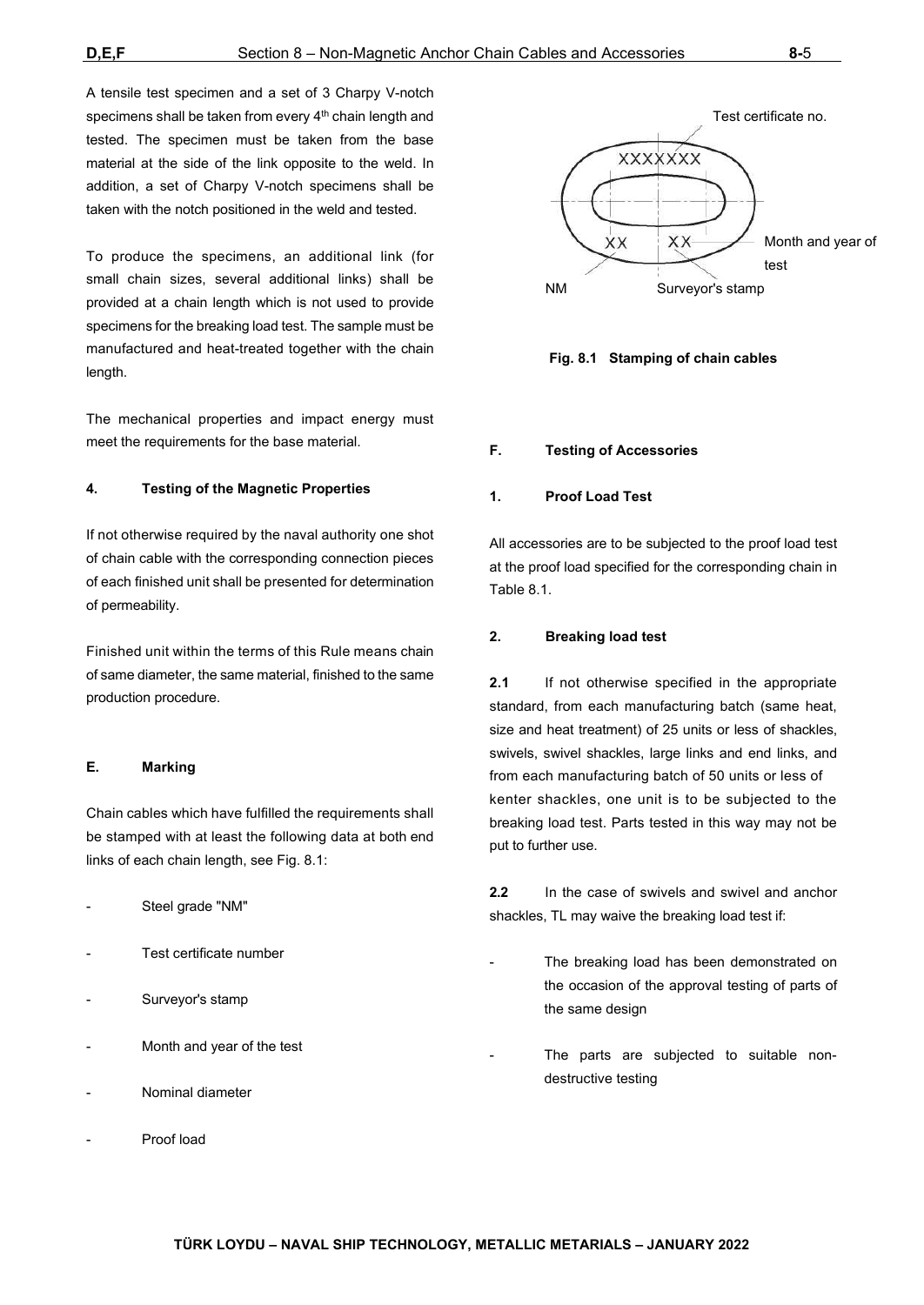## <span id="page-48-0"></span>**3. Material Tests**

The parts shall be subjected to material tests in accordance with Section 4, B. or Section 5, B. respectively in the TL-Surveyor's presence, depending on the nature and grade of the material.

#### <span id="page-48-1"></span>**4. Marking**

Accessories which meet the requirements shall be stamped as follows:

- Steel grade "NM"
- Test certificate number
- Surveyor's stamp
- Month and year of test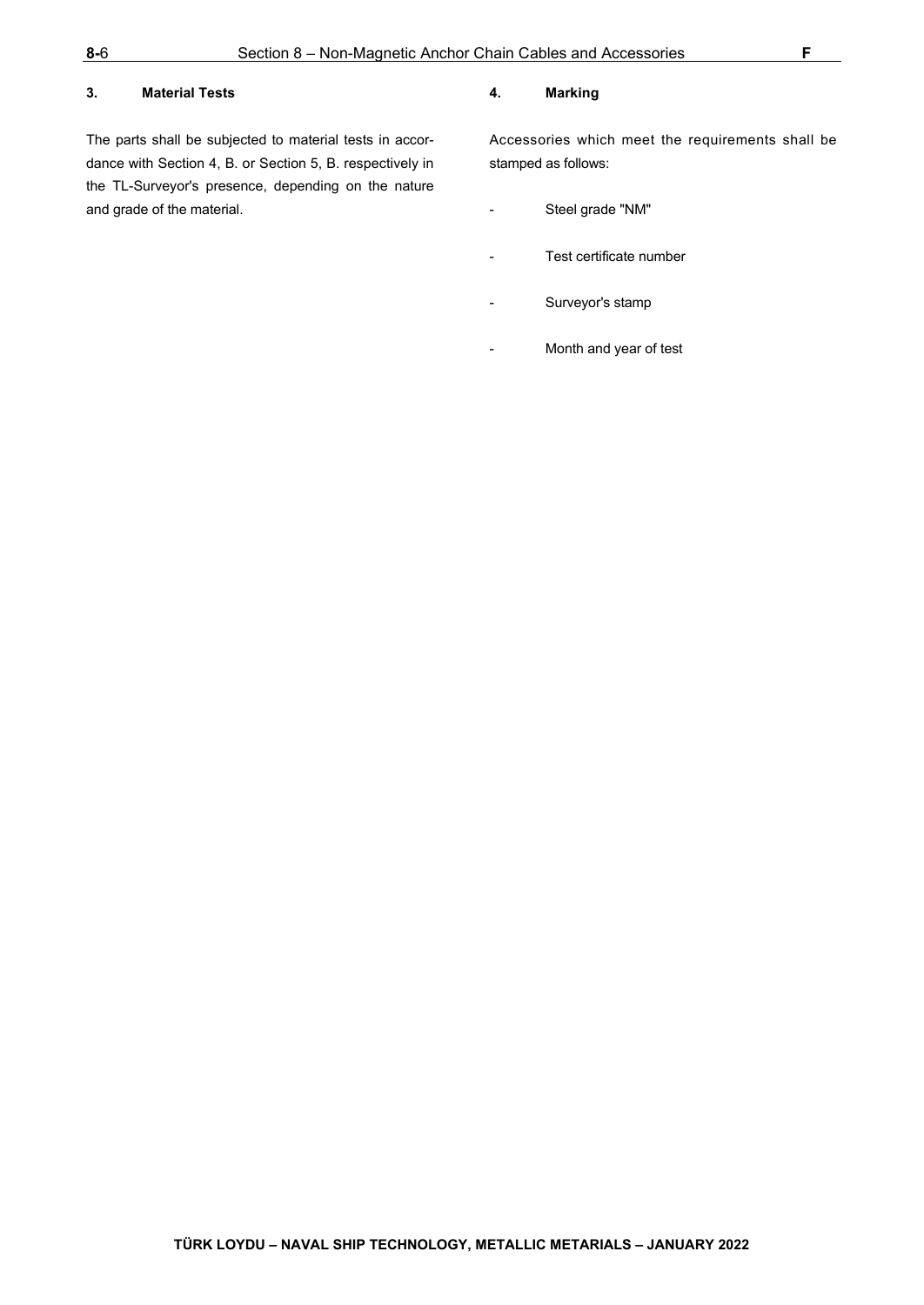## **NON-MAGNETIC ANCHORS**

| A.        |                  |                                | Page |
|-----------|------------------|--------------------------------|------|
| <b>B.</b> |                  |                                |      |
| C.        |                  |                                |      |
| D.        |                  |                                |      |
|           |                  | <b>Testing of Materials</b>    |      |
|           | $\mathcal{P}$    | Characteristics of the Anchors |      |
|           | 3.               | <b>Testing of Anchors</b>      |      |
|           | $\overline{4}$ . | Inspection                     |      |
| Е.        |                  |                                |      |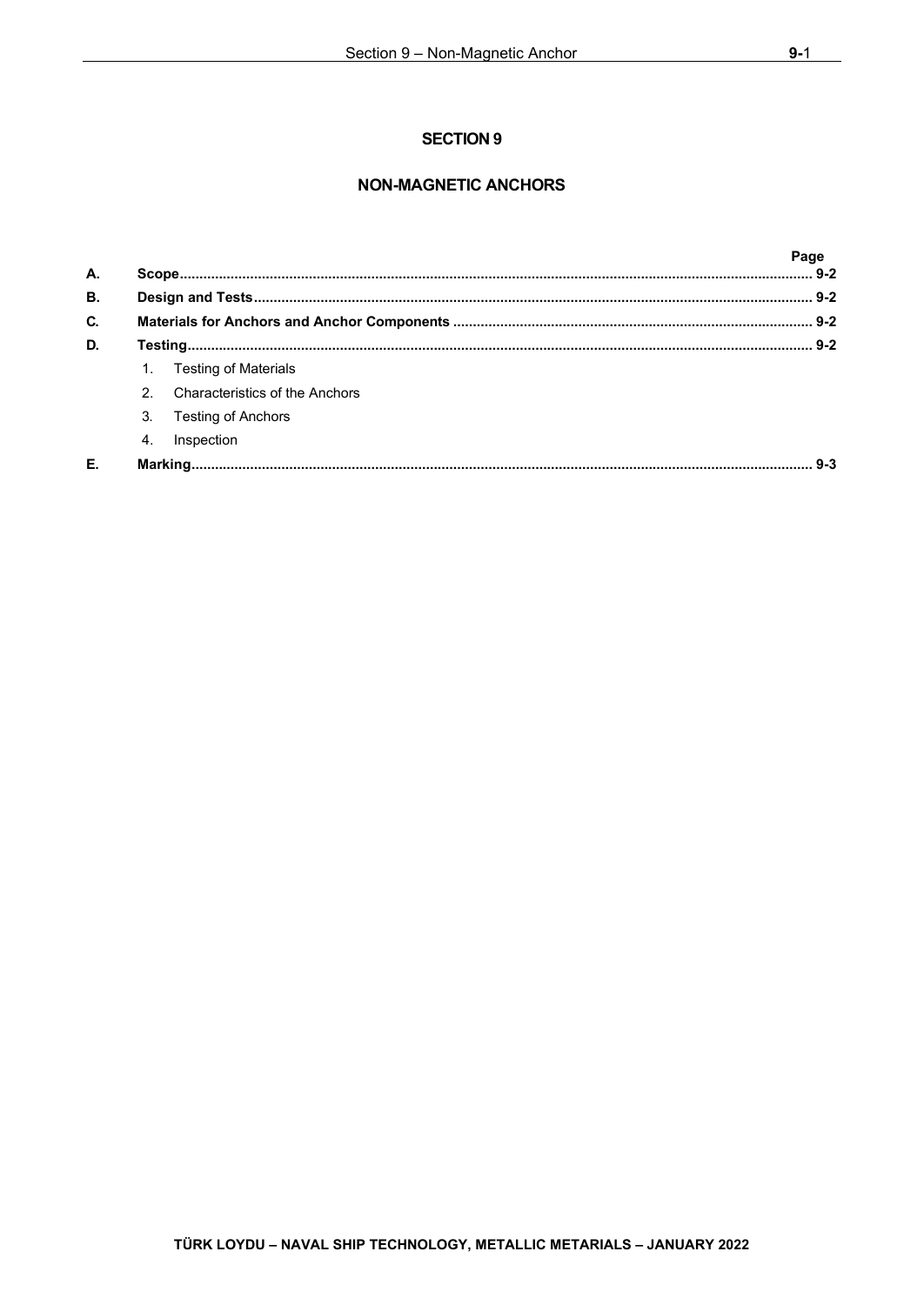## <span id="page-50-0"></span>**A. Scope**

**1.** These Rules apply to non-magnetic anchors made of forged or cast steel as well as to anchors made of welded components. They are also applicable to the repair of damaged anchors.

The term "anchor" also covers the connecting components which are fixed thereto, such as the anchor shanks, the swivel shackle and also the bolts.

**2.** Anchors conforming to these Rules are divided into three categories according to their holding power:

|             | Category 1: Anchors with normal holding power    |
|-------------|--------------------------------------------------|
| Category 2: | Anchors with high holding power (HHP<br>anchors) |
| Category 3: | Anchors with very high holding power<br>(VHHP)   |

## <span id="page-50-1"></span>**B. Design and Tests**

**1.** The design of the anchors must be approved by TL.

To this end, the anchor manufacturer shall submit to TL for approval drawings and/or data sheets containing all the details necessary for carrying out an evaluation of the anchor and its associated components (anchor shackles and swivel shackles).

**2.** Connecting components, such as shackles and swivel shackles must be designed to withstand at least the test loads of the appropriate anchors.

**3.** HHP anchors and VHHP anchors and also swivel shackles which are regarded as part of the anchor shall be subjected to a type test in the presence of the TL-Surveyor. In the case of swivel shackles, the proof and breaking loads shall also be demonstrated in accordance with Section 8, Table 8.1.

The scope of the tests performed, including the tests on the HHP and VHHP anchors shall be agreed on a case by case basis between the manufacturers and TL.

## <span id="page-50-2"></span>**C. Materials for Anchors and Anchor Components**

**1.** Forged anchor components such as shanks and crowns must be made of weldable nonmagnetic steels and must meet the requirements set out in Section 4, B.

**2.** Cast anchor components such as shanks and crowns must be made of weldable non-magnetizable cast steel and must meet the requirements set out in Section 5, B.

**3.** Rolled steels for the manufacture of anchors of welded construction must be made of weldable nonmagnetizable steel and must meet the requirements specified in Section 2, B.

The choice of non-magnetizable steel for shackles, swivel shackles, bolts and other connecting components is left to the manufacturer. In this case, the components shall be cast or hot-formed into a form approaching the final dimensions, with a small machining allowance. Excessive machining, such as turning a swivel body made of round steel to a smaller pin diameter is not permitted. All parts must be produced with the maximum fillet radii possible. Threads must be produced in such a way that they cannot cause notch effects at their run out.

#### <span id="page-50-3"></span>**D. Testing**

#### <span id="page-50-4"></span>**1. Testing of Materials**

**1.1** For all anchor components, the anchor manufacturer must provide the Surveyor with certificates, issued by the manufacturer of the material or fittings, indicating the chemical composition, the heat treatment condition or the condition on delivery, the heat number and the results of the mechanical tests performed on the components.

**1.2** All cast steel parts must be subjected, in the presence of the Surveyor, to a material test as set out in Section 5, B.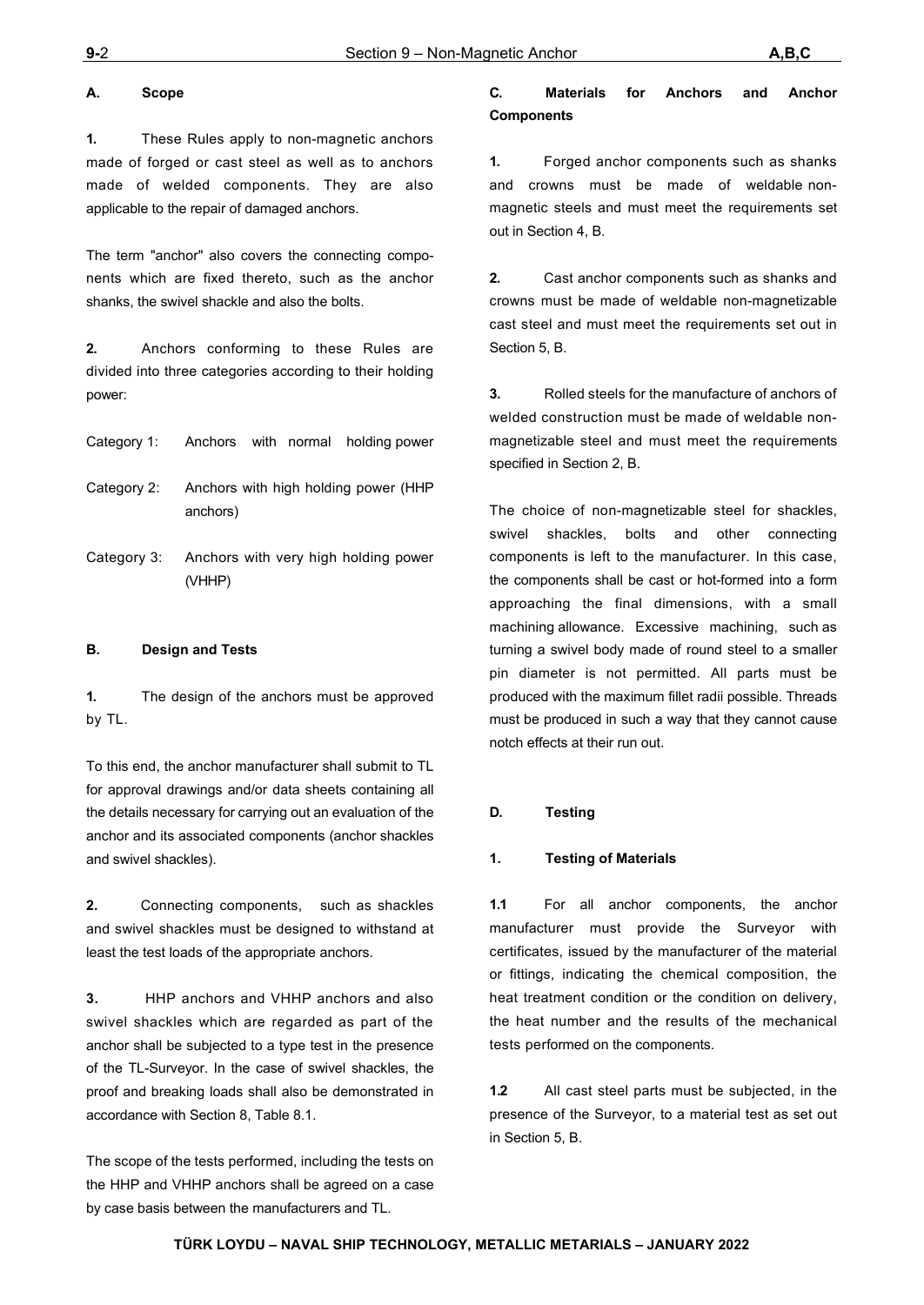### <span id="page-51-0"></span>**2. Characteristics of the Anchors**

**2.1** All anchors must be free from defects liable to impair their function, e.g. cracks, major casting and forging defects and improperly executed welds.

**2.2** After testing at the test load specified in 3. anchors may not reveal any permanent deformations. In addition, in the case of anchors of composite construction, the freedom of movement of the arms over the whole angle of deflection must be preserved following the test, and no excessive changes may be caused by deformation of the bearings.

#### <span id="page-51-1"></span>**3. Testing of Anchors**

#### **3.1 Condition in which tested**

Anchors are to be submitted for testing in the fully assembled condition and may not be coated with paint or preservatives.

#### **3.2.1 Load test**

**3.2.1** Anchors with a total weight (including the stock) of 75 kg and over are to be subjected in the presence of a TL-Surveyor to a load test at the appropriate loads shown in Table 9.1 using a calibrated testing machine approved by TL.

**3.2.2** In the case of large anchors weighing 15000 kg and over, other tests may be substituted for the load tests, if the available testing machine is incapable of producing the specified test load. The nature of these tests is to be agreed with TL.

**3.2.3** The test load shall be applied at a point on the arm or palm which, measured from the point of the palm, is located at one third of the distance from the point of the palm to the centre of the anchor crown. With stockless anchors, both arms are to be tested simultaneously in both end positions. In the case of stocked anchors, the test load is to be applied alternately to each arm.

**3.2.4** The following anchor weights are to be applied in establishing the test loads in accordance with Table 9.1:

- **a)** Stockless anchors: the total weight
- **b)** Stocked anchors: the weight without the stock
- **c)** Anchors with high holding power (HHP): a weight equal to 1.33 times the actual weight
- **d)** Anchors with very high holding power (VHHP): a weight equal to 2,0 times the actual weight of the anchor
- **e)** Mooring anchors: a weight equal to 1.33 times the actual weight, unless specified otherwise

#### <span id="page-51-2"></span>**4. Inspection**

**4.1** Before the load test, anchors are to be inspected by the manufacturer for unacceptable faults in accordance with 2.1. Any defects are to be removed.

**4.2** After the load test, anchors are to be submitted to the TL-Surveyor for verification of their delivery condition. With composite anchors, this shall include verification that the arms are able to move freely.

#### <span id="page-51-3"></span>**E. Marking**

**1.** Anchors which have fulfilled the test conditions are to be marked by the manufacturer as follows:

- Manufacturer's symbol
- Number of the Türk Loydu test certificate
- Month and year of test
- **Total weight**
- Weight of stock (in the case of stocked anchors)
- The letters HHP in the case of anchors with high holding power